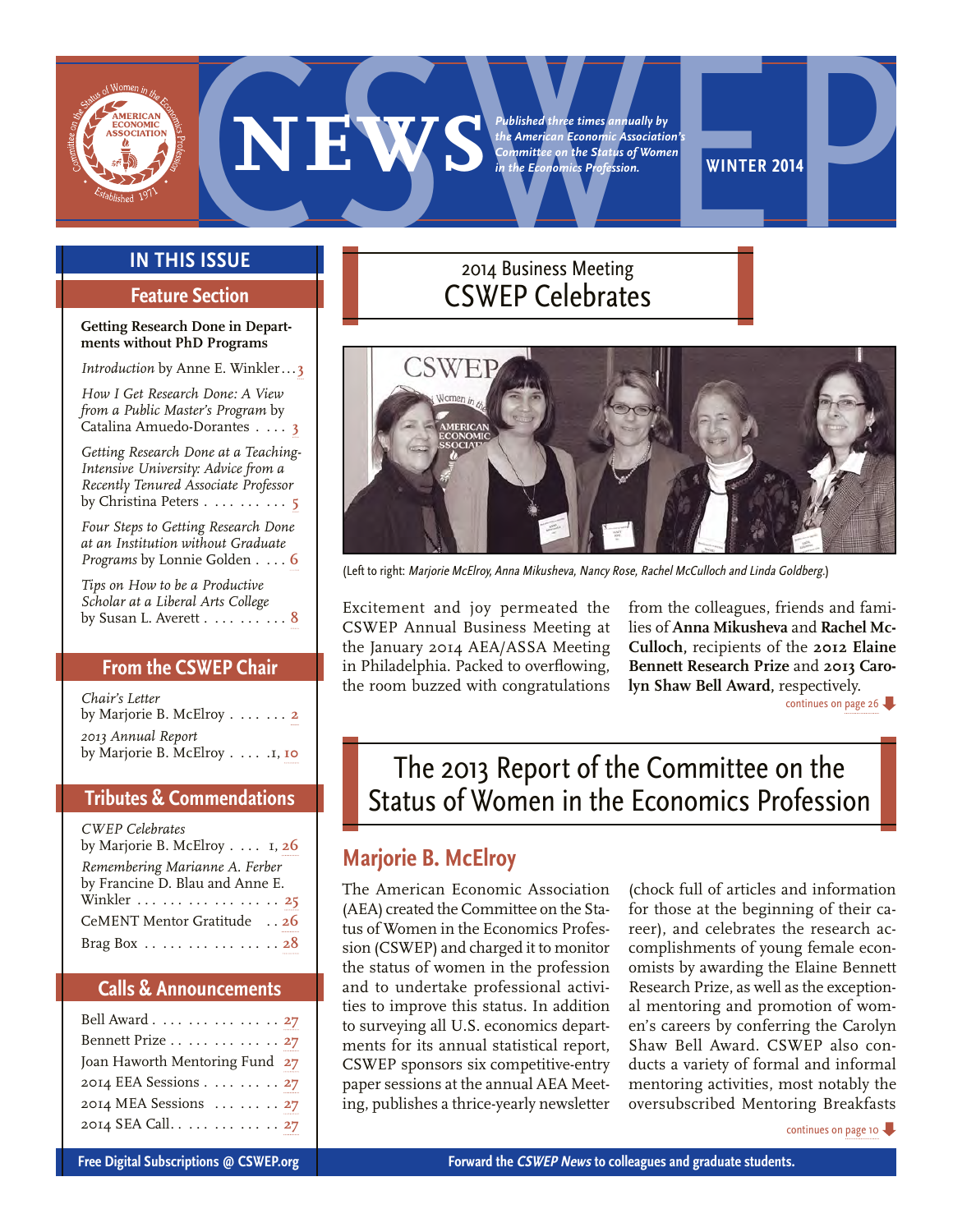### **About the Authors**

<span id="page-1-0"></span>

**Catalina Amuedo-Dorantes** is a Professor of Economics at San Diego State University, a Research Fellow at the Centre for Research and Analysis of Migration (CReAM) and the Institute for the Study of Labor (IZA), and the 2013–2014 recipient of the Garcia-Robles Border Fulbright Scholarship.



**Susan L. Averett** is the Dana Professor of Economics at Lafayette College and an IZA Research Fellow. She is a former member of the CSWEP Board.



**Francine D. Blau** is the Frances Perkins Professor of Industrial and Labor Relations and Professor of Economics at Cornell University and a Research Associate of the National Bureau of Economic Research (NBER). She is a former Chair of the CSWEP Board.

**Lonnie Golden** is a Professor of Economics at Penn State University, Abington College.



**Marjorie McElroy** is a Professor of Economics at Duke University and Chair of the CSWEP Board.





**Christina Peters** is an Associate Professor of Economics at the Metropolitan State University of Denver.



**Anne E. Winkler** is a Professor of Economics and Public Policy Administration at the University of Missouri-St. Louis and an IZA Research Fellow. She is a current member of the CSWEP Board.

# From the Chair

It was wonderful to see so many old and new friends of CSWEP gathered at our Mentoring Breakfasts, our Business Meeting, and lingering in the hospitality suite during the 2014 AEA Meeting. At the Business Meeting in particular, I was thrilled to see the outpouring of support for Rachel Mc-Culloch and Anna Mikusheva, recipients of the 2013 Carolyn Shaw Bell Award and the 2012 Elaine Bennett Research Prize, respectively. The celebration of the work of such outstanding female economists is central to the mission of CSWEP. The Board is thankful to all those who nominated and wrote in support of the outstanding slate of candidates for each award. Please consider nominating your candidate for the 2014 Bell Award or Bennett Prize; see the calls and announcements in this *CSWEP News* and visit **[cswep.org](http://www.aeaweb.org/committees/cswep/awards/)** for full details.

The big news from CSWEP is that, with the generous support of Executive Committee of the AEA, going forward the CeMENT National Mentoring Workshops will be held annually rather than biennially. Always over subscribed, this important change doubles their capacity. In addition, the National as well as the biennial Regional CeMENT Mentoring Workshops have been funded through 2018. Look for the call for participants in the Spring/Summer *CSWEP News.*

I invite you to learn about CSWEP activities in the "Annual Report" featured in this issue. The first half covers the fruits of the labor of CSWEP's hardworking Board, including the expansion of the Mentoring Workshops, Breakfasts, and many other undertakings. Using data from CSWEP surveys from 1997-2013, the second half reports on the status of women in the economics profession with a look to changes over the last 17 years. While there are many healthy developments, it appears that the share of women baccalaureates going on for a PhD in economics is in decline and that one particular step on the academic ladder, promotion from untenured assistant to tenured associate, remains especially problematic.

I would like to take this opportunity to thank the CSWEP Board for their continued outpouring of valuable ideas and follow-up with hard work. A special thanks goes to outgoing Board members, Terra McKinnish and Shelley White-Means. Terra directed the CeMENT National for two years and was instrumental in launching the Mentoring Breakfasts; Shelley served as the Southern Representative. Both will be missed.

Finally, a hearty welcome to the Board goes to Kosali Simon of Indiana University. She will serve as the new Director of the CeMENT National Mentoring Workshops.

As always, I welcome your feedback on CSWEP activities as well as your ideas for the future: email me at **[cswep@](mailto:cswep%40econ.duke.edu?subject=) [econ.duke.edu](mailto:cswep%40econ.duke.edu?subject=)**.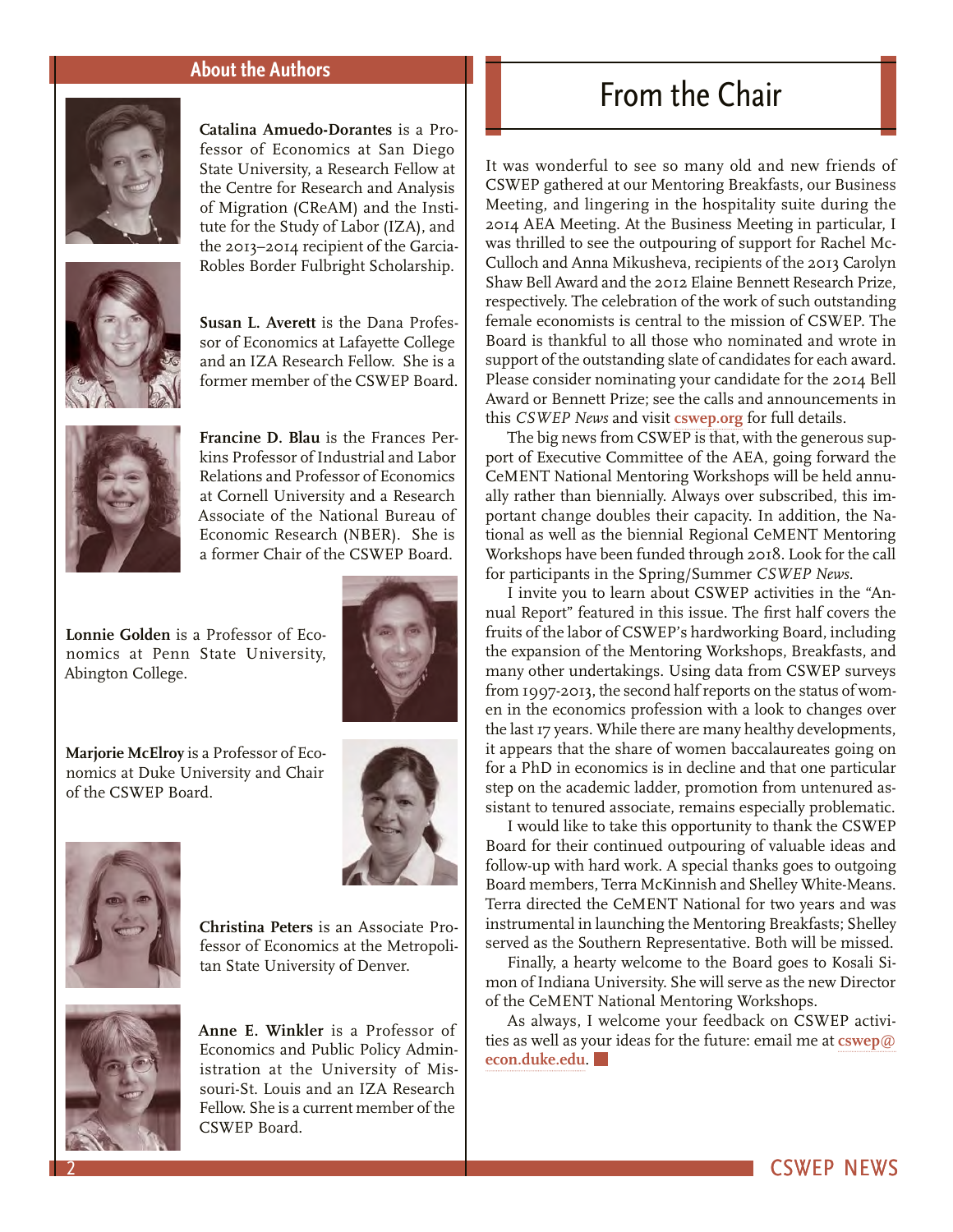# <span id="page-2-0"></span>Getting Research Done in Departments **Anne E. Winkler** without PhD Programs

While the bulk of economic research produced at colleges and universities continues to be produced at PhD institutions, especially those in the top tier, research is also produced by faculty in non-PhD programs. In fact, as my research with Sharon G. Levin, Paula E. Stephan and Wolfgang Glänzel, recently published in the *Eastern Economic Journal* shows, there is a good amount of overlap in the number of publications produced at lesser-ranked PhD and MA programs. There is also a high level of publishing productivity at more selective liberal arts institutions, adjusting for smaller faculty size.

How do faculty located in departments without PhD students get research done? The constraints are many—a generally higher teaching load (and/or more course preps) and greater expectations for teaching quality, fewer resources to support research (whether for travel to professional meetings, to purchase software and data, or to sponsor a seminar series that can pay travel expenses for speakers), and, typically, fewer in-house colleagues with whom to collaborate. It seems reasonable to suspect that the rapid diffusion of Information Technology, which has increased opportunities for virtual networking, sharing data and collaboration, might have somewhat levelled the playing field for those located at less-elite institutions. However, my coauthors and I find that the story about trends in relative publishing productivity from 1991 to 2007 across elite and non-elite institutions is more one of constancy than of change.

I know something about this topic firsthand. I have been in the economics department at University of Missouri-St. Louis (UMSL), a large urban public university, since 1989. UMSL is part of the four-campus University of Missouri system, which includes the flagship campus in Columbia. For me, it has been a great fit. I very much like teaching at an

institution with so many first-time college-goers and nontraditional students. Moreover, I am located in a department that has a long history of being research active, and so I have many colleagues who similarly value and balance teaching and research. Nonetheless, access to sufficient resources to support research has remained a never-ending obstacle over the 20+ years I have been here.

In this newsletter, four economists located in academic programs without PhDs share their experiences and, most importantly, offer tips on how to get research done. These authors differ in in their institutional context (e.g., public/private, institutional size, terminal MA or undergraduate only) and career stage. Catalina Amuedeo-Dorantes is a full professor in mid-career at a large public institution, San Diego State University (SDSU). SDSU has 31,000 students; the economics department offers a bachelor's degree and a terminal MA. Christina Peters is early in her career and was just recently promoted with tenure to associate professor at Metropolitan State University of Denver (MSU). MSU is a large urban public university with 23,000 students; the economics department does not offer an MA. Lonnie Golden is a full professor in mid-career in the Division of Business and Social Science, Penn State Abington. Penn State Abington is an exclusively undergraduate branch campus of Penn State with 3,500 students. Finally, Susan Averett is a full professor in mid-career at Lafayette College, a selective undergraduate institution with just 2,400 students. For new PhDs, these essays show that, with strategizing, you can be research-active at a non-PhD institution. For those of us at such institutions, the essays reaffirm what we have likely been doing and offer new ideas about how to get research done.

# How I Get Research Done: A View from a Public Master's Program

# **Catalina Amuedo-Dorantes**

Inevitably, I am looking at this title and wondering the same thing right at this very moment, yet I am supposed to explain how I face this challenge on a daily basis. Let me start humbly by saying that I wish I were actually much better at getting research done than I currently am! In other words, I am still searching for a better method myself.

That said, let me give you my perspective on this topic. I am a professor in the department of economics at San Diego State University (SDSU). SDSU is a large public university. Given recent funding challenges faced by the state of California, our funding has been severely reduced in recent years. This has led to an increasingly large number of students in each class. We also have a fairly large teaching load consisting of three courses per semester. Lastly, we do not have a PhD program. Our terminal degree is an MA in what I would consider Applied Economics. All these characteristics—limited funds, large number of students and no PhD program—certainly pose a challenge when it comes to getting research done. Nevertheless, I have been fortunate in various regards.

In the area of teaching, I have benefited from having a friendly department with a flexible department chair who has managed to meet the faculty's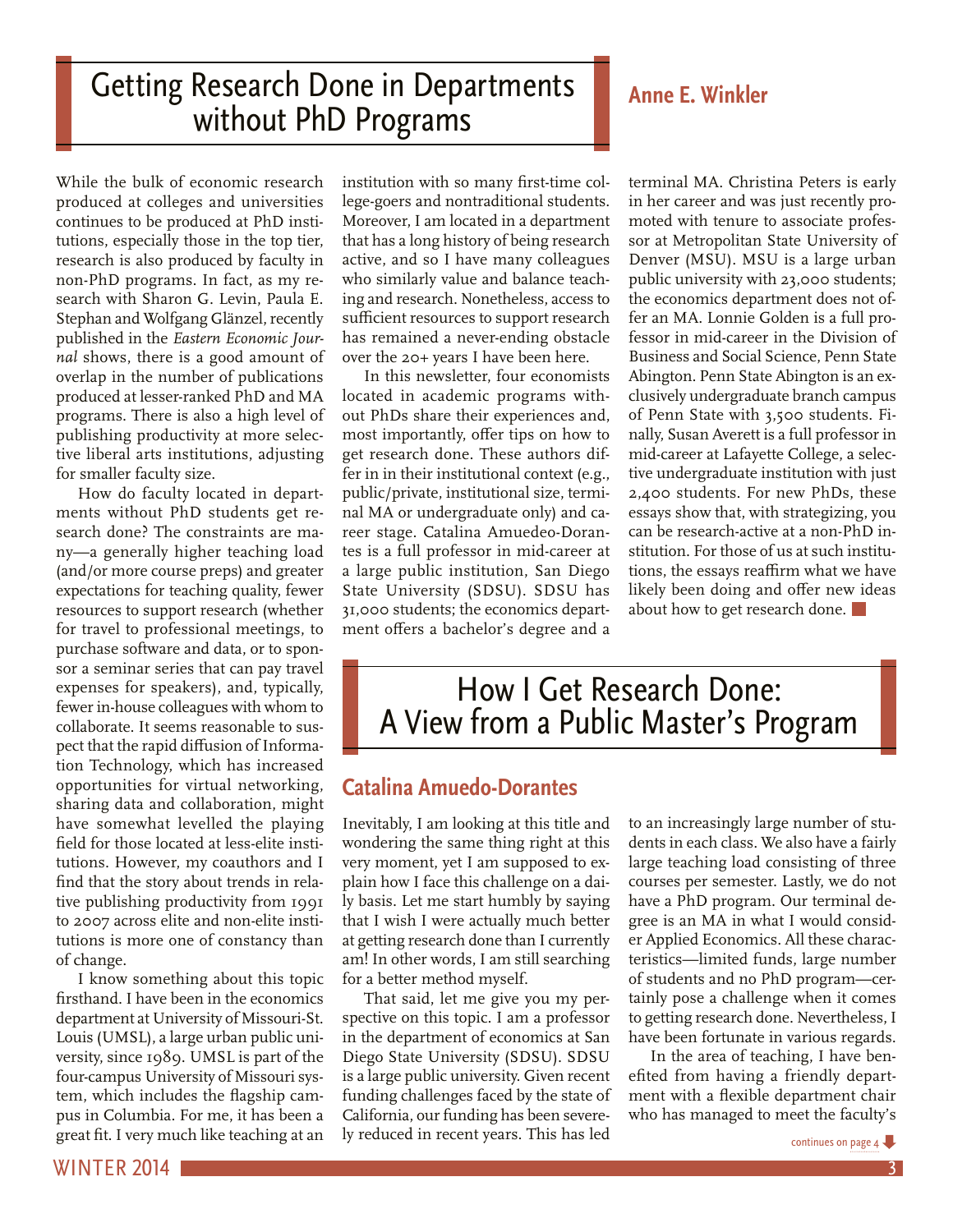# <span id="page-3-0"></span>**[Amuedo-Dorantes](#page-2-0) f** continued from [page 3](#page-2-0)

teaching preferences whenever feasible. That has enabled my colleagues and me to focus on a number of courses within our areas of expertise as well as to teach those courses over and over, thus reducing the class preparation time. I have also been able to design new courses focused on my ongoing research area, immigration. While this did not reduce the time I have to dedicate to teaching, it has made it much more fun and enriching from a professional development point of view. It is also helpful that we all have research assistants who assist us with grading, tutoring and other related class work. Lastly, in some instances, we have been able to merge two classes into one, reducing the number of classes we teach each semester to two in place of three. Still, we all have a similarly large number of students.

There are a couple of things I find particularly helpful when juggling teaching and research responsibilities. First, I work much better if I can compartmentalize my time. Therefore, I normally try to delimit, as much as possible, my teaching and my research time. Sometimes I can do that more successfully than other times, of course. But, for example, I try to hold office hours on the same two days that I teach, freeing three days a week for getting research done. Second, I take advantage of the many online tools publishers offer nowadays to help with the assignment and grading of homework, projects and even tests. For some courses, this is a bit more feasible than for others, but I think these online tools fulfill an important task—namely, to provide students with weekly assessments and immediate feedback as well as to free some of your teaching time to accomplish more important tasks, such as enriching your lectures.

In addition to the time and preparation that teaching entails, there is the question of resources. As noted above, these are not abundant in public universities and yet they might be crucial in completing our research. Many of us need funds to purchase data or to travel

to conferences. In this regard, we have also been relatively fortunate at San Diego State. Due to other sources of funding, we have been able to purchase data, computers and software when we needed to, attend conferences or carry out other research related tasks, such as using labs for experiments. I must note, however, that, to that end, having a flexible and understanding department chair, someone who does not get bogged down in the details but rather moves forward with research requests and finds a way to accommodate them, is definitely crucial. In my experience, it can make a world of difference. If you do not have such a person, my advice would be to try to collaborate with

*I have also been able to design new courses focused on my ongoing research area . . . it has made it much more fun and enriching from a professional development point of view.*

colleagues who do in order to indirectly benefit from the data and resources available to them. This brings me to an obvious point—the importance of coauthors in getting research done.

Many people have pointed out the benefits of coauthoring with others in the various issues of the *CSWEP News.*  Coauthoring helps us to learn from others how people view different issues and how they approach research challenges. It also helps us move research forward when we get stuck on a particular question, and, in my experience, it can also make research much more enjoyable. Finally, if your department lacks a PhD program, it is possible that the research focus might be a bit mellower than when it has one. Exposure to new research methods and approaches might also differ, although that depends on the composition of your department. In any case, in those instances, having coauthors at different institutions, some of them with PhD programs, can help bridge that gap. All these things,

however, may not materialize if you choose the wrong coauthors. And by wrong, I mean wrong for you. For example, a coauthor can be wrong for you because you have very different research styles that do not work well together. In those instances, you might have more research challenges than when working alone. It may also become a struggle to move research forward, and it can prove quite difficult to finish the project you started. While what I am going to say will sound obvious, choose your coauthors wisely. If you think like me, you might want to choose coauthors you can learn with and, perhaps equally as important, coauthors you can relate to. It makes a world of difference. Collaborating with them becomes much easier and way more fun. Equally important, in my experience, is to have somewhat of a division of tasks or contributions that each of you will tackle or make. Be willing to go the extra mile and be understanding. Your coauthor might get stuck on a particular task and you might be able to help. If so, do it. But also expect your coauthors to do their share of work; otherwise, you run the danger of cultivating bad habits in them—relying on you to finish or do most of the work at the last minute. That is not a good collaboration, and my advice would be to avoid those situations if you can.

I should also go back to the importance of taking time to do your research. I have learned that, sometimes, it helps to disconnect from your email to get things done. If you need to do so, do it. I typically try to have a plan of what I want to tackle that day, and, even if I only get through the first couple of tasks, I try to follow my plan the next day, the day after, and so on, until I am done. While technology has made it much easier for all of us to do a lot of work on the go, I would recommend against relegating research tasks or talking about important points to your coauthors while walking to your car or driving. While you might think that you are transmitting an image of a very busy and productive person, they might take it to signal

[continues on page 5](#page-4-0)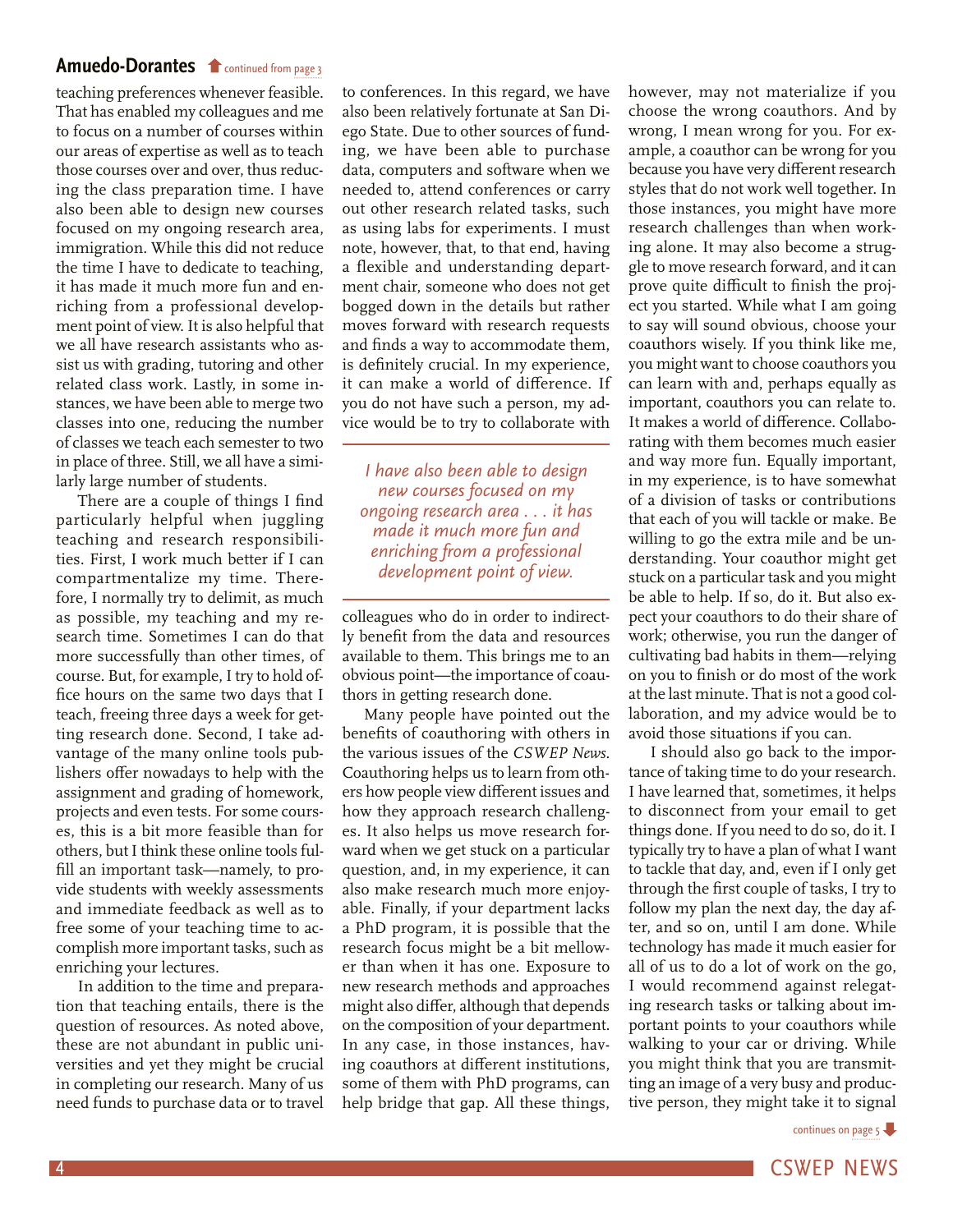# <span id="page-4-0"></span>Getting Research Done at a Teaching-Intensive University: Advice from a<br>Recently Tenured Associate Professor

 When I accepted a tenure-track position at an institution with a teaching load of four courses per semester, I knew I was taking a risk. I love doing academic research, and I was nervous about working in an environment where it might become a low priority. My dissertation advisor warned me that most newlyminted PhDs will rise or sink to the expectations of their first job. In other words, by taking a job at an institution that places a high value on teaching, it was likely that I would soon stop valuing research.

As I cautiously navigated my first tenure-track year, I followed the research advice I had gathered over the years from faculty mentors. The most frequently repeated advice I had received was to schedule research days into my week. If I taught on Monday and Wednesday, then I should devote every Tuesday and Thursday to research. I know this advice works for many of my colleagues. Unfortunately, I soon realized that if I thought about research only one or two days a week, I wasted time each week reviewing where I left off before I could start again. In addition, even on my research days, my time in the office inevitably ended up being hijacked by students, administrators, or other faculty members.

Another recommendation I heard was to negotiate a reduced course load for my first year. I followed this advice and was able to obtain two course releases. However, I did not anticipate that I would spend much of that year preparing all the new courses I was teaching. For this reason, a better strategy for new faculty may be to negotiate course releases to come in their second year, when the extra time can be used to truly focus on research.

A third piece of advice I received was to avoid committee work as long as possible. This is great advice but not

always feasible. At many teaching institutions, serving on committees is an important part of earning tenure. If that is the case for you, there are two strategies you can take: (1) Seek out service opportunities on committees that do not involve much work and do not meet very often. Your colleagues can point you toward those committees; (2) If your institution offers reduced course loads to encourage committee work, then seek out service opportunities on those specific committees. This second strategy has worked well for me, allowing me to fulfill my university's expectations for service without taking on extra work. Instead, I simply supplant some of my teaching load with committee work.

Thus, I have learned that some common research strategies do not quite work for me at my particular institution. On the other hand, other pieces of

# **Christina Peters**

advice from faculty mentors were right on target. For example, since the emphasis at my university is on the quality of teaching, I found that the temptation to continually revise course lectures and materials was always present, even after the first heavy year of new course preparations. The advice I received and religiously follow in this area is not to revise a course every single time I teach it. We all strive to be the best teachers we can be, but spending a substantial amount of time each semester making small changes to courses leaves little time for research. Instead, choose to revise a course only once every few years.

I recently was awarded early tenure and promotion. As I move into the middle stages of my career, I have taken the opportunity to reflect on the timehonored advice I received at the start

continues on [page 6](#page-5-0)

# **[Amuedo-Dorantes](#page-3-0) f** continued from [page 4](#page-3-0)

quite the opposite, e.g., that you have no time for the work you committed to and that you are not truly taking it seriously. Also avoid committing to too many research projects at once. I think it is easy to fall into that trap. But, if your coauthors are also over committing, the project might never see the light of day and, if they are not, they might not be very happy with the fact that you are not dedicating enough time to work on it.

While setting time aside to do your research and thinking of your own productivity, it is also very important to remain helpful to others in the profession. Do not over commit in this arena either. But, at the same time, make sure you do your share of social and professional service, e.g., committee work, refereeing papers, organizing conference sessions or helping out in professional organizations. If you cannot help in a particular way or time, offer to do so in

another manner that might be useful to the person, committee or group seeking your help.

We all face different challenges, and what I just described might not make any sense for you. So please take my approach to research and my advice with a grain of salt. Some of it might be relevant to you, some of it might not. I am going to conclude by telling you something I was told a long time ago. At the time, it seemed pretty obvious to me, so I did not place too much weight on it. The advice was, "If you don't like something, get out of it." With time, I have discovered that was, indeed, great advice! Life can be pretty simple. Choose projects that you enjoy working on and coauthors who will make the work an enjoyable and enriching experience. You will be more productive and, more importantly, happier while accomplishing your research goals.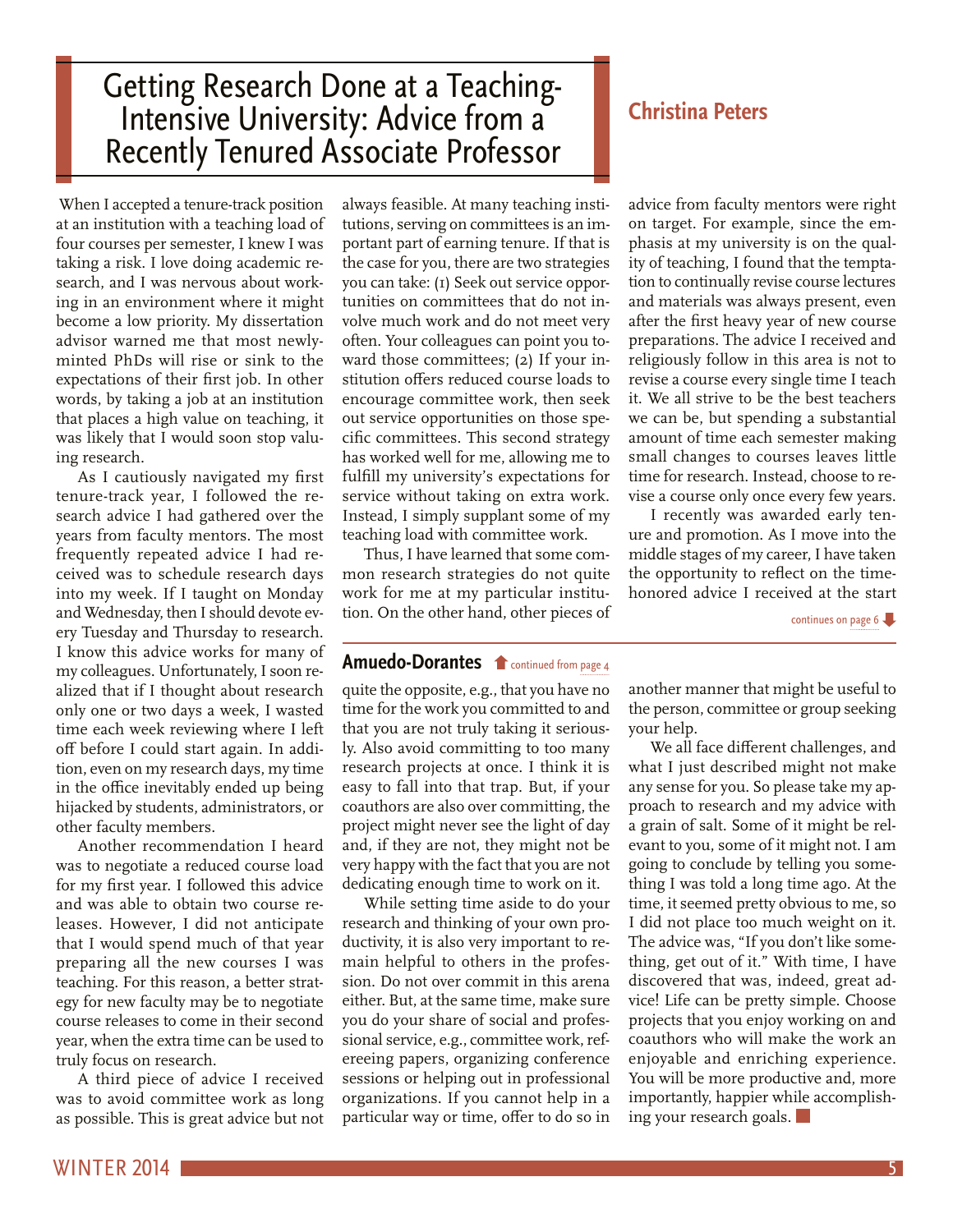### <span id="page-5-0"></span>Peters **f** [continued from page 5](#page-4-0)

of my career and on the strategies I have found to work best for me. By no means do I consider myself an expert on balancing research and teaching, but I hope I can offer a few additional tips to junior faculty starting out at non-research institutions.

First, devote time to exploring new research ideas during the summer. That period provides a large block of time and the freedom to delve into a few different ideas. Several of them may not pan out, but by the time fall semester begins, some good leads should be evident. The key for me has been to set aside half days or full days of uninterrupted time to engage in the necessary creative thinking and exploratory analysis that comes at the front end of a research project. During the academic year itself, I focus on revising my working papers, giving conference presentations, and submitting to journals. Once a project is in working paper form, it is much easier to break up the research tasks into pieces that can be managed in smaller blocks of time such as during office hours or between classes.

Second, work with coauthors. They keep you focused and force you to make time for research. When possible, collaborate with coauthors at more research-oriented institutions. They conduct research on a faster timeline, have larger networks, and can open doors that can be hard to reach coming from a lower-ranked institution. They also often have access to greater resources, such as research assistants or funds that your own institution might not provide.

Finally, make the time to have lunch with your colleagues and talk about research ideas. This is especially important for faculty at institutions like mine, which do not offer research seminars. On a day-to-day basis, conversations with colleagues may be the only way to generate ideas and keep your research mind sharp.

Another unexpected strategy that has worked well for me has been to pursue an additional research agenda on the scholarship of teaching and learning alongside my traditional agenda. I

believe that academics at teaching institutions have a comparative advantage in this line of research. In part, this is due to the incredible support that many teaching institutions give to the scholarship of teaching and learning; faculty and administrators outside of our own departments are interested in and value this avenue of research. Moreover, economists are particularly well-positioned to be successful in this research area. Much of the empirical literature on teaching, learning, and pedagogy has been written by social scientists or educators in other fields. As economists, we have a more sophisticated empirical toolkit with which to analyze the issues.

For example, a few years ago, after reading the literature on the effectiveness of online courses, a colleague and I realized that all the studies were simply comparing performance outcomes of students in online courses to those of students enrolled in traditional courses, ignoring the selection bias inherent in that strategy. The next semester, we obtained university approval to set up an experiment within my courses that randomized the assignment of online vs. pen-and-paper homework among students in the same course. This means I was able to collect the data within the context of the teaching tasks I already had to do. After that, the data analysis and write-up took only a few weeks during the summer. It turned out to be the easiest paper I have written so far! As a bonus, it provided key elements for my tenure portfolio not only in the area of research but also in the area of teaching, by providing evidence that I had been innovative in analyzing new pedagogies.

In the end, my advisor was right. Given all the demands of teaching and service at my university, I did learn that I have to make compromises. My institution will not support or even reward research to the extent that I had come to expect during graduate school. However, over the past few years, I have found that the prospect of the joy of doing research has made me very efficient at getting my teaching and service tasks done, so that I can focus on what I love. Ultimately, I have learned that it is still possible to do research that I value and that excites and fulfills me, and that is why I became an economist in the first place.

# Four Steps to Getting Research Done at an Institution without Graduate Programs

# **Lonnie Golden**

So, how does one become, and stay, research productive, when your faculty position is at a college with a heavy dose of teaching, and considerable service as well? I consider myself mid-career and have pondered this question frequently. Being located at Penn State University, Abington College, an exclusively undergraduate branch campus within Pennsylvania's public university system, presents significant but not insurmountable challenges to producing and sustaining scholarly research activity. Not the least of these is the standard

3-3 teaching load, which is usually 7 courses per year when summer supplemental teaching is included.

To answer, let's begin the same way we start a course in Economics, dispassionately, with the Production Possibilities. There is the short run context how to produce up to one's inherent potential, given the constraints—trying to achieve productive efficiency, using all the resources at your disposal currently, or "doing things right." Then, there is the medium term, allocative efficiency, i.e., "doing the right things."



6 CSWEP NEWS And the contract of the contract of the contract of the contract of the CSWEP NEWS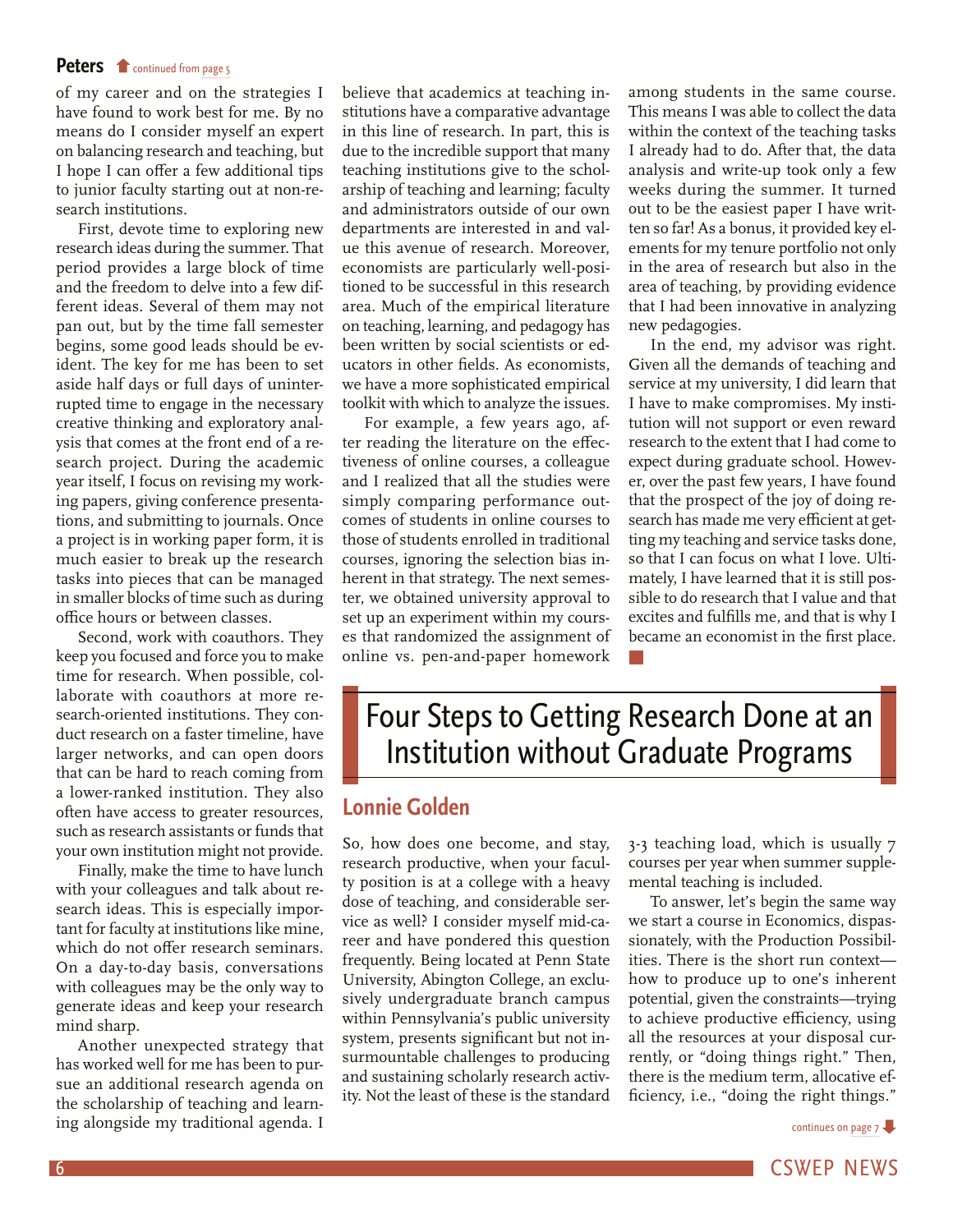# <span id="page-6-0"></span>**Golden f** [continued from page 6](#page-5-0)

Third, there is the long run, dynamic efficiency. That is, sustained productivity growth by improving the quantity and quality of resources over time, i.e., "doing things better." I can't claim to have ever accomplished all of these, or that the same recipe works across all institutions. For the grand prize of tenure, there is a rising floor of minimum expectations regarding economists' productivity levels. For the additional prize of full professor rank, there may be an escalator. Non-elite colleges require ever more published scholarship even though resources remain disproportionately concentrated, for the foreseeable future, at elite institutions. The last step is not to forget that productivity may be also instrumental for utility. If all you have accomplished is greater output without realizing at least some intrinsic rewards along the way—including process utility—then the wellbeing benefits of your productivity spurt might not be as long lasting.

First, some assumptions. It is difficult to achieve your publishing output goal by skipping any of what I suggest below are four steps. This involves tradeoffs with other desirable ends—which contribute positively to our current utility level—such as non-work time and other sources of income. This time reallocation is challenging and taxing (particularly for mothers and for egalitarian-oriented fathers). Research in the field of happiness suggests that we derive more utility from family, social relationships and leisure activities than from work. Happiness research also shows, however, that mastery of craft and being engaged in your flow also increase your well-being. Taking time off regularly sufficient for recuperation and reflection will feed both utility and productivity growth.

So, step 1: Find the least costly methods of producing your output, either in the form of time or money. That means first take advantage of all possible available internal opportunities for funds or time off in your college, university, department or region. No amount is too small (unless the input time required is

long and the chances of winning slim). Then, demonstrate that this was a good investment by publishing the output, even if that means delaying your unsponsored projects. Seek out all available tools at your disposal—quiet office space, econometric software, IT consulting, support staff, etc. Leave no available

*Upgrading your courses every semester may be ideal, but sometimes the marginal cost of that time exceeds the marginal benefit.*

travel funds on the table. Apply for everything in sight. I have the unique perspective in that I had the fortune to become affiliated with a department at the University Park campus and have served as a University faculty senator, and so I have seen the Promised Land, rich in resources. While expectations of those "R-1" university positions require such resource support, there are opportunities within the university system if you turn over every stone. A \$10k grant I once received from one of the interdisciplinary research institutes was a godsend at that time, the difference between having to take on summer courses or overloads and having more research time. If you can leverage success at internal grants for securing external funds, you may be able, as I was, to then find graduate student research assistants for hire to help you with your project at local institutions that have PhD-granting economics programs.

Step 2: Reallocate your available time and effort resources wisely, including some set aside toward your long run strategic goals, even if it must come at the expense of necessary short run operations. Upgrading your courses every semester may be ideal, but sometimes the marginal cost of that time exceeds the marginal benefit. There is only one person who truly cares about whether your powerpoint slides and your reading list are up-to-date—YOU. Sometimes we are forced to settle and focus elsewhere if we aim to be doing the right things. (Oh, if I could just practice

what I preach....) Those of us at more teaching-intensive institutions have a seemingly infinite amount of time-intensive, mundane tasks and requests from students, advisees and even chairs and deans who ought to be facilitating our research striving.

It is never too late to start your professional networking by going to conferences, as long as they fit your strategic plan. There is still no substitute for showing up. Eventually, the smaller, more intimate the conference the better. They allow for longer interactions and opportunities for forming synergistic collaborations. Even if your plans never make it out of your inbox, a call for proposals for a grant, a special or symposium issue of a journal might spark it forward. The key is to find scholars who are at institutions with somewhat greater access to resources than you have, which means you might have to provide their missing resource—labor time—for the collaboration to be worthwhile for them. There is no shame in reallocating your time and effort toward conferences in emerging markets or hot topics where financial and intellectual resources are moving, as long as there is a connective thread that relates to your past or future planned work. For me, this meant branching out from my initial training and perspective as a labor economist to the forming networks in work-life and behavioral economics. I can attribute any success I have had in landing external grants to taking this risk. I am now trying to parlay that into securing more medium-sized grant funding.

Disseminating knowledge, not just producing knowledge, is a goal of our profession. Most appearances in the broadcast or print media should not be passed up. Not only do they get you public exposure, but they generally garner as much kudos and credibility with your administrators and colleagues as the projects that take you literally years to complete.

Step 3: Between my early and midcareer stages, I was generously hosted for a day by a very successful scholar in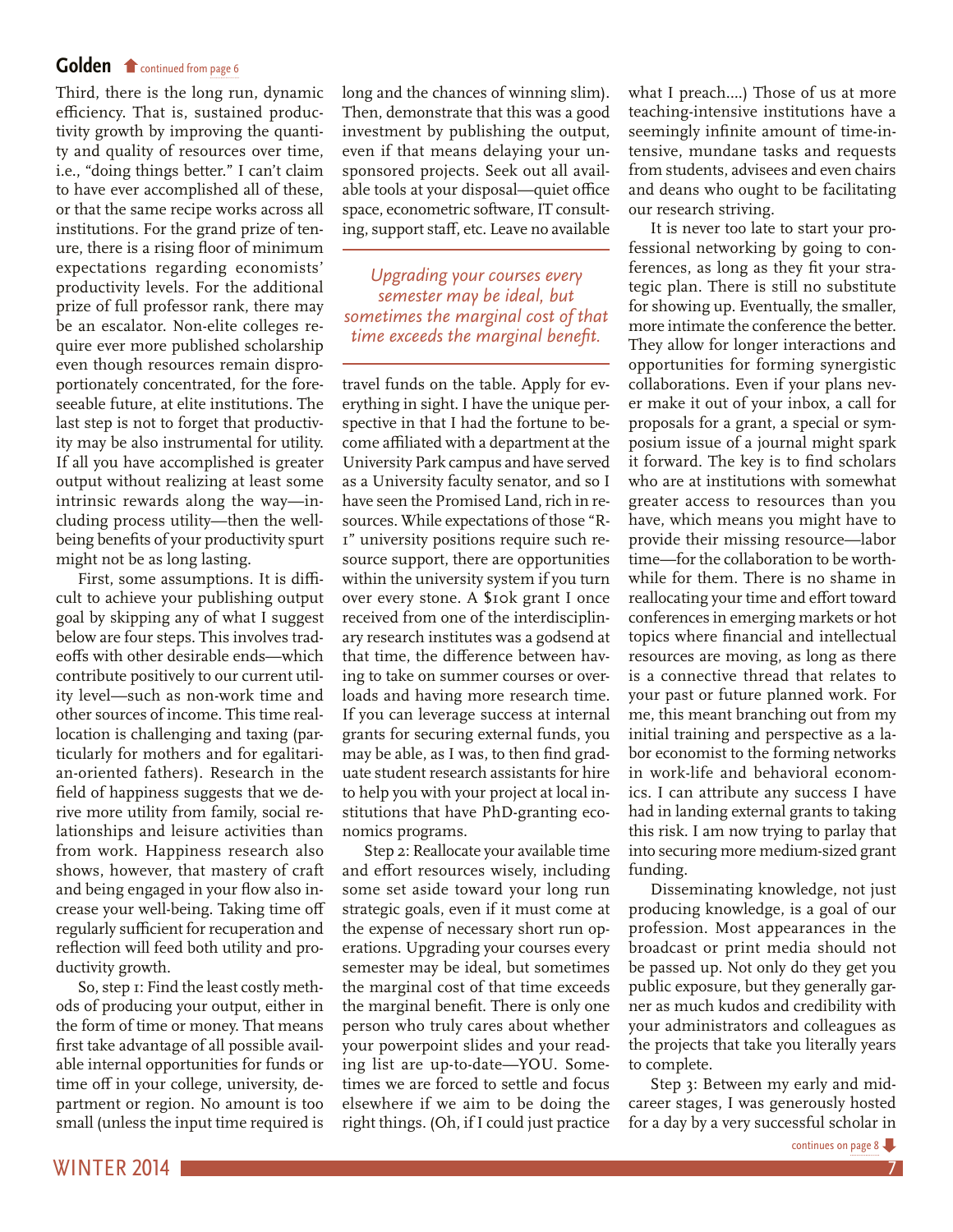# <span id="page-7-0"></span>Tips on How to be a Productive Scholar **Reference Averatt** at a Liberal Arts College

When finishing graduate school in 1991, I was somewhat naïve about what it would be like to be an academic economist. I really wanted to be at a liberal arts college because I wanted to teach smaller classes and mentor students on an individual basis, but I was also very committed to my research. When I accepted the job at Lafayette College many of my fellow graduate students and professors were certain that this spelled the end to a promising research agenda. My

**Golden f** [continued from page 7](#page-6-0)

my area of interest who repeatedly characterized her colleagues in terms of how fast they were. So, how does one reduce the start to finish time of a project, given one's inherent work speed? For one, just as with production possibilities, one must be in continuous training on timesaving production processes, including positive externalities from classroom and communication technologies. Indeed, the most important technological input can be shifting the timing of work itself. Productivity that involves thinking derives more from having continuous blocks of time than from having an equal amount of time split into noncontinuous blocks. We seek a virtuous cycle—or more realistically, to avoid the vicious cycle—of finding time to find resources that would free up time.

As many job seekers at the AEA realize, in the context of a highly credentialed, often segmented labor market between institutions, some initial jobs offer greater time and support for research. Indeed, my times of highest productivity were those following periods of temporarily reduced teaching loads or course release time, summers without teaching and, of course, my two sabbatical leaves. Hard as it was, I chose the sabbatical option of taking the full year at a proportionately reduced pay rather than just one semester at full pay. Of course, as a labor economist

publication record—several dozen refereed journal articles, eight invited book chapters, a textbook in its second edition and an appointment as a research fellow of the Institute for the Study of Labor (IZA)—demonstrates that top liberal arts colleges have high expectations for scholarship and provide ample research support to their faculty. Yet many of my colleagues at research universities still tell me that I am underplaced. There seems to be a pervasive

who studies working time and advocates more flexible work options, I was acutely aware that I might be simply self-transitioning from a state of overemployment to underemployment by reducing my work hours for reduced pay! Talk about research informing your teaching—in this case it informed my work-life! However, I arranged in advance to make up some of the income gap and have never really regretted it. You might also have to consider temporarily compromising your prior preference for a segmented rather than an integrated approach toward work and non-work time and place, and cope with your boundaries between work and life being encroached upon.

Step 4: Seek only the opportunities that would help feed your own fulfillment—the research questions in which you are most motivated to generate a continual stream of scholarship. This may generate some positive spillovers or even psychic income—choices which would enhance your overall utility despite their apparently irrational high cost. For me, one such fulfillment has been staying part of a public university in an urban region, helping the all too often resource-deprived, next generation get the opportunities that I have found—which I hope I have also delivered with this article!

belief that liberal arts colleges are anathema to active research and publication. Truth be told, I love my job, both the teaching and the scholarship, and I am convinced that my ongoing engagement in research makes me a much better teacher.

At Lafayette College, the teaching load is five courses per year. Despite this relatively high load, faculty members are expected to conduct research and to publish in peer-reviewed journals. Although the college clearly values research, the reality is that teaching and individualized undergraduate advising are an important and time-consuming part of my job. Carving out time for research is challenging. We do not have any graduate students forcing us to keep up with the latest scholarship or working for us as research assistants. We are also expected to teach our own classes. This means that buying out a course because you received funding from a grant is typically not possible. And, although my institution is relatively generous when it comes to computing support and funds for purchasing data, our travel allowance has not appreciably increased in several years.

Given these constraints, how does one go about combining scholarship with teaching at a liberal arts school? Reflecting back on my 22 years as a teacher/scholar, several strategies have worked well for me. First and foremost, you have to be committed to scholarship because during the semester, it is often a 70 hour work week. At the outset of my career, I received the invaluable advice that if I did not earn tenure at Lafayette College, any other job I might apply for would care primarily about my research record.

Building a network of collaborators has been absolutely essential to my research success. When I first arrived at Lafayette, there was no one who did the type of empirical work I did, and thus

[continues on page 9](#page-8-0)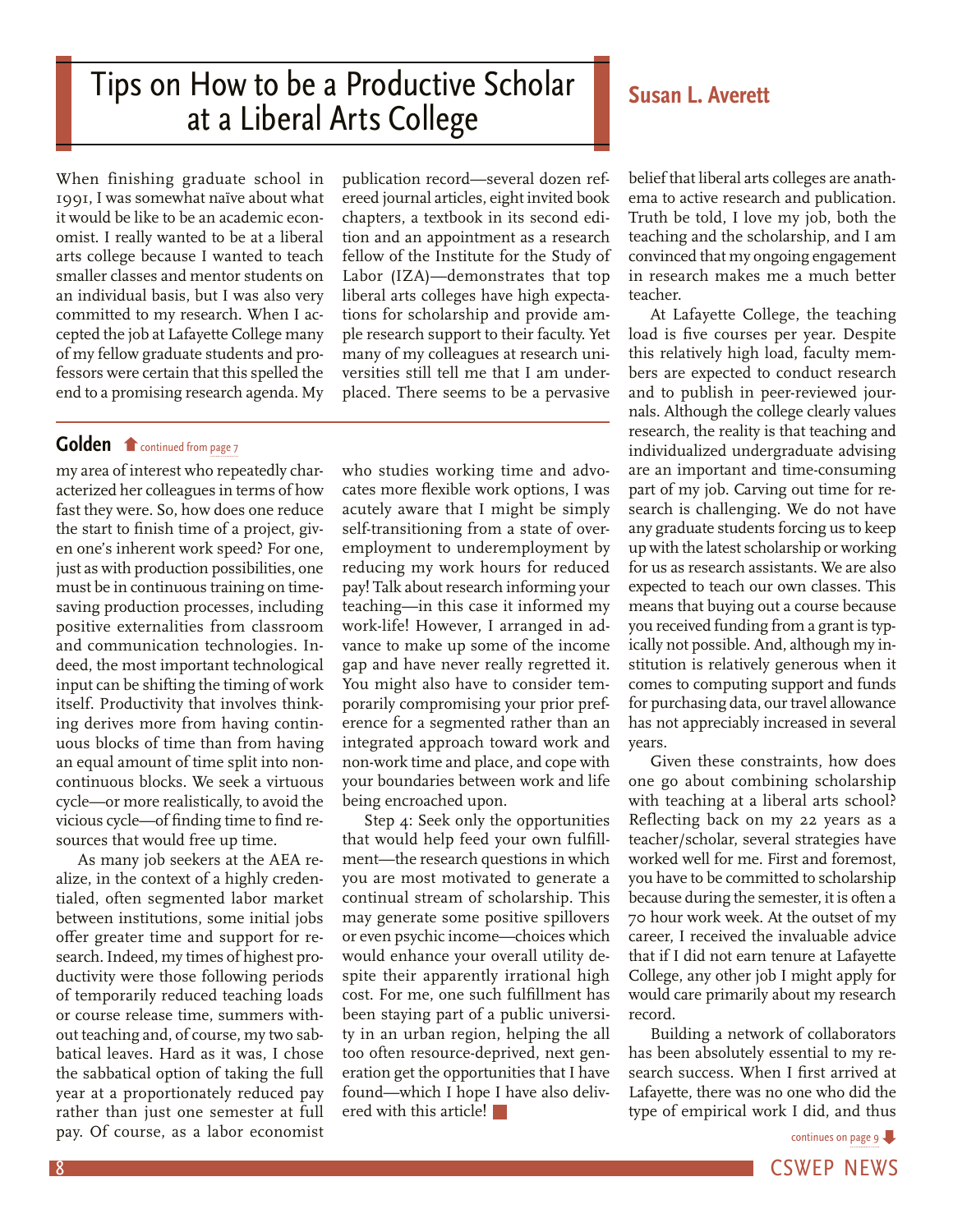### <span id="page-8-0"></span>Averett [continued from page 8](#page-7-0)

there were limited opportunities for collaboration. This obliged me to reach out to others, and I began to partner with contemporaries from graduate school and soon expanded that to include colleagues I met at conferences. Building my own research network has helped me keep abreast of developments in the field and enhanced my knowledge of the subject area and the latest econometric techniques. Regular meetings with my coauthors whether via phone or Skype or occasionally in person keeps my work on track and helps me move papers toward publication.

 I have also found that conferences are the best commitment device. Because of my geographic location, I regularly attend both the Southern and the Eastern Economic Association meetings. These conferences are likely to accept your work and provide a friendly venue to try out new papers. They also provide an invaluable time to network. I set up meetings with collaborators and potential collaborators at the conferences. Most conferences also welcome the submission of entire sessions. Organizing a session is a great way to ensure that you are on the program while getting to know others who work on similar topics. Rarely have I been turned down when I've asked people to be part of a session. Likewise, volunteer to be a discussant at these conferences. It will allow you to meet others and exposes you to the work of others. In addition to these general conferences, I find it is valuable to also try to attend at least one conference per year that is focused more on my area of research, which for me usually means attending the health economics meetings (American Society of Health Economists or the International Health Economics Association) or the Population Association of America annual meetings.

I always try to keep my "pipeline" stocked. At any given time, I have around half a dozen papers in various stages of progress. While it can be stressful at times, not everything is active at once. Something may be under review while another project is in the data phase. Prioritizing the projects can get tricky

sometimes, particularly when it also involves the schedule of a coauthor. Papers which have a revise and resubmit or are due to be presented at a conference naturally come first in the queue, but every time a conference deadline rolls around, I strive to submit something new.

Don't be afraid to ask your institution for support. At a small institution, there are usually pockets of money to support faculty research, including summer stipends to support research and advanced study, particularly if the research can be tied broadly to pedagogic innovations or if the research involves a student.

*Building a network of collaborators has been absolutely essential to my research success.*

If you are at a smaller school without a seminar series, ask your department head or dean if there is any money to support such a series. It need not be cost prohibitive. Just invite scholars who are within driving distance. This will help you to keep abreast of trends in research and aid in networking. By the same token, ask colleagues at other universities if you can come and give a research seminar. Trying out your ideas is an important part of the research process.

 Consider breadth versus depth in your projects. My own research interests are varied and have been somewhat driven by opportunities that have arisen usually because someone contacts me about working on a topic with them or I approach someone with an idea. Over the years, I have also built up specific human capital in several areas and this has paid off in many ways. For example, I have written many invited book chapters related to economics and obesity because of work I've done in this area.

Work on your research all year long don't wait until the summer to concentrate your efforts. Set aside time to work on your research every day if possible, but a minimum of three days per week. Even an hour can make a big difference. Break tasks on a particular paper into manageable chunks—spend an hour writing up results for one paper and several hours doing data analysis for another.

If it makes sense and your institution supports it, try to work collaboratively with students. I have found that undergraduates at Lafayette College are interested in working on research projects and they enjoy using Stata to manipulate data to address research questions. On occasion, I have published articles with students, and some of my former students are in graduate school and we continue to collaborate.

It is important to design your teaching in an efficient manner so that it supports your research agenda. For example, I save my most productive hours for working on my research, and for me that is the first part of the day. Thus, I tend to schedule my classes in the afternoons, and I do all of my grading in the evening. While I assign problem sets, I don't usually collect or grade them. When I do grade them, it is on a completed/not completed basis. I also offer review sessions before exams—I find this to be more efficient than seeing students one by one in office hours, although there is still plenty of that. Being at a liberal arts college, I have great leeway in the electives I teach, and thus I offer electives in the area of my research—this helps me generate new research ideas and also helps me recruit students who might want to work with me on a research project.

Lastly, do not be afraid to outsource household obligations. Consider the money spent on a cleaning service to be an investment in your future earnings. When my children were small, I hired students as babysitters and chauffeurs. My children loved getting to know college students, and my students appreciated the extra money. Overall, it is possible to have a productive research program while teaching at a liberal arts college.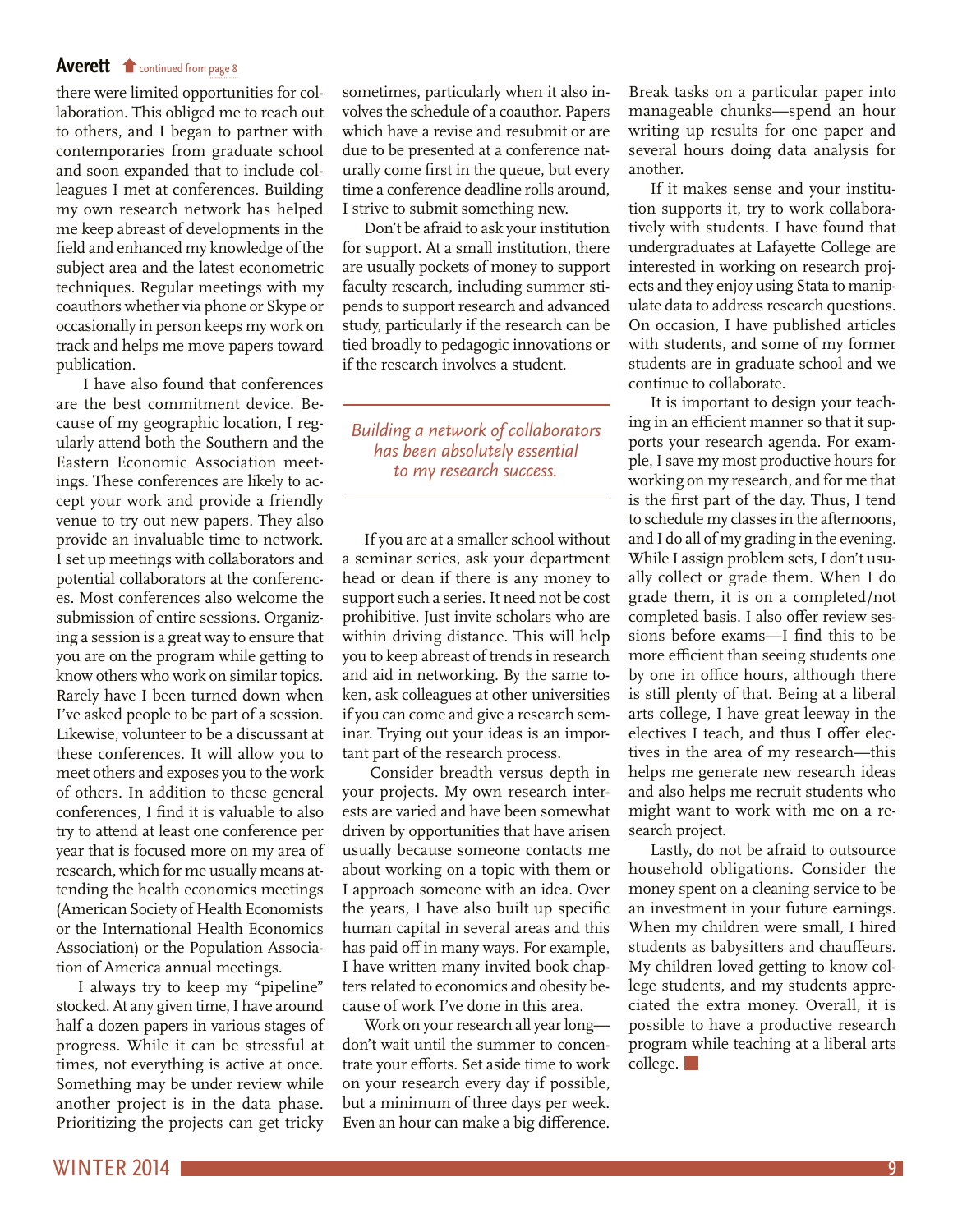<span id="page-9-0"></span>[during the AEA Meeting and the Ce-](#page-0-0)MENT National and Regional Mentoring Workshops.

The first part of this report covers new developments and CSWEP's ongoing activities. The second part updates the annual statistical report on the status of women in the economics profession. The third contains well-deserved acknowledgements.

Before recounting CSWEP activities, it is worth noting that there are likely many spillovers from CSWEP activities that are impossible to list or quantify. CSWEP activities raise awareness among men and women of the challenges that are unique to women's careers and that can be addressed with many types of actions—from inclusive searches to informal mentoring activities. In addition, much of the information and advice freely disseminated by CSWEP can be of great value not only to female economists but to all economists, and especially to any junior economist, whether male or female and whether minority or not.

CSWEP Board members individually and collectively do the work of the Board. In gratitude, this report highlights their work by bolding their names as well as bolding the names of past board members. Also bolded are the names of the many others who have advanced CSWEP's work, both male and female and from new acquaintances to long-time stalwart supporters.

# **CSWEP Activities in 2013**

#### **Mentoring Programs**

As success breeds success, the effective mentoring of young women economists has become ever more central to CSWEP's mission. While mentoring and creating professional networks is an ongoing informal aspect of most every CSWEP activity, the CeMENT Mentoring Workshops hold center stage, and the new CSWEP Mentoring Breakfasts have already proved their worth.

Held biennially up to this point, the internationally recognized<sup>1</sup> Ce-MENT (previously CCOFFE) Mentoring Workshops target either the women in departments where research accomplishments determine promotion (the *National* Workshops) or women at schools where teaching receives more weight (the *Regional* Workshops). The success of these workshops has been  $rigorously documented<sup>2</sup>$  and they are now funded by the AEA on an ongoing basis.

This section reports on plans to expand the National Mentoring Workshops, on the Regional Mentoring Workshops, and on the new Mentoring Breakfasts.

# **CeMENT National Mentoring Workshops: From Biennial to Annual**

Funded by the AEA and internationally known for providing young women economists with know-how and networks that boost their careers, CSWEP's biennial National Mentoring Workshops target junior women facing research expectations commensurate with U.S. departments with PhD programs in economics. Going back to the first CCOFFE workshop in 1998 and morphing into the CeMENT National Mentoring Workshops (in 2004, 06, 08, 10 and 12, with the next one January 5-7, 2014) these national workshops have been consistently oversubscribed.<sup>3</sup> Moreover, at the January 2013 meeting of the Executive Committee of the AEA

there was considerable sentiment to expand the capacity of the national mentoring program.

Hence, pending the approval of funding by the AEA Executive Committee (in January 2014), CSWEP will move from biennial to annual national mentoring workshops, thus doubling their capacity. While a CSWEP committee considered other ways to expand capacity, moving to annual workshops seemed the only practical way to preserve the current format that lies at the heart of their success and feasibility. The main alternative was to double the size (mentors and mentees) of each workshop and keep the biennial schedule. However, those who have recruited mentors strongly felt that recruiting 32 at one time biennially would be a far more difficult task than recruiting 16 annually. Even more importantly, moving from a biennial to an annual frequency better enables junior women to time their workshop participation in the context of pressing tenure clocks.

Past workshop participants have received binders of professional development materials relating to publishing, teaching, grants and other relevant topics. Starting last year, **Terra McKinnish,** Director of the 2012 and 2014 National Mentoring Workshops, took the initiative to make these materials publicly available on CSWEP's webpage.4

# **CeMENT Regional Mentoring Workshop, November 2013, Tampa, Florida**

**Ann Owen** of Hamilton College organized the Regional CeMENT Workshop immediately preceding the 2013 annual Southern Economic Association Meeting. Seven senior and 31 junior women economists gathered for this twoday event.5 Participants received advice

[continues on page 11](#page-10-0) -

<sup>1</sup> Using CeMENT as a model, the American Philosophical Association and the Royal Economic Society's Women's Committee have both run successful mentoring workshops; WiNE (the European Economic Association's women's group) and economists in China, Japan and South Korea are working on similar workshops.

<sup>2</sup> Based on random assignment to participation and tracking the subsequent careers of both participants and those who were randomized out of participation, a rigorous evaluation showed that "CeMENT increased top-tier publications, the total number of publications, and the total number of successful federal grants in treated women relative to controls," Blau et al., "Can Mentoring Help Female Assistant Professors? Interim Results from a Randomized Trial" (American Economic Review, May 2010: 352).

<sup>3</sup> With only 40 spots in each, both the 2012 and 2014 workshops received over 100 applicants (with justified disappointment on the part of qualified applicants who were randomized out).

<sup>4</sup> **[http://www.aeaweb.org/committees/CSWEP/mentoring/](http://www.aeaweb.org/committees/CSWEP/mentoring/reading.php) [reading.php](http://www.aeaweb.org/committees/CSWEP/mentoring/reading.php)**.

<sup>5</sup> We are grateful to the mentors who volunteered their time for this workshop: **Susan Averett** (Lafayette College), **Lisa Daniels** (Washington College), **Betsy Jensen** (Hamilton College), **Nicole Simpson** (Colgate University), **Sarah Stafford**  (College of William and Mary) and **Tara Watson** (Williams College). **Jenny Minier** (University of Kentucky and co-editor of the Southern Economic Journal ) participated in a session providing tips from an editor's perspective.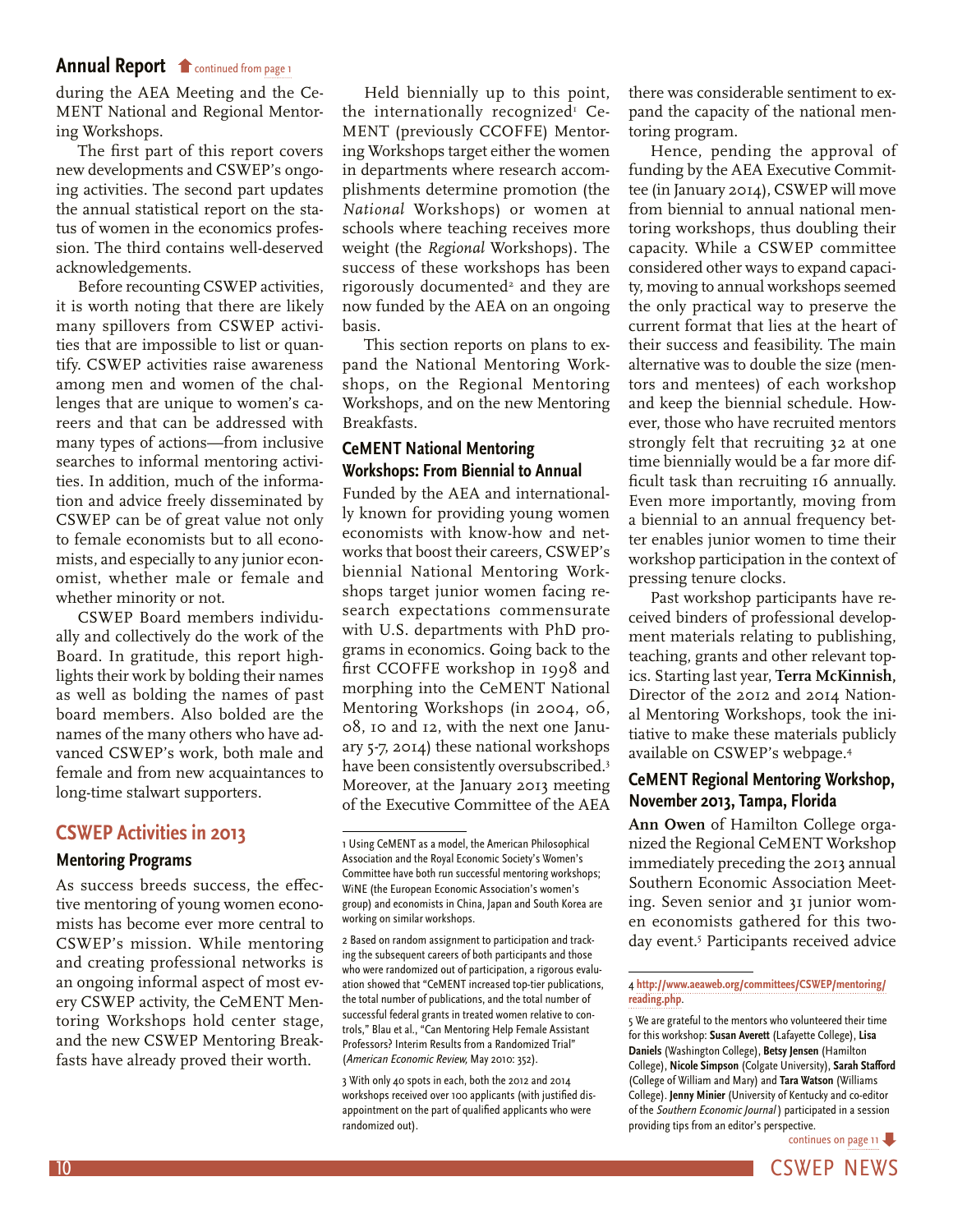<span id="page-10-0"></span>[about publishing, teaching, networking](#page-9-0)  and the tenure process as well as on juggling work and family. They also worked together in small groups on goal setting and provided feedback on research papers to other group members. Overall, the workshop was rated as extremely helpful, with participants commenting on the quality of the tips they received and the usefulness of the network that they started at the workshop. Many of the participants left the workshop with important career goals and the plans to achieve them.

# **Mentoring Breakfasts: From Experiment to Expansion**

In January 2013 at the AEA Meeting, CSWEP held its inaugural Mentoring Breakfast. The brainchild of Board members **Terra McKinnish** and **Linda Goldberg,** this event was originally conceived as a stand-in for the biennial Ce-MENT National Mentoring Workshop during its off years. It is fair to say no one had imagined just how successful this event would be. The first 120 junior applicants to apply were admitted and gathered with about forty senior mentors (mostly women, some men) for a modest breakfast and a rich networking experience. Participants could pick a table with a topic (such as research, handling referee reports, teaching, grants, work-life balance, and so forth) or an open-ended dialogue. Discussions continued long after the breakfast had officially ended. Echoing the National Mentoring Workshops, this Mentoring Breakfast was oversubscribed, as evidenced by a telltale waiting list and still others who had to be turned away at the door. Clearly, this mentoring and networking experience served a need that went well beyond the original conception.

In response, CSWEP is experimenting with expansion here as well. Under the leadership of Board members **Linda Goldberg** and **Bevin Ashenmiller,** the 2014 AEA Meeting will see two Mentoring Breakfasts (January 3 and 4). Registrants have already welcomed this expansion as they could select a morning that avoided conflicts with job interviews and other events. CSWEP has commitments from 60 senior mentors and preregistration stands at 147 and counting. If these Mentoring Breakfasts go as expected, going forward CSWEP will sponsor two Mentoring Breakfasts annually at the AEA meetings.

#### **Bennett Prize and Bell Award**

The January 3, 2014, annual CSWEP Business Meeting will see the presentation of both the Bennett Prize and the Bell Award to their most recent recipients.

Awarded biennially since 1998, the **Elaine Bennett Research Prize** recognizes and honors outstanding research in any field of economics by a woman at the beginning of her career. The 2012 prize went to **Anna Mikusheva** for her work on econometric inference. Mikusheva is the Castle-Krob Associate Professor of Economics at the Massachusetts Institute of Technology. The press release is available on line, as is the insightful interview of Mikusheva by **Nancy Rose** in the Fall 2013 *CSWEP News.*<sup>6</sup>

Given annually, and also since 1998, the **Carolyn Shaw Bell Award** recognizes an individual for outstanding work that has furthered the status of women in the economics profession. The 2013 award went to **Rachel McCulloch,**  Rosen Family Professor Emerita of International Finance at Brandeis University and a leader in the field of international trade. An inspiring role model for many women, McCulloch folded mentoring into all aspects of her of scholarship, teaching and service and has motivated innumerable individuals, both male and female, to pursue careers in the discipline. The press release is available on line.7 **Kathryn Graddy** will interview McCulloch for the Spring/Summer 2014 *CSWEP News.*

Sincere thanks are due to those who nominated and wrote letters in support of all of the highly competitive candidates for these awards as well as to the hard-working selection committees.<sup>8</sup>

# **AEA Summer Economics Fellows Program**

Begun in 2006 with seed monies from the National Science Foundation (NSF) and designed and administered by a joint AEA-CSMGEP-CSWEP committee, the AEA Summer Economics Fellows Program aims to enhance the careers of underrepresented minorities and women during their years as senior graduate students or junior faculty members. Fellowships vary from one institution to the next, but experienced economists mentor the fellows who, in turn, work on their own research and have a valuable opportunity to present it. Selected from forty-six applicants, Summer 2013 saw 11 summer fellows immersed in research environments at the Federal Reserve Banks in Atlanta, Chicago, Cleveland, Dallas, Kansas City, New York and Richmond. Valued by the sponsors as well as Fellows, we owe thanks to these sponsors for their active support of this program. Evaluations from 2013 Fellows heaped praise on the program. In the works are efforts to increase the number of successful minority applicants and to smooth out the number of applicants each year.9

9 Many thanks to the 2013 committee for screening and matching: **Daniel Newlon** from the AEA (Chair) whose efforts have undergirded this program from the get go in 2006, CSWEP Board member **Cecilia Conrad,** CSMGEP Board member **Gustavo Suarez** and **Lucia Foster** of the Center for Economic Studies at the U.S. Bureau of the Census. More information on the AEA Fellows Program is available at **[http://](http://www.aeaweb.org/committees/cswep/summerfellows/history.php) [www.aeaweb.org/committees/cswep/summerfellows/his](http://www.aeaweb.org/committees/cswep/summerfellows/history.php)[tory.php](http://www.aeaweb.org/committees/cswep/summerfellows/history.php)**.

<sup>6</sup> **[http://www.aeaweb.org/committees/cswep/](http://www.aeaweb.org/committees/cswep/PDFs/2012Bennett_Mikusheva.pdf) [PDFs/2012Bennett\\_Mikusheva.pdf](http://www.aeaweb.org/committees/cswep/PDFs/2012Bennett_Mikusheva.pdf)**; **[http://www.aeaweb.org/](http://www.aeaweb.org/committees/cswep/newsletters/CSWEP_nsltr_Fall_2013.pdf) [committees/cswep/newsletters/CSWEP\\_nsltr\\_Fall\\_2013.pdf](http://www.aeaweb.org/committees/cswep/newsletters/CSWEP_nsltr_Fall_2013.pdf)**.

<sup>7</sup> **[http://www.aeaweb.org/committees/cswep/](http://www.aeaweb.org/committees/cswep/PDFs/2013Bell_McCulloch-Rachel.pdf) [PDFs/2013Bell\\_McCulloch-Rachel.pdf](http://www.aeaweb.org/committees/cswep/PDFs/2013Bell_McCulloch-Rachel.pdf)**.

<sup>8</sup> Many thanks to the 2013 Bell committee: Board member **Linda Goldberg** (Chair) and previous Bell recipients **Elizabeth Hoffman** (2010) and **Sharon Oster** (2011); and also to the 2012 Bennett committee: former Board member **Nancy Rose**  (Chair), Board member **Petra Todd** and former Bennett winner **Monika Piazzesi** (2006). **Susan Athey,** the 2000 Bennett winner, graciously pinch hit for Nancy Rose when she recused herself from the final decision. For holding to high standards and spotlighting the extraordinary accomplishments of women in economics, we owe an enormous debt to the each committee member on both of these committees. Finally, while they must remain anonymous, this debt extends with equal weight to all those who did the hard work of nominating the highly competitive field of candidates for each award as well as to all those who wrote the thoughtful, detailed letters in support of each candidacy.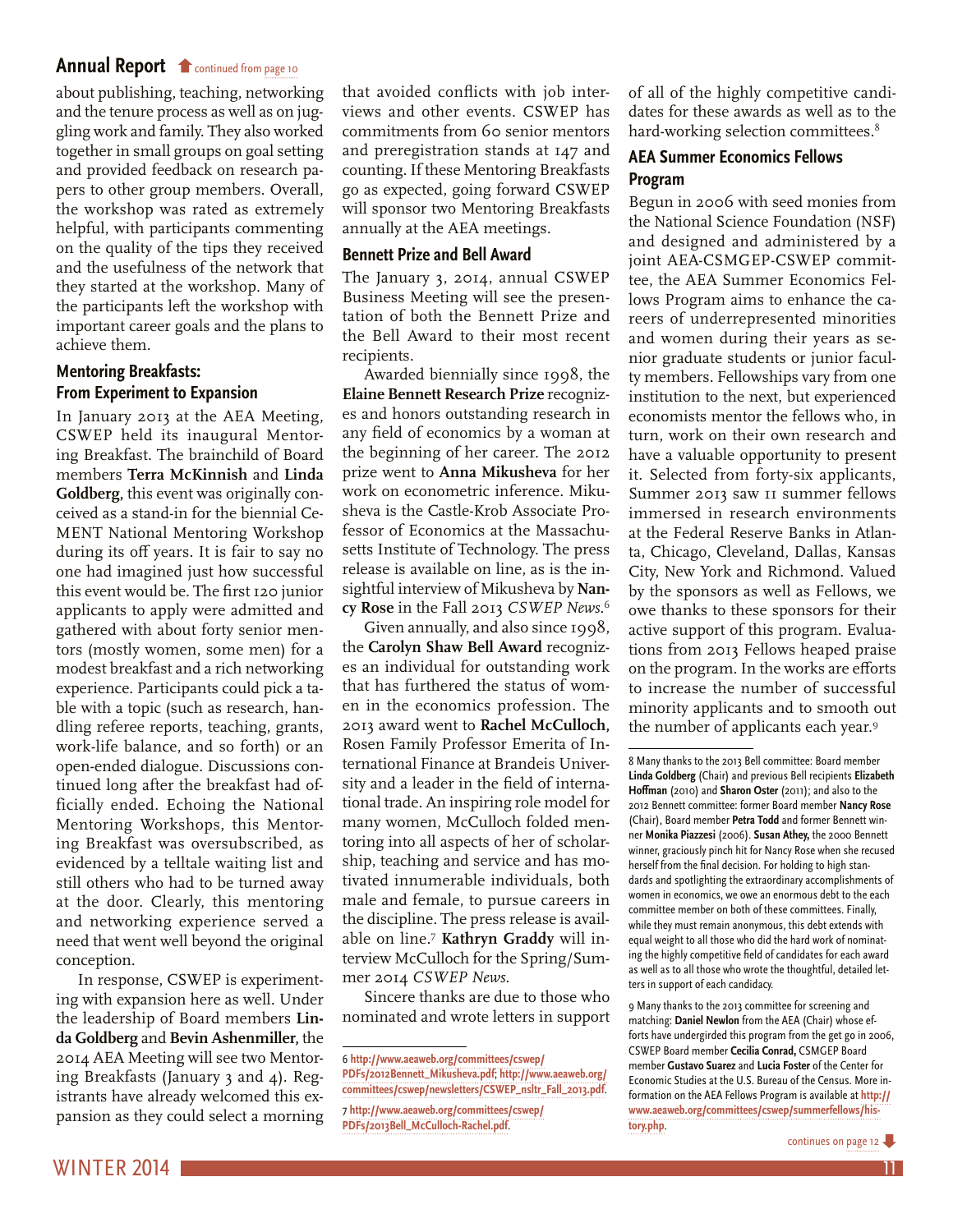# <span id="page-11-0"></span>**[CSWEP at the 2013 Annual American](#page-10-0)  Economics Association Meeting**

Critical to CSWEP's mission, CSWEP sponsors six highly competitive paper sessions at the annual AEA meeting. The year 2013 saw three gender sessions, organized by **Kevin Lang** and **Susan Averett,** as well as three health and development economics sessions, organized by **Frank Sloan** (Duke University) and **Shelley White-Means.** These committees then selected eight papers for two pseudo-sessions that were published in the *May 2013 Papers & Proceedings* issue of the *American Economic Review.*

The highly competitive submissions process encourages quality research, particularly in the area of gender-related topics. More generally, women consistently report these sessions get their research before a profession-wide audience and are instrumental in their success as economists.

### **CSWEP at the 2013 Regional Economics Association Meetings**

At the Eastern Economic Association Meetings (May in NY, NY) **Susan Averett** (former CSWEP Board Eastern Representative) organized a grand total of eight high-quality paper sessions. For the remaining Regional Meetings, the focus of CSWEP has shifted from paper sessions to panel discussions. The year 2013 saw four such panels.

For the Southern Economic Meeting (November in Tampa, FL), **Shelly White-Means** (outgoing CSWEP Board Southern Representative) organized a panel discussion, "Securing External Funding for Your Research: the Roles of Gender, Race and Ethnicity," with panelists **Donna Ginther** (University of Kansas), **Laura Razzolini** (Virginia Commonwealth University and editor of the *Southern Economic Journal)* and **Catherine Eckel**  (Texas A&M University and 2012 winner of the Carolyn Shaw Bell Award).

For the Western Economic Association Meetings, **Jennifer Imazeki** (outgoing CSWEP Board Western Representative and inveterate evangelist for updating our uses of the internet) put together a highly successful panel on "Flipping, Clicking and Other Contortions to Make Your Class Interactive;" this despite the difficulties getting panelists to travel to Seattle for these June 28–July 2 meetings.

Finally, for the Midwest Economics Association Meeting (March in Columbus, OH), **Anne Winkler** (CSWEP Board Midwestern Representative) put together two panels, "Academic Careers: A CSWEP Panel on Opportunities and Challenges" and "Jobs for Economists: A CSWEP Panel on the Employee-Employer Match."

As is the tradition, CSWEP hosted a reception at each regional meeting. In line with expanding career development opportunities for young women economists, these CSWEP receptions at the Regional Meetings are being transformed into mentoring and networking opportunities. Anne Winkler created a model that was quite effective. At the Midwestern Meeting, she nestled a CSWEP Networking Lunch (similar in form and enthusiastic reception to the Mentoring Breakfast at the 2013 AEA Meeting) in between the two panel discussions. The eight panelists plus Winkler herself were there to mentor and network with the other participants, many of whom lingered after the first panel or arrived early for the second.

All of these panels, receptions and paper sessions drew appreciative audiences and well served the missions of CSWEP and the AEA more generally. More details can be found in the last three issues of *CSWEP News.*<sup>10</sup>

#### **Haworth Mentoring Fund**

CSWEP continues to administer the fund given by the late **Joan Haworth,** a stalwart CSWEP supporter. Upon satisfactory application, the Haworth Committee recommends small grants for recipients to piggy back mentoring activities onto campus visits of external seminar speakers and the like. This year the fund supported extended visits of **Marcelle Chauvet** (UC Riverside)

and **Anne Stevens** (UC Davis) to George Washington University and Georgia Tech, respectively, for the purpose of mentoring. The fund also defrayed the travel expenses of multiple mentors to a pre-conference junior mentoring workshop at the 2013 Meeting of the Midwest Econometrics Group, held at Indiana University.

#### **CSWEP News in 2013**

Under the able direction of oversight editor, Madeline Zavodny,<sup>11</sup> CSWEP published three issues in 2013.<sup>12</sup> With the intent of streamlining and modernizing our publication, the newsletter underwent both a design change (now in two colors, no less) and a name change. The Fall 2013 issue was the first to sport the new design and the new name, *CSWEP News.* For this transformation, credit goes to the newsletter's long-standing graphic designer, **Leda Black;** to **Madeline Zavodny,** now in her fourth year as our oversight editor; and to **Jennifer Socey,** this Chair's overqualified administrative assistant.

In a long-standing tradition, each issue has featured a theme chosen and introduced by a guest editor who, in turn, enlists several authors to write the featured articles. The quality of these articles is consistently high, and many go on to be long-lived career resources for junior economists<sup>13</sup>. On behalf of the CSWEP Board, the Chair, (who is the

<sup>13</sup> The feature articles have provided the bulk of professional development materials for the binder for CeMENT workshop participants, now online at: **[http://www.aeaweb.org/commit](http://www.aeaweb.org/committees/CSWEP/mentoring/reading.php)[tees/CSWEP/mentoring/reading.php](http://www.aeaweb.org/committees/CSWEP/mentoring/reading.php)**.



<sup>10</sup> **[http://www.aeaweb.org/committees/cswep/newsletters.](http://www.aeaweb.org/committees/cswep/newsletters.php) [php](http://www.aeaweb.org/committees/cswep/newsletters.php)**

<sup>11</sup> The contributions of **Madeline Zavodny** cannot be overstated. Organizer par excellence, she helps guest editors match with a topic and generally facilitates their work, she makes sure that each issue covers the appropriate materials, writes up missing pieces, makes continued improvements, oversees all of those boxes of announcements, coordinates with the Chair's administrative assistant and drags the column "From the Chair" from its author. She is also a selfless, lightning-quick copy editor and we are all in her debt. Last but not least among her endless list of tasks, **Jennifer Socey,** CSWEP administrative assistant, formats the Newsletter, makes innovative suggestions and does substantive editing. She also puts up with the flow of last-minute changes from the Chair, coordinates with the printer and sees to distribution.

<sup>12</sup> Current and past issues of the CSWEP News are archived at **[http://www.aeaweb.org/committees/cswep/newsletters.](http://www.aeaweb.org/committees/cswep/newsletters.php) [php](http://www.aeaweb.org/committees/cswep/newsletters.php)**. For a free digital email subscription, visit **[http://cswep.](http://cswep.org) [org](http://cswep.org)** and click "Subscribe."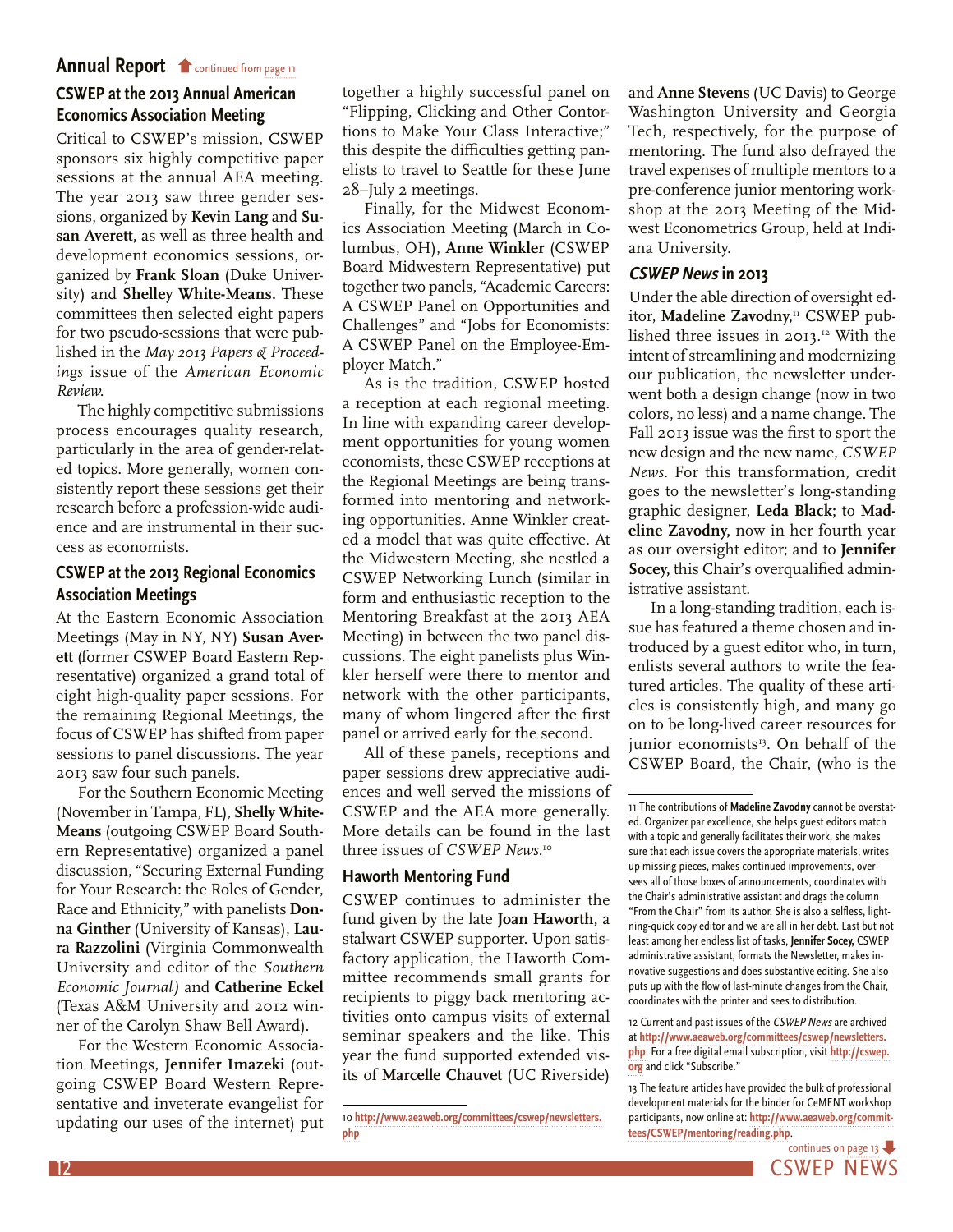<span id="page-12-0"></span>[official editor but does almost none of](#page-11-0)  the work), extends a warm thanks to all these contributors.

**Petra Todd** guest edited the Winter 2013 issue featuring articles on "Navigating the Tenure Process." Todd also contributed the article, *The Tenure Process at Research Universities;* this ran paired with **Cecilia Conrad**'s article, *The Tenure Process at Liberal Arts Colleges.*  Also included was (former Board member) **Rachel Croson**'s advice, *Tenure Letters,* and (former Board member) **Donna Ginther**'s, *Should I Stay or Should I Go Now?* Feedback on this issue was very positive, with **John Solow,** Professor and Departmental Executive Officer in the Department of Economics at the University of Iowa, writing in to say it "will be assigned reading for junior faculty."

The Spring/Summer 2013 issue was born of a happy coincidence as Guest Editor **Cecilia Conrad** chose the topic "Where are the Women Economics Majors?" and learned that, quite independently, **Claudia Goldin** was working on *Notes on Women and the Economics Undergraduate Major,* an effort to document the gender gap and delve into causal factors as preliminary work to figuring out what can be done. The authors spanned the discipline's career phases. **Maria Boya Zhu,** winner of a NSF Graduate Fellowship who took her Pomona BA to Duke's PhD program, wrote *An Undergraduate Major's Perspective.* **Amanda Griffith,** Assistant Professor at Wake Forest University, shared her research on *The Importance of Role Models.* **Susan Feigenbaum,** Professor at the University of Missouri–St. Louis, contributed her experience on *Attracting More Women and Minorities into Economics,*  and **Lisa Saunders,** Professor at the University of Massachusetts Amherst, wrote *On Being the Other in the Classroom.* The authors asked difficult questions and provided insights on a topic of great, even grave import to the future of women in the economics profession.

Newly formatted and renamed, the Fall 2013 *CSWEP News* broke with tradition by publishing the content of the April 2013 NBER-sponsored NYC

memorial service for the late monetarist Anna J. Schwartz. Highlighting her life and accomplishments, NBER President **James Poterba** opened and eight distinguished speakers (**Michael Bordo, Martin Feldstein, Alan Greenspan, Allan Meltzer, Edward Nelson, William Poole, Eloise Pasachoff** and **Christina Romer**) described her life and remarkable contributions to economics. With the encouragement and support of NBER President James Poterba, The *CSWEP News* was able to preserve these tributes and thus the memory of an economist who was ahead of her time and under-recognized.

### **CSWEP Communications and Social Media**

To study CSWEP's presence on the web via social media and our communications more generally, **Anne Winkler**  (Chair), **Jennifer Imazeki** and **Shelly White-Means** comprised the ad hoc Committee on Communications and Contacts. This year the Committee was instrumental in revising and streamlining the content on CSWEP's AEA web site.<sup>14</sup> The work on the web site could not have been done without the excellent assistance of **Susan Houston** and **Michael Albert.** In addition to making CSWEP's activities more accessible to younger economists, an anticipated side effect is the expansion of circulation of the *CSWEP News.*

CSWEP is most interested in learning more about the AEA's plans to move forward with a new online subscription service where members can sign-up for email subscriptions to a variety of AEA committees and opportunities. We find that with CSWEP no longer requiring membership dues, our "subscriber" database does not stay as current as in the past. We believe an overall AEA subscription service would help us to better communicate with CSWEP's audience for event notification and *CSWEP News* dissemination.

14 **<http://cswep.org>**

#### **CSWEP Subchapters?**

Under the leadership of former CSWEP Chair **Barbara Fraumeni,** CSWEP began an informal association with economists in the Washington, D.C., area. The group came to be called CSWEP-DC. While a very good relationship between CSWEP-DC and CSWEP was established, in 2013 CSWEP constituted an ad hoc Subchapters Committee to think about how subchapters or local groups might be formed, guidelines created and so on. Chaired by **Linda Goldberg** and working with **Kevin Lang** and **Anne Winkler,** the Committee asked, "Why is this needed and, if needed, what is an appropriate structure?"

In response to the first question, the Committee noted that while CSWEP has done a great job serving academic women in liberal arts schools and research universities, CSWEP has not been able to serve non-academic women who work in the public or private sectors nearly as well. Thus, for the well served, there is no need for subchapters, but subchapters may well be an appropriate means to serve others.

Given that a need is determined, the Committee recommended two types of outreach efforts: (1) Unaffiliated Groups, and (2) Affiliated Groups to be called Subchapters. In the first instance, CSWEP does not have to take responsibility for the group, but could, upon appropriate application, provide minor funding for one-off events consistent with CSWEP's mission. In the second instance, CSWEP needs to articulate rules for operation, including a mission statement consistent with CSWEP's, and then work with the Subchapter on sponsoring and possibly funding events.

The committee report will be discussed at the January 2014 CSWEP Board Meeting and the expectation is that a more formal proposal to the AEA Executive Committee will follow.

In the meantime, in 2013 CSWEP experimented with providing minor funding to encourage two such outreach efforts. In both cases the returns seemed large relative to the costs and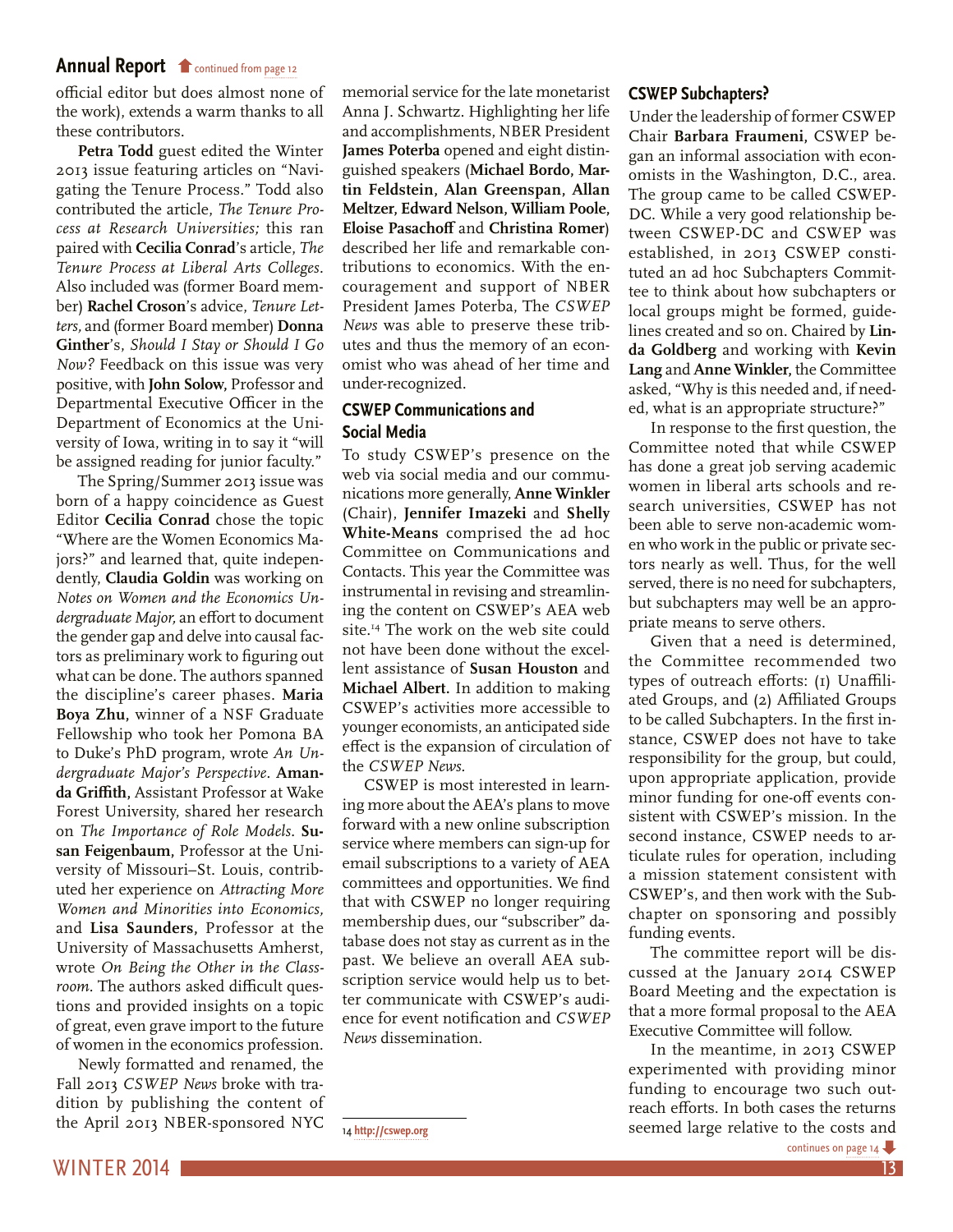<span id="page-13-0"></span>[informed the work of the Subchapters](#page-12-0)  Committee.

First, CSWEP provided supplemental funds (paired with a grant from the Haworth Fund and also with direct support of the host institution, Indiana University) to defray the travel expenses of multiple mentors to a pre-conference junior mentoring workshop at the 2013 Meeting of the Midwest Econometrics Group.

Second, CSWEP contributed to a Speed Mentoring<sup>15</sup> event held in May 2013 and organized by CSWEP-DC under the leadership of **Susan Fleck** (Bureau of Labor Statistics (BLS)), and event committee members **Maureen Doherty** (BLS), **Judy Yang** (World Bank) and **Xiaotong Niu** (Congressional Budget Office). The participants came from government, academia and international and non-profit organizations and praised the new format. In total, 27 graduate students and young professionals met with 16 mid-career and senior economist mentors. The event was very well received and afterwards participants continued conversations at a more leisurely pace over lunch.

# **The Status of Women in the Economics Profession**

#### **Introduction, the Survey and Summary**

In 1971 the AEA established CSWEP as a standing committee to monitor the status and promote the advancement of women in the economics profession. In 1972 CSWEP undertook a broad survey of economics departments and found that women represented 7.6% of new PhDs, 8.8% of assistant, 3.7% of associate and 2.4% of full professors. Much has changed. This year marks the 40th survey year. At doctoral institutions, women have more than quadrupled their representation amongst new PhDs to 35%, more than tripled their representation amongst assistant professors

to 27.8%, increased their representation at the associate level more than six fold to 24.5% and increased their representation at the full professor level five-fold to 12.0%. This report presents the results of our 2013 survey, with emphasis on changes over the last 17 years as well as the progress of cohorts of new PhDs as they progressed through the academic ranks.

The remainder of this section describes a change in the survey, summarizes the main results, and offers key findings. Subsequent sections provide more detailed results.

#### **The CSWEP Annual Surveys, 1972–2013**

In Fall 2013 CSWEP surveyed 124 doctoral departments and 146 non-doctoral departments. The non-doctoral sample is based on the listing of "Baccalaureate Colleges—Liberal Arts" from the *Carnegie Classification of Institutions of Higher Learning* (2000 Edition). Starting in 2006 the survey was augmented to include six departments in research universities that offer a Master's degree but not a PhD degree program in economics. This report uses the terms "non-doctoral and "liberal arts" interchangeably.

This year a new question was added to the non-doctoral survey and it revealed that 18 hitherto would-be economics departments were in reality departments of business administration and the like, departments in which economists comprise a small minority of the faculty. Phone calls to non-responding departments revealed another three. All 21 of these will be expunged from future surveys, and the remainder of this report treats the 2013 non-doctoral base as if these business departments had never been included. After expunging these, of the 125 economics departments remaining in the survey, 72% responded  $[(108-18)/(146-21)]$ . This is the relevant response rate for the analysis that follows. It is a bit lower than the naïve rate in the previous paragraph because the 21 business departments actually had a better response rate than the economics departments.<sup>16</sup>

#### **Summary of Results**

This overview begins with an oft-neglected group, **teaching faculty outside of the tenure track.** These faculty typically hold multiyear rolling contracts and carry titles such as adjunct, instructor, lecturer, visitor or professor of the practice. In doctoral departments, the representation of women in these positions runs high, currently standing at 36.1%, exceeding that not just of assistant professors but even that of new PhDs. In 2013 the share of women in these positions was nearly double their share of all tenure track positions combined (19.4%), and this disparity is greater still in the top 20 departments.

**With regard to doctoral departments,** with one exception, broadly speaking the last 17 years show some growth in the representation of women at each level of the academic hierarchy. The exception is the representation of women amongst first year PhD students. For nearly two decades this has hovered around 33%. As noted in the *2006 Report* and reinforced by Goldin (*CSWEP Newsletter,* Spring/Summer 2013), since the share of baccalaureates going to women is rising, this constant 33% means the fraction of women baccalaureates pursing a PhD in economics is actually shrinking. Two proverbial truths continue to hold: (i) At every level of the academic hierarchy, from entering PhD student to full professor, women have been and remain a minority. (ii) Moreover, within the tenure track, from new PhD to full professor, the higher the rank, the lower the representation of women. In 2013 new doctorates were 35% female, falling to 27.8% for assistant professors, to 24.5% for tenured associate professors and to 12% for full professors. This pattern has been characterized as the "leaky pipeline."

Because the growth in women's representation has differed across ranks, the gaps in representation between adjacent ranks have changed. Thus, following some earlier convergence between women's representation at the associate level to that at the assistant

14 **CSWEP NEWS** [continues on page 15](#page-14-0)

<sup>15</sup> Speed mentoring is a variation on speed dating. It is a faceto-face venue of quick introductions to connect people who share similar interests. Mentees came prepared to share a two-three minute introduction with mentors and were provided with guidelines on how to follow-up with the mentor who most closely matched their interests.

<sup>16</sup> All non-doctoral response rates recorded in earlier CSWEP Reports are analogous to the naïve rate above.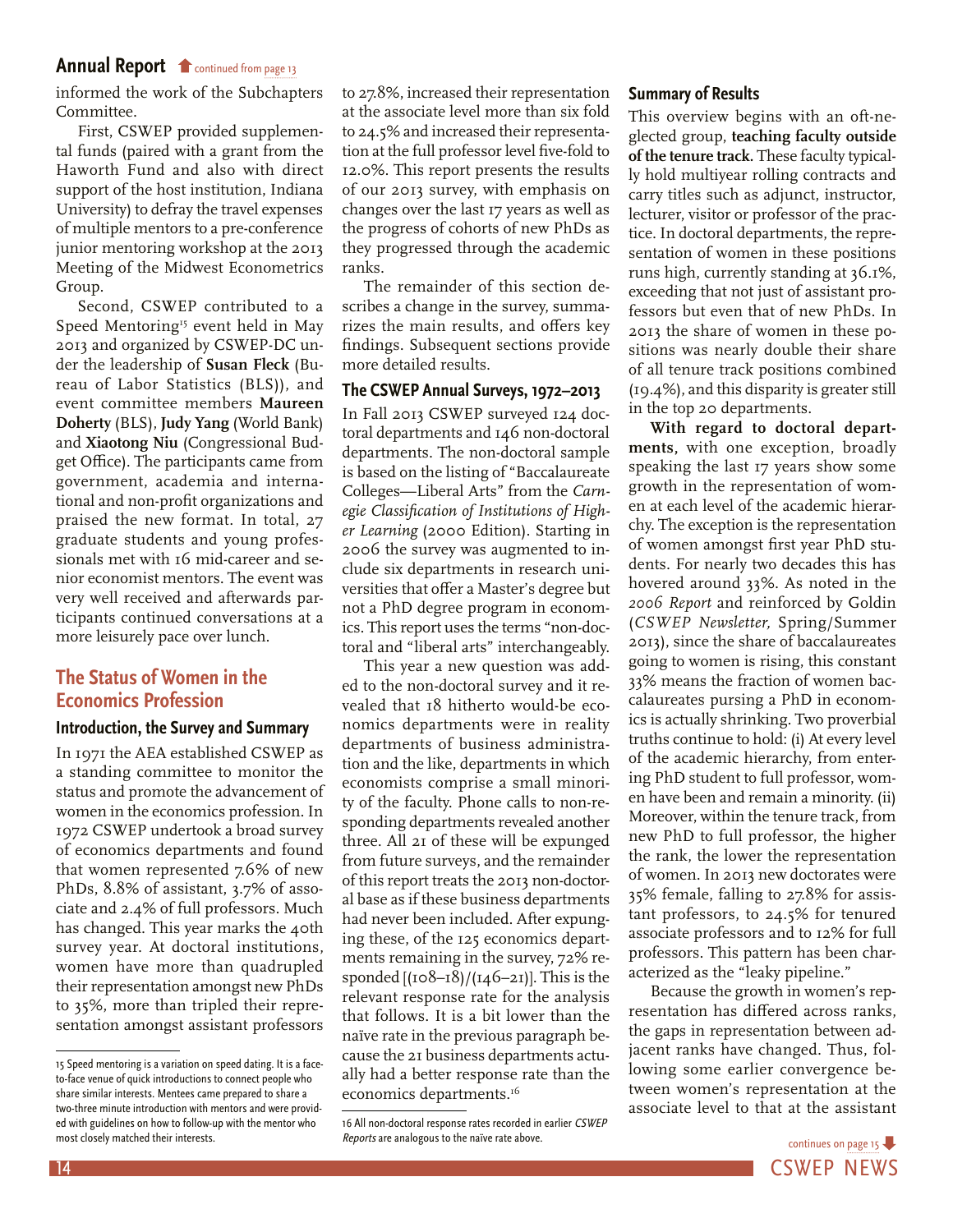<span id="page-14-0"></span>[level, convergence seems to have ceased](#page-13-0)  some 14 years ago and a 6.2 percentage point difference has stubbornly persisted to the present. Thus the gap between women's representation at the full and associate levels has increased considerably over the last 17 years. It is worth noting that the latter is not necessarily an unwanted development. It is the result of relatively good growth in women's representation at the associate level as compared to the full level combined with the stock of full professors reflecting something like a 25-year history of promotions from associate to full.

**Comparing non-doctoral with doctoral departments,** at every level in the tenure track women's representation in liberal arts departments runs higher roughly 10 percentage points higher than in doctoral departments (see Figures 1 and 2). Similar to the trend in doctoral departments, women's representation at the assistant professor level has mildly trended up and at the full level somewhat more so. However, the liberal arts departments do not share the strong upward trend at the associate level exhibited by doctoral departments. For liberal arts departments for the past 11 years the trend for women's representation at the associate level is, if anything, down.

A consequence of this last fact is that **for the liberal arts departments,** during the last 11 years, while the leak in the pipeline between associate and full professor has shown some tendency to lessen, that between assistant and associate seems to have grown.

A further comparison of liberal arts to a trifurcation of doctoral programs by rank shows that for all tenure track ranks combined, the representation of women declines as the emphasis on research increases, averaging 30.8% for non-doctoral departments, 18.6% for all doctoral departments, 12.9% for the top-20 departments and 12.2% for the top 10 departments.

**With regard to the advance of cohorts of academics through the ranks,**  we use a simple lock-step model of these advances. With a maximum of 40 years of data on each rank we can track the gender composition of some relatively young cohorts from entering graduate school though the PhD and of other older cohorts from receipt of the degree though the assistant and associate professor ranks. Unfortunately, these data do not suffice to analyze the advance of cohorts from associate to full professor. The analysis indicates that if recent trends continue, then 2001 marks the advent of policies in PhD programs that maintain women's representation from matriculation through graduation. In addition, the cohort analysis indicates little in the way of a serious loss of women relative to men as cohorts advanced from earning the degree to becoming assistant professors.

In contrast and as found in earlier studies, the data show a significant and persistent loss of women relative to men in the transition from assistant to tenured associate professor. Of 26 cohorts of new PhDs (1974–1999), fully 23 saw a drop in the representation of women.<sup>17</sup> The drop was usually greater than 5 percentage points and shows no obvious improvement over time.18

#### **Key Findings**

Past intakes and subsequent advancements of women and men determine the contemporaneous distribution of men and women on the academic economists' ladder. *This report points to two critical junctures: the failure to grow of the representation of women at the intake; and, relative to men, the subsequent poorer chance of advancing from untenured assistant to tenured associate professor.* With regard to the first, in the face of the growing representation of women at the baccalaureate level, the stagnation of the share of women in entering PhD classes means that entering PhD students represent a declining fraction of new baccalaureate women. This latter decline is no doubt rooted in the analogous decline in the fraction of women undergraduates who major in economics and may in part stem from the way we teach economics at the undergraduate level, as stressed by Goldin (*CSWEP Newsletter,* Spring/Summer, 2013). *This is an issue for both doctoral and non-doctoral departments.* 

With regard to the second juncture, the advancement of women from untenured assistant to tenured associate professor is no doubt intertwined and jointly determined with family-related decisions. Moreover, with rational expectations these decisions, in turn, feed back to the decision to major in economics and to enter a PhD program in the first place. Here, the institutional setting and expected institutional setting (length of the tenure clock, genderneutral family leave, on site child care and so forth) can play significant roles.

Finally, it is worth *recognizing the high representation of women in non-tenure track teaching jobs* and that the CSWEP data do not cover placement into these jobs, contracts, durations in such jobs or exits therefrom. The data also do not cover non-academic jobs.

In another vein, the 42 years of CSWEP data on the evolution of faculty composition at the department level are unique in the social sciences and beyond. *It is time to document and maintain these data in a way that meets professional standards, to put in place a system for maintenance for future years and to make the descriptive statistics at group levels (e.g., doctoral, non-doctoral and others) available online.* This would be a major undertaking and this comment is offered by way of getting a discussion going on how to do this. It is important to start now, before too many more of the early creators of the database pass from the profession.

# **Women's Representation on the Rungs of the Academic Ladder**

# Doctoral Departments, 1997–2013

Before analyzing the women's representation at various ranks in the tenure track, it is worth noting their

<sup>17</sup> Under our lock-step assumptions, the 1999 PhD cohort became seventh-year associate professors in 2013 (= 1999 + 14).

<sup>18</sup> While a proper adjustment for a presumed overrepresentation of older men with extended years in rank as associate professor would reduce the size of the drop, this adjustment would grow smaller over time. Thus, it seems unlikely to account for the persistence of this gap.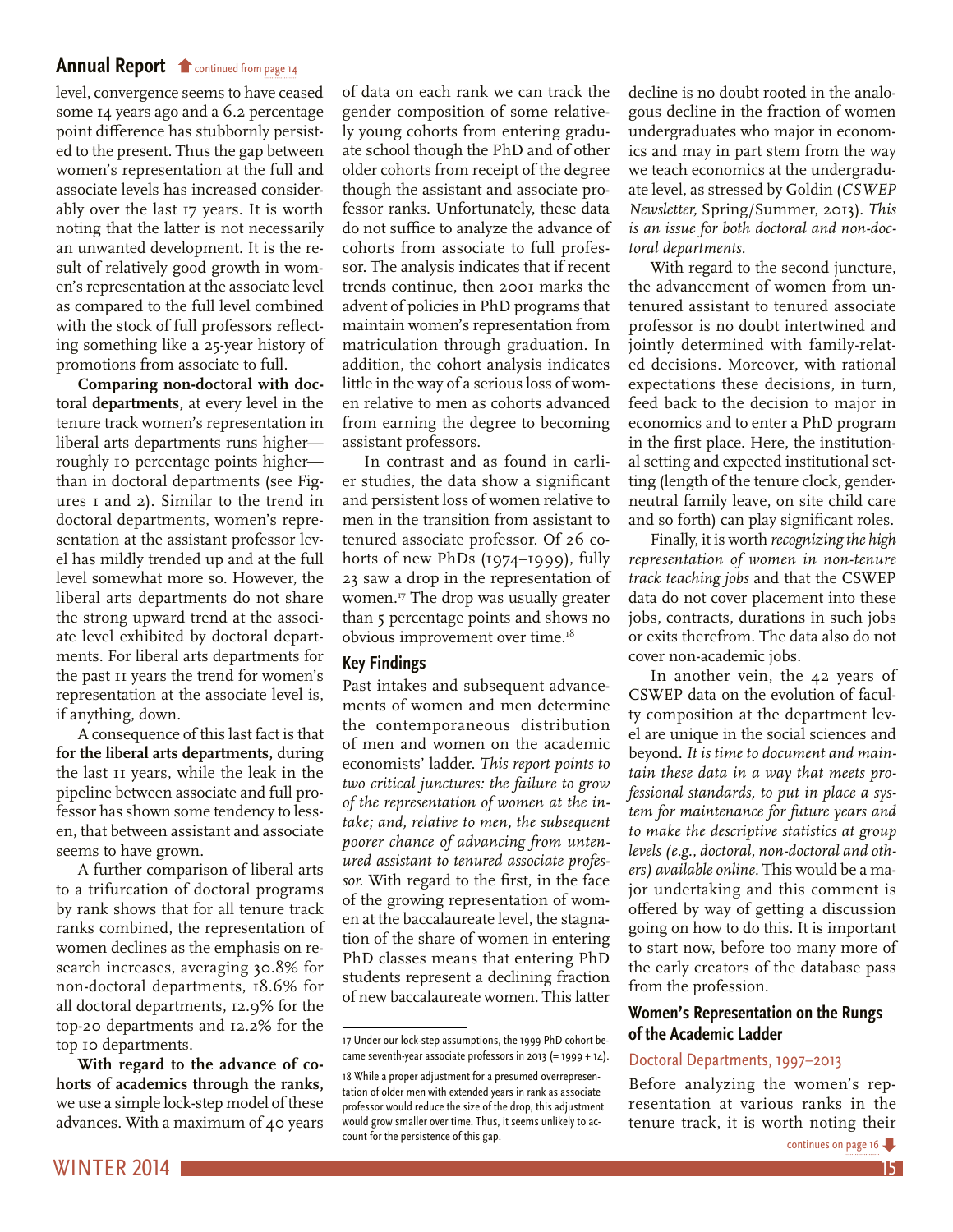<span id="page-15-0"></span>

| Table 1: The Pipeline for Departments with Doctoral Programs: Percent of Doctoral Students and Faculty who are Women |  |  |  |
|----------------------------------------------------------------------------------------------------------------------|--|--|--|
|                                                                                                                      |  |  |  |

|                                                             | 1997  | 1998  | 1999                  | 2000  | 2001  | 2002  | 2003  | 2004  | 2005  | 2006  | 2007  | 2008  | 2009  | 2010  | 2011  | 2012  | 2013  |
|-------------------------------------------------------------|-------|-------|-----------------------|-------|-------|-------|-------|-------|-------|-------|-------|-------|-------|-------|-------|-------|-------|
| 1st yr students                                             | 31.3% | 32.2% | 35.6%                 | 38.8% | 31.9% | 33.9% | 34.0% | 33.9% | 31.9% | 31.0% | 32.7% | 35.0% | 33.5% | 32.1% | 32.4% | 29.3% | 32.7% |
| <b>ABD</b>                                                  | 26.8% | 28.2% | 33.0%                 | 32.3% | 30.2% | 30.6% | 32.7% | 33.1% | 33.9% | 33.6% | 32.7% | 33.7% | 33.5% | 34.2% | 34.3% | 32.5% | 31.9% |
| <b>New PhD</b>                                              | 25.0% | 29.9% | 34.2%                 | 28.0% | 29.4% | 27.2% | 29.8% | 27.9% | 31.1% | 32.7% | 34.5% | 34.8% | 32.9% | 33.3% | 34.7% | 32.5% | 35.0% |
| Asst Prof (U)                                               | 26.0% | 25.9% | 27.8%                 | 21.4% | 22.5% | 23.2% | 26.1% | 26.3% | 29.4% | 28.6% | 27.5% | 28.8% | 28.4% | 27.8% | 28.7% | 28.3% | 27.8% |
| Assoc Prof (U)                                              | 11.1% | 15.9% | 27.3%                 | 17.2% | 10.0% | 17.2% | 24.0% | 11.6% | 31.2% | 24.6% | 20.0% | 29.2% | 25.0% | 34.1% | 30.8% | 40.0% | 25.9% |
| Assoc Prof (T)                                              | 13.4% | 14.0% | 15.1%                 | 16.2% | 15.3% | 17.0% | 19.9% | 21.2% | 19.2% | 24.1% | 21.0% | 21.5% | 21.8% | 21.8% | 21.9% | 21.6% | 24.5% |
| Full Prof (T)                                               | 6.5%  | 6.1%  | 6.5%                  | 7.4%  | 5.8%  | 8.9%  | 9.4%  | 8.4%  | 7.7%  | 8.3%  | 7.9%  | 8.8%  | 9.7%  | 10.7% | 12.8% | 11.6% | 12.0% |
| All Tenured/<br><b>Tenure Track</b>                         | 13.4% |       | 11.9% missing missing |       | 15.2% | 15.2% | 15.5% | 15.0% | 16.1% | 16.3% | 15.5% | 16.9% | 16.9% | 17.5% | 19.0% | 20.9% | 18.6% |
| Other (Non-<br>tenure Track)                                | 50.8% |       | 31.8% missing missing |       | 32.3% | 38.4% | 32.7% | 32.3% | 39.6% | 34.4% | 40.5% | 33.5% | 36.1% | 33.0% | 34.1% | 39.5% | 36.1% |
| N departments                                               | 120   | 118   | 120                   | 120   | 120   | 120   | 128   | 122   | 122   | 124   | 124   | 123   | 119   | 121   | 122   | 122   | 124   |
| Note: T and U indicate tenured and untenured, respectively. |       |       |                       |       |       |       |       |       |       |       |       |       |       |       |       |       |       |

representation outside of these ranks, that is, amongst non-tenure track faculty. These are typically teaching faculty who hold multiyear rolling contracts and carry titles such as adjunct, instructor, lecturer, visitor or professor of the practice. As shown in Table 1, for the universe of doctoral departments in 2013, *women's representation amongst non-tenure track faculty averaged almost twice that in the tenure track. As of Fall 2013, women constituted 36.1% of non-tenure track teaching faculty but only 18.6% of tenure track faculty.*

Turning to the tenure track, for the universe of doctoral departments, Table 1 and Figure 1 summarize women's representation for years at each level of the academic hierarchy, from first year PhD students to new PhD and then the assistant, associate and full professor. *With the exception of entering PhD students, broadly speaking the last 17 years show some growth in the representation of women at each level of the hierarchy.*  Focusing on the gaps between levels this so-called "pipeline" representation of women in the stock of economists at each rank (from first-year PhD students to tenured full professor) emphasizes the decline or "leaks" in the representation of women with increased in rank. Table 1 and Figure 1 document two well-known relationships: *(i) at every level in the academic hierarchy, women have been and remain a minority, and (ii) the higher the rank, the lower is the representation of women.19* This latter fact has been described as the "leaky" pipeline. After first examining the trends in representation at the various ranks, we will see how the size of these leaks has changed over time.

Table I and Figure I show varied levels of growth in women's representation across the different ranks. For example, the first row of Table 1, as well as the black line with squares in Figure 1, trace the share of first-year PhD students who are women over the most recent 17 years. As can be seen, *over the last 17 years, the representation of women grew at different rates for different ranks.* Despite two notable peaks (38.8% in 2000 and 35% in 2008) and one notable trough last year (29.3% in 2012), *(a) the share of first-year PhD students who are women hovered around 33% with no obvious trend.* As President Goldin would likely note, since the share of baccalaureates

going to women is rising, *this constant 33% means the fraction of women baccalaureates pursing a PhD in economics is actually shrinking* (CSWEP *Newsletter,*  Spring/Summer 2013). *Within the tenure ranks, growth in the share of women has been (b) lowest at the assistant professor rank, (c) highest at the new PhD and associate professor levels and (d) in between at full rank.*<sup>20</sup>

Turning from trends in the various levels to trends in the differences in the levels (the size of the "leaks"), we first compare the representation of women in the untenured assistant and tenured associate ranks. Earlier *CSWEP Reports*21 showed a drop hovering close to 11 percentage points in the five years preceding 1997, the earliest year shown in Table 1 and Figure 1. Hence, we can compare the differences between the assistant and associate levels in the eight years preceding 2000 to the 14 years beginning with 2000 and ending with 2013. The earlier differences (1992–1999) hovered around 11.6 percentage points whereas the drop in the

<sup>19</sup> At every stage subsequent to attaining the PhD, the percentage of women declines: roughly over the last six years, over 5.5 percentage points between new PhDs and assistant professors, about 6.5 percentage points between assistant professors and tenured associates, and over 11 percentage points between tenured associates and full. The sizes of these declines have been remarkably stable over time.

<sup>20</sup> Simple comparisons of 2013 to 1997 show that over these 17 years, women's share of first-year PhD students, new PhDs, assistant professors, tenured associates and full professors grew 1.4, 10.0, 1.8, 11.1 and 5.5 percentage points, respectively.

<sup>21</sup> E.g., Joan Haworth, "2002 Report on the Status of Women in the Economics Profession."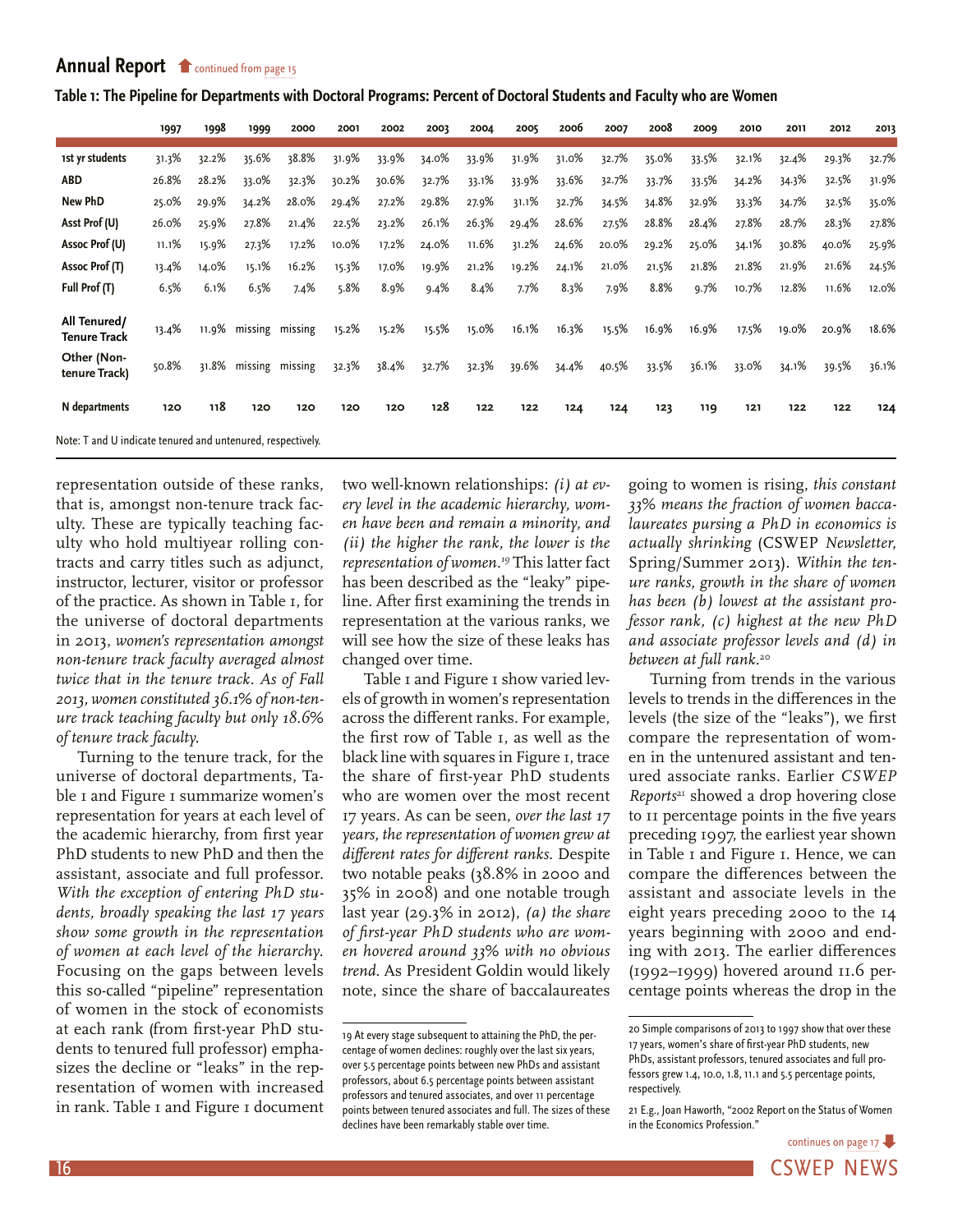

<span id="page-16-0"></span>**[Figure 1: The Pipeline for Departments with D](#page-15-0)octoral Programs: Percent of Doctoral Students and Faculty who are Women**

representation of women from the assistant to the associate levels in the 14 later years averaged 6.3 percentage points with no trend. Thus, *while there was a definite drop in the difference around the turn of the century, for the last 14 years there has been no further convergence in women's representation at the associate level to women's representation at the assistant professor level; an average difference of 6.3 percentage points stubbornly persisted through 2013.*<sup>22</sup>

Moving up one rung, we access the trend in the drop in women's representation between the associate and full levels. As a result of the considerably slower gain in women's representation at the full as compared to the associate level noted above, *the gap in women's representation between the associate and full levels has increased. In percentage points it went* 

22 In 2013, due to a sizable uptick (2.9 percentage points) in representation at the associate level and a downtick at the assistant level, this 2013 gap was only 3.3 percentage points  $(=$ 2.9 – (-0.4)). Only future years can reveal if 2013 reversed a persistent gap or recorded a transient narrowing.

*from 6.9 in 1997 to 12.5 in 2013, averaging 10.6 percentage points over the most recent 17 years.*23 This divergence could go on for a number of years as women become better represented in younger cohorts and thus in the associate professor rank, but when promoted have a small impact on the share of women at the full professor rank, a rank which contains disproportionately older, more male cohorts.

# Liberal Arts Departments, 2003–2013

As noted above, in Fall 2013, CSWEP surveyed 125 non-doctoral economics departments (not counting the 21 business departments). Some of these may not fit well under the liberal arts terminology. Nonetheless, for the sake of continuity with earlier reports, the remainder of this report refers to all of these non-doctoral departments as the "liberal arts" departments in the "liberal arts" survey.

With that caveat, Figure 2 shows the representation of women amongst seniors in the major and amongst faculty in tenure track ranks for the liberal arts departments over the last 11 years. Over the first six years, representations at the assistant and associate levels track each other closely, but a noticeable gap characterizes the last five. In contrast, the gap in representation between the associate and full levels began at over 20 percentage points, declined fairly steadily to about 7 percentage points in 2011, but has since widened to about 14.

Table 6 details the responses for 2013 showing that for the tenure track faculty as a whole 30.8% were women. A comparison of Figures I and 2 with Tables 1 and 6 shows that representation of women amongst seniors in the

<sup>23</sup> However tempting, the futility of focusing on short-term trends is illustrated by the six years preceding 2013. In that interval the percent of associate professors who are women was flat while the corresponding percent of full professors was rising. Consequently the gap narrowed from the all-time recorded high of 15.8 percentage points in 2006 to 10.0 in 2012. As of 2012, one might have thought the gap was closing.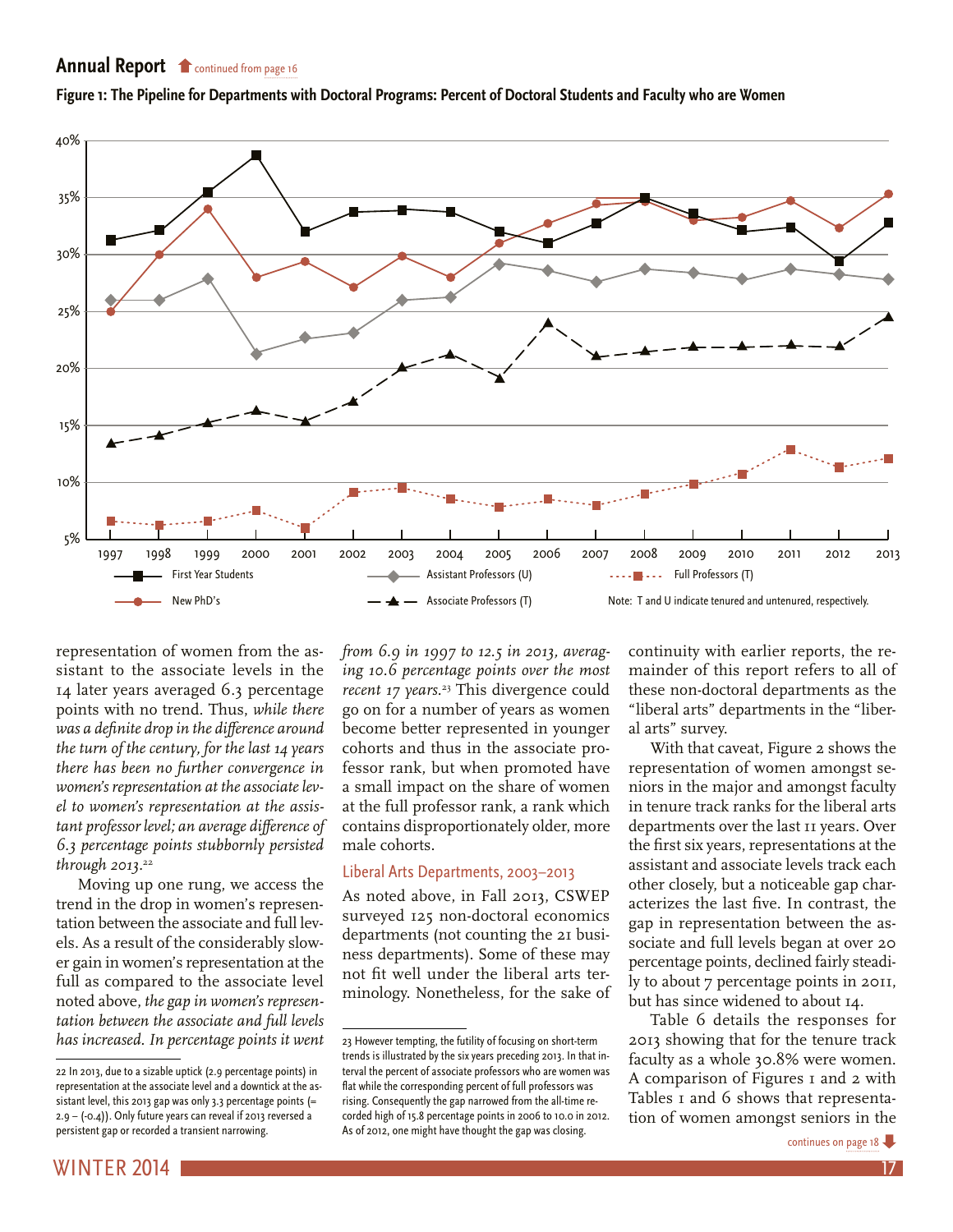<span id="page-17-0"></span>



major ran about three percentage points higher in liberal arts departments than in doctoral departments. Conversely, the representation amongst faculty in the tenure ranks is more than ten percentage points higher in liberal arts as compared to doctoral departments.

In sum, over the 11 years for which we have data, *for liberal arts departments, while the leak in the pipeline between associate and full professor has shown some tendency to lessen, that between assistant and associate seems to have grown.* 

# Cohorts of Academics and their Advances Up the Ranks

 The above picture of the general fall in women's representation with increase in rank (the leaky pipeline) tells us where we have been and where we are now—it does not tell us how we got here or where improvement is most critical.24 Past studies have found that,

conditioning on years since degree and other observables, women have a lower probability of attaining tenure, take longer to attain tenure and have a lower probability of being promoted to full.<sup>25</sup> To see how the annual CSWEP survey results fit with these past results, we turn to tracking the progress of academic cohorts over time.

### Up the Academic Ladder: A Lock-Step Model

In order to track the progress of academic cohorts over time we employ a barebones model of lock-step progression through the ranks. At each step some men and some women are lost. The focus is on whether a disproportionate share of women is lost. Assume that movements through the ranks for those who survived occurred as follows: five years elapsed from matriculation through earning the PhD, assistant professors were in rank for seven years and then were either promoted to associate or left the tenure track (within the universe of doctoral departments) and associate professors were in rank for seven years and then were either promoted to full or left the tenure track (within the universe of doctoral departments). In addition, assume that relative to men, women in later cohorts had at least as good a chance at advancement as women in earlier cohorts. Under these assumptions we can track the representation of women in a cohort that entered a PhD program in year t by looking at degree recipients in t+5, assistant professors in t+5+7 (by which time no assistant professors remain from cohorts older than the t<sup>th</sup>) and associate professors in  $t+5+7+7$  (by which time no associate professors remain from cohorts older than the t<sup>th</sup>).

18 CSWEP NEWS [continues on page 19](#page-18-0)

<sup>24</sup> One could isolate earlier sentences and mistakenly interpret some as showing our profession is doing well and others as it is doing poorly with regard to advancing the representation of women. This highlights the difficulty of assigning meaningful interpretations to differences in a characteristic

<sup>(</sup>percent female) of two stocks (associate and full professors) when the two stocks are comprised of individuals from different cohorts.

<sup>25</sup> Donna Ginther and Shulamit Kahn, "Women in Economics: Moving Up or Falling Off the Academic Career Ladder?" Journal of Economic Perspectives, Summer 2004; and Donna Ginther and Shulamit Kahn, "Women's Careers in Academic Social Science: Progress, Pitfalls, and Plateaus" in The Economics of Economists, Alessandro Lanteri and Jack Vromen, eds. Cambridge: Cambridge University Press, forthcoming.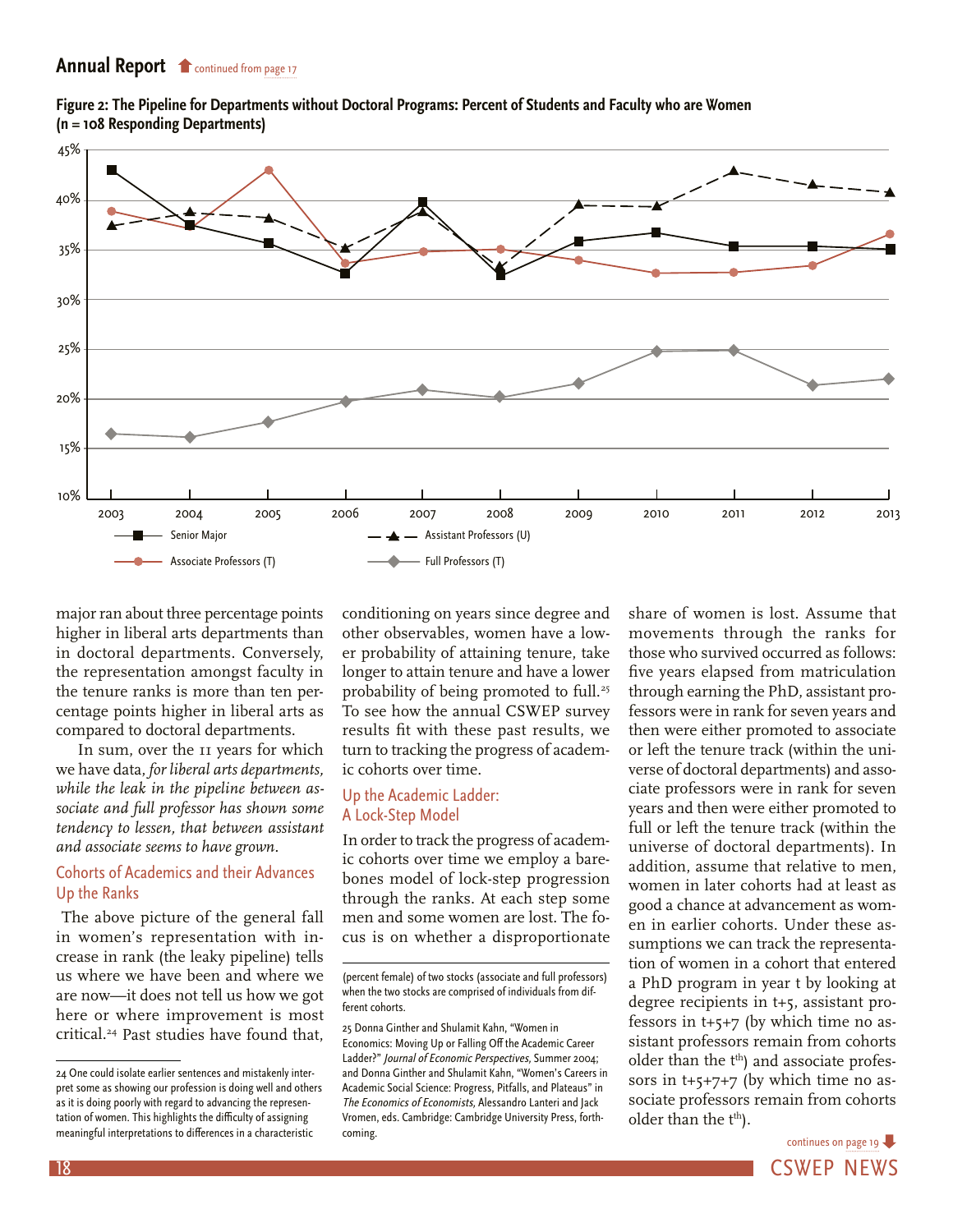<span id="page-18-0"></span>Figure 3: The Percentage of Women in the t<sup>th</sup> Cohort of First-year PhD Students When They Matriculated in t, When Cohort Survivors **Graduated with PhDs in t+5, and When Continuing Survivors Became Last-Year-in-Rank Assistant Professors in t+5+7, t = 1997–2013**



Turning to deviations of the model from reality, some assistant professors get promoted in years four through six while others extend their tenure clocks by taking leaves or making lateral moves from one doctoral department to another. As we exclude tenured assistant professors, the seven-year approximation for assistant professors is likely reasonable. More troublesome is the assumption of seven years in rank for associate professors. While some get promoted earlier and others somewhat later, the real issue is small numbers of tenured associate professors in rank essentially until retirement. An overrepresentation of men in this anomalous group would drag down the percentage of female associate professors, a caveat to bear in mind.<sup>26</sup> However, because the size of this anomalous group changes very slowly over time, an overrepresentation of men would have little impact on serial changes in the percentage of females at the associate level.

Using this lock-step model, we create synthetic cohorts and graph their progress from newly matriculated, new PhD students, to obtaining the degree, to becoming seventh-year assistant professors and then to becoming seventhyear associate professors. In every graph we use all of the available data, which necessarily means that we observe fewer transitions for younger cohorts. The extreme case is the transition to full professor. Unfortunately, even CSWEP's 40-year time series of departmental data is insufficient to present a meaningful number of cohort transitions to full professor.

#### The PhD Program: From Matriculation to Graduation

Figure 3 plots the percentage of women in cohorts of first year PhD classes (black with squares) and in their graduating class five years later (brown with circles). $27$  If these plots were co-

terminous, for each cohort of entering graduate students, the representation of women relative to men would not then have changed between matriculation and graduation. Observe that the four oldest cohorts (matriculated 1997–2000) experienced a drop in the representation of women between entry and graduation from their PhD programs (brown line below black). In contrast, the younger cohorts (matriculated 2001–2008) experienced no such decline. *If this result continues to hold for the 2009 and subsequent cohorts, then 2001 marks the advent of policies in PhD programs that maintain women's representation from matriculation through graduation.*

#### The Tenure Track: From the PhD to Assistant and to Associate

Figure 4 graphs the representation of women in 40 cohorts of new PhDs at graduation (black with squares), when cohort survivors became seventh-year assistant professors (brown with circles) and when continuing survivors became seventh-year associate professors (gray



<sup>26</sup> This problem cannot be solved except with more information on the distribution of time in rank or micro data. Arbitrarily increasing the assumed time in rank of associate professors to, say, 10 years would not work because something like 30-year lags would be required. For this we do not have the data.

<sup>27</sup> CSWEP first collected data on entering PhD classes in 1997. In the model graduate students who enrolled in 2008 graduated in 2013 and so 2008 is the last cohort we can observe.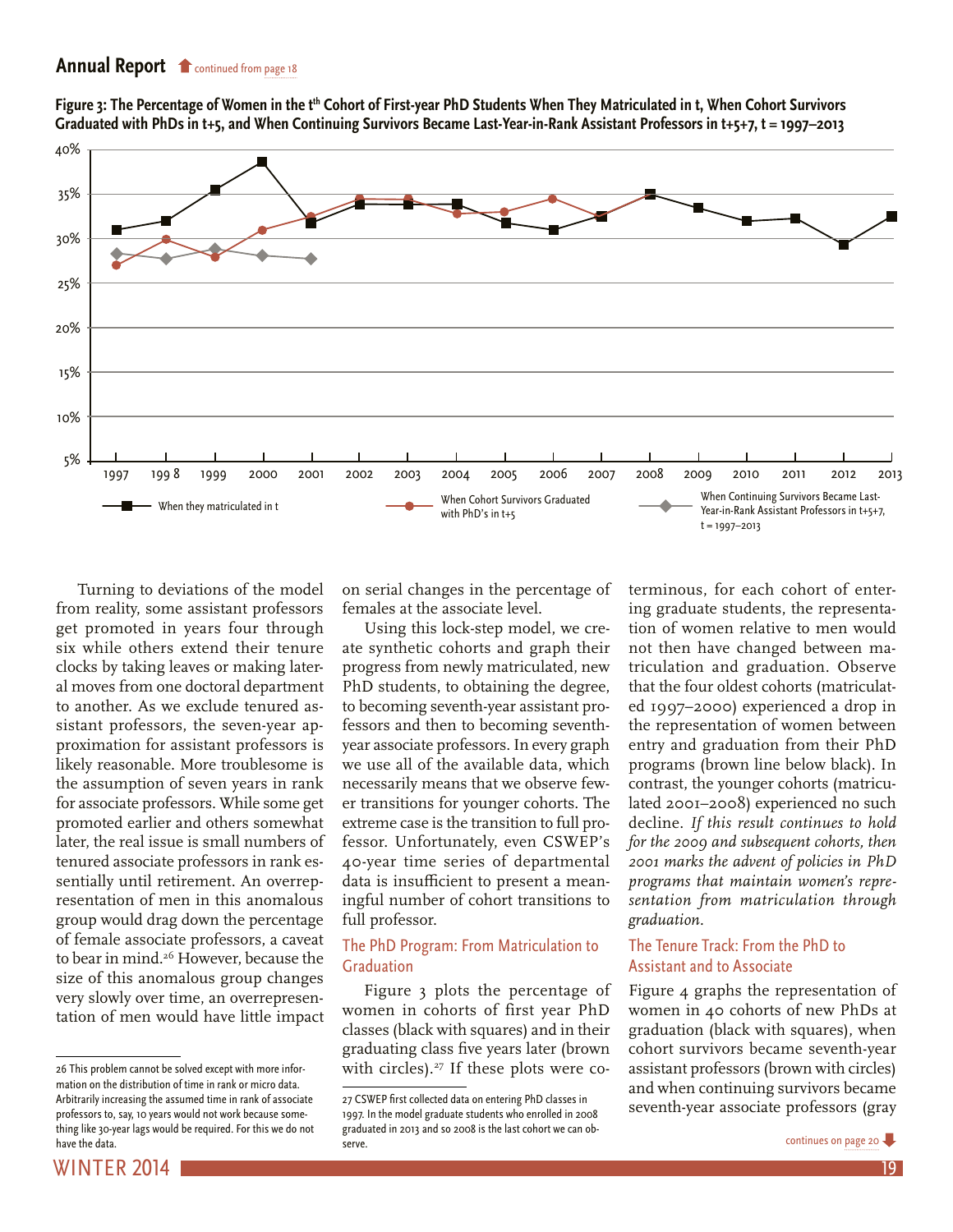<span id="page-19-0"></span>Figure 4: The Percentage of Women in the t<sup>th</sup> Cohort of New PhDs When They Received Their Degrees in t, When Cohort Survivors Became **Last-Year-in-Rank Assistant Professors in t+7, and When Continuing Survivors Became Last-Year-in-Rank Associate Professors in t+7+7, t = 1997–2013**



with diamonds).<sup>28</sup> Hence, for example, the square, circle and diamond above 1999 depict the fall in the percentage of women in the 1999 cohort of PhDs as survivors advanced from obtaining the PhD (square) to seventh-year assistant professors (circle) and then to seventh-year associate professors (diamond). If these three points were coincident, there would have been no drop in women's representation as this 1999 cohort advanced through the ranks.

As manifested in the truncations in the graphs, cohorts who received their PhD in 2007 or later are too young to have been seventh-year assistant professors by 2013. Hence, Figure 4 depicts the representation of women in 33 cohorts as they progressed from new PhDs to seventh-year assistant professors. For the oldest cohorts (PhDs dated 1974–1992), women's representation most often rose between PhD receipt and the last year as assistant professor.

Among the 14 more recent cohorts (1993–2006), several experienced noticeable drops. But overall these two lines track each other reasonably well. *For the observable 33 cohorts, these data reveal no worrisome drop in the representation of women in their transition from new PhD to assistant professor.* 

Turning to the transition from assistant to tenured associate professor, the picture is less rosy. Cohorts that received their PhDs in 2000 or later are still too young to have been seventh-year associate professors by 2013. Thus, Figure 4 depicts this transition for 26 cohorts of new PhDs, 1974–1999. Fully 23 of these cohorts saw a drop in the representation of women.<sup>29</sup> The drop was most often greater than 5 percentage points and shows no obvious improvement over time.<sup>30</sup> This cohort analysis likely provides the best available evidence on the extent to which women fall off of the academic ladder at the point where they would become tenured associates. As found in other studies, *the evidence shows a sizable and persistent fall in women's representation in the tran-*

*professor.*  Turning from the advance of cohorts through the ranks, we return to the analysis of stocks of academic economists, this time breaking out the data on top departments and also recording the job placements of new PhDs in the job market last year.

*sition from assistant to tenured associate* 

#### The Top 10 and Top 20 Departments

Tables 2 and 3 break out survey results for the top 10 and the top 20 ranked doctoral departments.<sup>31</sup> As seen by compar-

<sup>28</sup> Because these data go back to the first CSWEP survey in 1974, Figure 4 permits a considerably longer look back than was the case in Figure 3.

<sup>29</sup> Under our lock-step assumptions, the 1999 PhD cohort became seventh-year associate professors in 2013 (= 1999  $+ 14$ ).

<sup>30</sup> While a proper adjustment for a presumed overrepresentation of older men with extended years in rank as associate professor would reduce the size of the drop, this adjustment

would grow smaller over time. Thus, if anything, over time this effect would reduce the size of these drops in representation.

continues on [page 21](#page-20-0) 31 The motive for using the top 20 rather than those ranked 11–20 is to have more individuals in the cells. The rankings are the 2013 rankings from US News and World Report. Due [to a three-way tie for 19th, for the purposes of this report,](#page-20-0)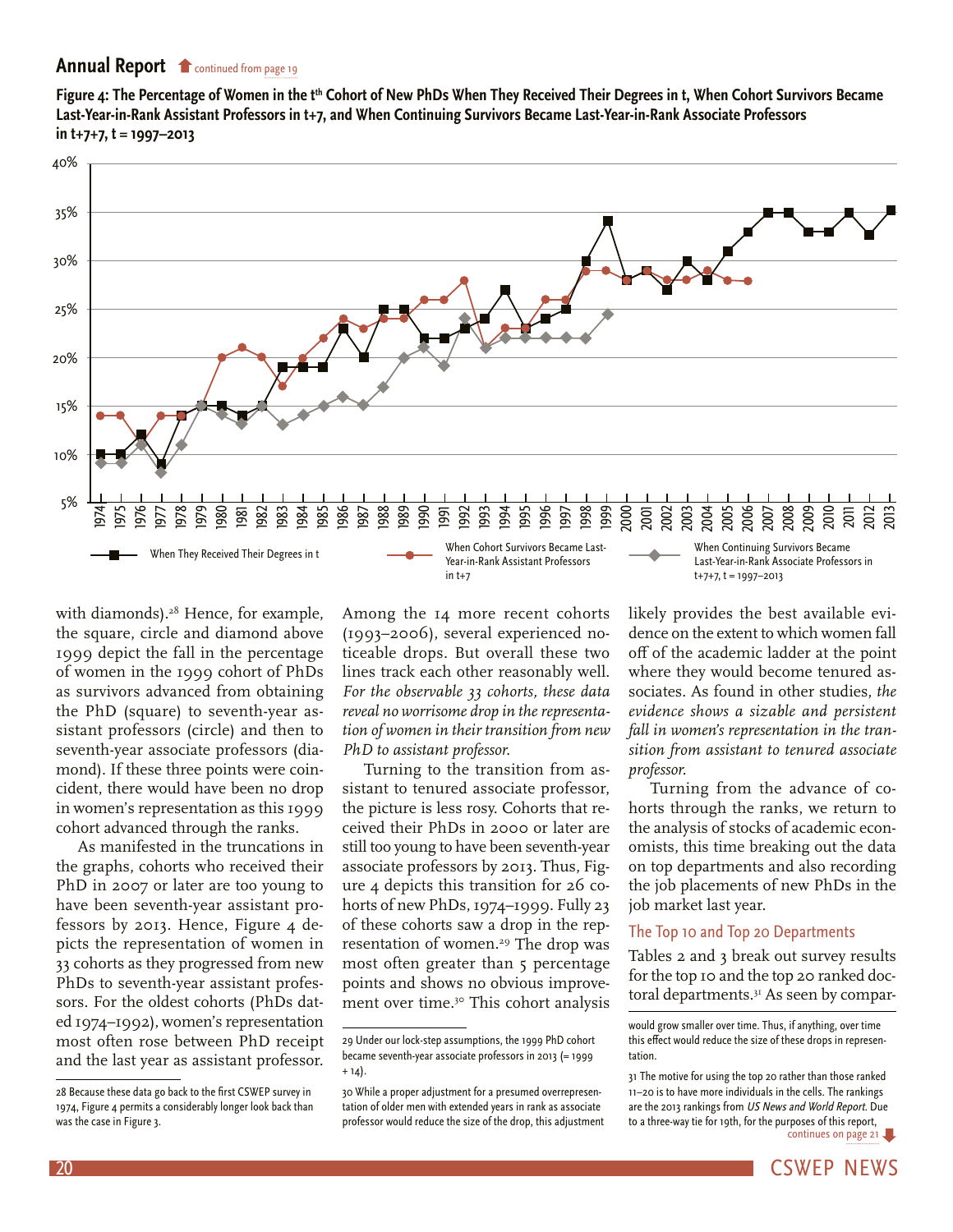#### <span id="page-20-0"></span>**[Table 2: The Pipeline for the Top 10 and Top 2](#page-19-0)0 Departments: Percent and Numbers of Faculty and Students Who are Women**

|                                                                  | Top 10    |           |           |        |        | Top 20    |           |           |        |        |
|------------------------------------------------------------------|-----------|-----------|-----------|--------|--------|-----------|-----------|-----------|--------|--------|
| <b>Doctoral Departments</b>                                      | 1997-2001 | 2002-2006 | 2007-2011 | 2012   | 2013   | 1997-2001 | 2002-2006 | 2007-2011 | 2012   | 2013   |
| <b>Faculty (Fall of year listed)</b>                             |           |           |           |        |        |           |           |           |        |        |
| <b>Assistant Professor</b>                                       |           |           |           |        |        |           |           |           |        |        |
| Percent                                                          | 20.4%     | 22.0%     | 24.5%     | 20.6%  | 17.0%  | 18.8%     | 25.0%     | 23.4%     | 20.5%  | 18.7%  |
| Number                                                           | 21.0      | 23.0      | 23.7      | 22.0   | 15.0   | 32.5      | 44.9      | 48.3      | 44.0   | 37.0   |
| <b>Associate Professor</b>                                       |           |           |           |        |        |           |           |           |        |        |
| Percent                                                          | 13.2%     | 16.0%     | 18.8%     | 23.3%  | 23.3%  | 14.6%     | 18.1%     | 22.4%     | 22.4%  | 19.1%  |
| Number                                                           | 4.5       | 4.2       | 5.7       | 7.0    | 7.0    | 11.0      | 9.4       | 17.3      | 17.0   | 17.0   |
| <b>Full Professor</b>                                            |           |           |           |        |        |           |           |           |        |        |
| Percent                                                          | 5.9%      | 7.0%      | 8.7%      | 9.5%   | 9.6%   | 6.2%      | 7.6%      | 9.6%      | 8.7%   | 9.6%   |
| Number                                                           | 12.0      | 17.0      | 22.0      | 28.0   | 28.0   | 26.0      | 32.1      | 43.5      | 41.0   | 49.0   |
| All Tenured/Tenure Track                                         |           |           |           |        |        |           |           |           |        |        |
| Percent                                                          | 11.0%     | 12.0%     | 13.5%     | 13.2%  | 12.2%  | 10.4%     | 13.2%     | 14.7%     | 13.4%  | 12.9%  |
| Number                                                           | 37.5      | 44.2      | 51.3      | 57.0   | 50.0   | 69.5      | 86.4      | 109.2     | 102.0  | 103.0  |
| Other (Non-tenure Track)                                         |           |           |           |        |        |           |           |           |        |        |
| Percent                                                          | 34.8%     | 45.0%     | 31.6%     | 42.9%  | 43.4%  | 38.8%     | 42.3%     | 32.6%     | 39.4%  | 42.9%  |
| Number                                                           | 4.0       | 13.0      | 19.8      | 21.0   | 23.0   | 9.5       | 23.4      | 40.0      | 50.0   | 48.0   |
| <b>All Faculty</b>                                               |           |           |           |        |        |           |           |           |        |        |
| Percent                                                          | 18.2%     | 25.0%     | 18.2%     | 16.3%  | 15.7%  | 17.5%     | 27.6%     | 19.2%     | 17.1%  | 16.6%  |
| Number                                                           | 63.0      | 101.4     | 80.5      | 78.0   | 73.0   | 119.5     | 196.2     | 166.0     | 152.0  | 151.0  |
| <b>PhD Students</b>                                              |           |           |           |        |        |           |           |           |        |        |
| First Year (Fall of year listed)                                 |           |           |           |        |        |           |           |           |        |        |
| Percent                                                          | 26.7%     | 25.0%     | 25.9%     | 22.3%  | 27.9%  | 30.3%     | 29.3%     | 27.3%     | 27.0%  | 28.4%  |
| Number                                                           | 61.5      | 65.6      | 61.7      | 66.0   | 65.0   | 147.0     | 125.5     | 124.7     | 126.0  | 121.0  |
| ABD (Fall of year listed)                                        |           |           |           |        |        |           |           |           |        |        |
| Percent                                                          | 12.2%     | 27.0%     | 25.9%     | 24.8%  | 30.4%  | 14.3%     | 28.0%     | 28.0%     | 28.3%  | 30.3%  |
| Number                                                           | 165.5     | 216.8     | 206.0     | 246.0  | 255.0  | 269.0     | 380.8     | 393.5     | 430.0  | 444.0  |
| PhD Granted (AY ending in year listed)                           |           |           |           |        |        |           |           |           |        |        |
| Percent                                                          | 24.5%     | 28.0%     | 26.4%     | 27.9%  | 31.3%  | 24.7%     | 24.7%     | 28.4%     | 27.2%  | 33.2%  |
| Number                                                           | 49.5      | 54.4      | 49.2      | 60.0   | 67.0   | 85.0      | 94.0      | 97.5      | 97.0   | 124.0  |
| <b>Undergraduate Senior Majors</b><br>(AY ending in year listed) |           |           |           |        |        |           |           |           |        |        |
| Percent                                                          | missing   | missing   | 38.0%     | 37.7%  | 31.7%  | missing   | missing   | 35.5%     | 35.9%  | 38.6%  |
| Number                                                           | missing   | missing   | 898.50    | 1123.0 | 1505.0 | missing   | missing   | 2019.0    | 2223.0 | 2000.0 |

Notes: For each category, the table gives women as a percentage of women plus men. For the five-year intervals, simple averages are reported. Due to missing data, the columns for the 1997- 2001 interval report averages over 1997, 1998 and 2001. The assistant, associate and full ranks all include both tenured and untenured faculty.

ing Tables 1 and 2, at each rank in the tenure track and at each stage in the PhD program, the average representation of women in top-20 departments is

there are 21 departments in the "top 20." The top 10 are Harvard University, Massachusetts Institute of Technology, Princeton University, University of Chicago, Stanford University, University of California-Berkeley, Northwestern University, Yale University, University of Pennsylvania and Columbia University. The next 11 are New York University, University of Minnesota-Twin Cities, University of Michigan-Ann Arbor, University of Wisconsin-Madison, California Institute of Technology, University of California-Los Angeles, University of California-San Diego and Cornell University at 18th with Brown University, Carnegie Mellon University (Tepper) and Duke University all tied for 19th.

lower than for all doctoral departments. Note that *for all tenure track ranks combined, the representation of women declines as the emphasis on research increases, averaging 30.8% for non-doctoral departments, 18.6% for all doctoral departments, 12.9% for the top 20 departments and 12.2% for the top 10 departments.* 

Of special note are the data for nontenure track (rolling contract) teaching positions. *For the top 20 departments, women's representation in non-tenure track jobs was over three times as high as their representation in tenure track jobs* (Table 2

shows  $42.9/12.9 = 3.32 > 3$ . This ratio is substantially higher than for all doctoral departments (Table 1 shows  $36.1/18.6 =$ 1.94, or about 2).

Going back to 1997, Table 3 gives placements of PhD students from the top 10 and the top 11-20 departments. The number of women in any category tends to be small. With this warning, the reader is invited to assess these data.

#### Placements of New PhDs

Table 4 shows the types of jobs obtained by new PhDs in the 2012–13 job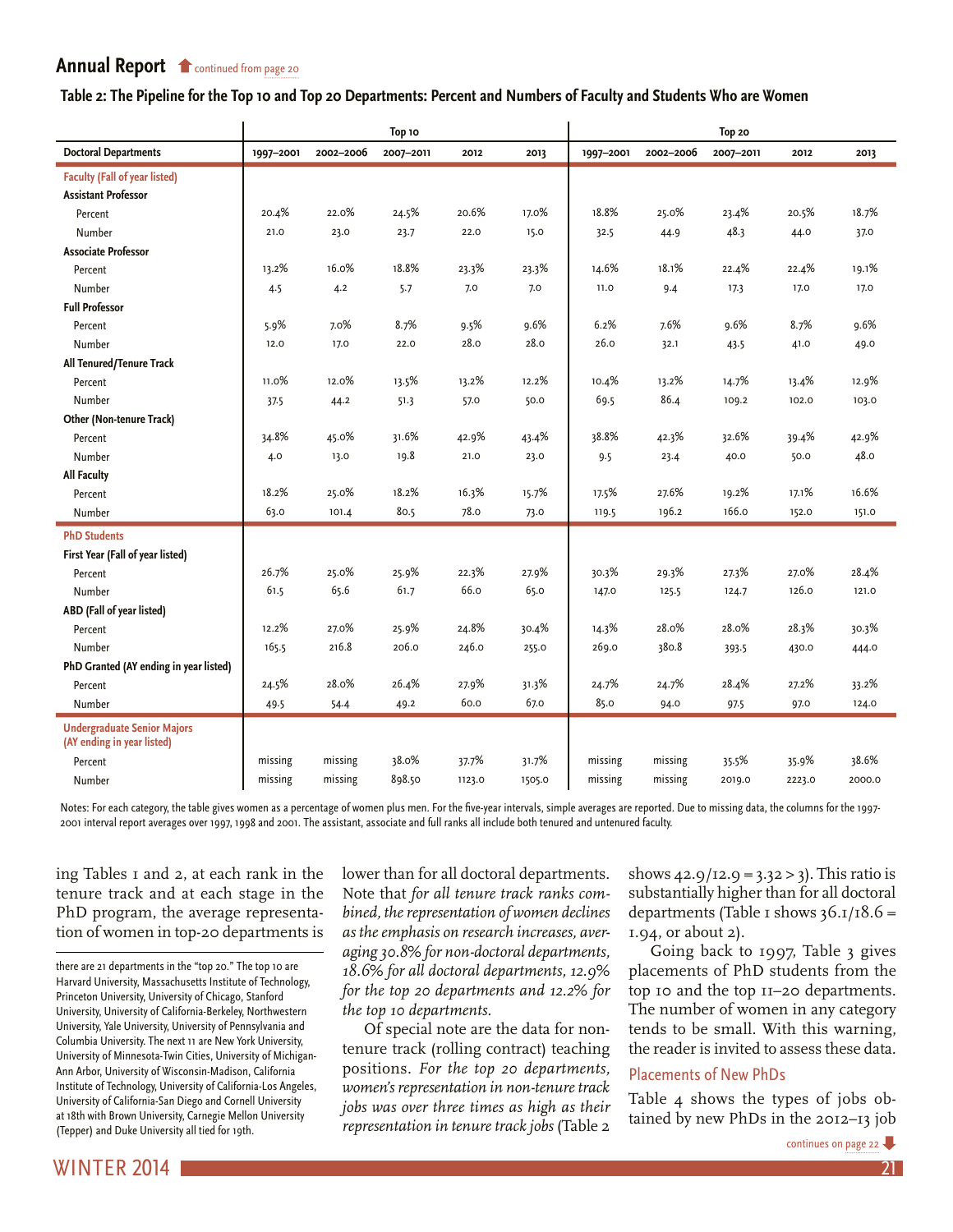#### <span id="page-21-0"></span>**[Table 3: Placements of Women from the Top](#page-20-0) 10 and Top 20 Economics Departments in the New PhD Job Market**

|                                                |           | Top 10    |           |       | Top 20         |           |           |           |       |             |
|------------------------------------------------|-----------|-----------|-----------|-------|----------------|-----------|-----------|-----------|-------|-------------|
| <b>Doctoral Departments</b>                    | 1997-2001 | 2002-2006 | 2007-2011 | 2012  | 2013           | 1997-2001 | 2002-2006 | 2007-2011 | 2012  | 2013        |
| <b>U.S. Based Job Obtained</b>                 |           |           |           |       |                |           |           |           |       |             |
| <b>Percent</b>                                 | 25.6%     | 24.8%     | 25.2%     | 28.5% | 30.8%          | 25.9%     | 21.9%     | 32.7%     | 27.6% | 26.6%       |
| <b>Number</b>                                  | 22.0      | 37.0      | 32.3      | 41.0  | 41.0           | 41.0      | 59.0      | 59.8      | 59.0  | <b>68.0</b> |
| <b>Doctoral Departments</b>                    |           |           |           |       |                |           |           |           |       |             |
| Percent                                        | 15.9%     | 30.3%     | 25.3%     | 26.4% | 24.4%          | 17.6%     | 25.6%     | 27.2%     | 28.2% | 28.5%       |
| Number                                         | 14.5      | 27.0      | 19.0      | 23.0  | 22.0           | 22.0      | 38.0      | 32.5      | 35.0  | 35.0        |
| <b>Academic Other</b>                          |           |           |           |       |                |           |           |           |       |             |
| Percent                                        | 38.9%     | 42.1%     | 41.9%     | 50.0% | 66.7%          | 44.4%     | 30.7%     | 26.0%     | 25.0% | 50.0%       |
| Number                                         | 3.5       | 3.0       | 2.2       | 3.0   | 4.0            | 8.0       | 7.0       | 5.5       | 3.0   | 8.0         |
| Non Faculty, Any<br><b>Academic Department</b> |           |           |           |       |                |           |           |           |       |             |
| Percent                                        |           |           |           |       | 66.7%          |           |           |           |       | 35.3%       |
| Number                                         |           |           |           |       | $\overline{4}$ |           |           |           |       | 6           |
| <b>Public Sector</b>                           |           |           |           |       |                |           |           |           |       |             |
| Percent                                        | 22.9%     | 26.2%     | 28.1%     | 36.8% | 30.4%          | 30.1%     | 27.3%     | 30.5%     | 24.4% | 28.0%       |
| Number                                         | 4.0       | 2.0       | 7.2       | 7.0   | 7.0            | 11.0      | 14.0      | 12.7      | 10.0  | 14.0        |
| <b>Private Sector</b>                          |           |           |           |       |                |           |           |           |       |             |
| Percent                                        | 40.3%     | 20.4%     | 26.4%     | 25.0% | 26.7%          | 37.9%     | 31.3%     | 30.1%     | 24.4% | 32.0%       |
| Number                                         | 9.5       | 5.8       | 8.2       | 8.0   | 8.0            | 12.5      | 12.8      | 13.5      | 11.0  | 16.0        |
| <b>Foreign Based Job Obtained</b>              |           |           |           |       |                |           |           |           |       |             |
| <b>Percent</b>                                 | 15.9%     | 26.1%     | 21.3%     | 22.0% | 34.0%          | 17.9%     | 17.2%     | 24.0%     | 21.4% | 33.3%       |
| <b>Number</b>                                  | 3.5       | 9.0       | 9.5       | 9.0   | 16.0           | 7.0       | 17.0      | 23.7      | 18.0  | 37.0        |
| Academic                                       |           |           |           |       |                |           |           |           |       |             |
| Percent                                        | 60.0%     | 27.0%     | 20.4%     | 19.4% | 25.8%          | 20.0%     | 18.2%     | 23.0%     | 13.3% | 32.1%       |
| Number                                         | 1.5       | 7.0       | 6.7       | 6.0   | 8.0            | 3.5       | 12.0      | 15.8      | 8.0   | 25.0        |
| Nonacademic                                    |           |           |           |       |                |           |           |           |       |             |
| Percent                                        | 5.9%      | 16.0%     | 26.9%     | 30.0% | 25.8%          | 6.3%      | 11.5%     | 28.8%     | 41.7% | 36.4%       |
| Number                                         | 1.5       | 2.0       | 2.8       | 3.0   | 8.0            | 2.5       | 4.0       | 7.8       | 10.0  | 12.0        |
| <b>No Job Obtained</b>                         |           |           |           |       |                |           |           |           |       |             |
| Percent                                        | 29.2%     | 22.6%     | 33.3%     | 0.0%  | 0.0%           | 32.3%     | 33.3%     | 21.9%     | 16.7% | 0.0%        |
| Number                                         | 7.0       | 1.0       | 0.2       | 0.0   | 0.0            | 10.5      | 4.0       | 1.2       | 1.0   | 0.0         |
| <b>Total On the Job Market</b>                 |           |           |           |       |                |           |           |           |       |             |
| Percent                                        | 20.6%     | 31.1%     | 26.3%     | 26.6% | 27.9%          | 21.9%     | 31.7%     | 28.8%     | 25.7% | 28.6%       |
| Number                                         | 32.5      | 59.0      | 46.2      | 50.0  | 57.0           | 69.0      | 100.0     | 90.3      | 78.0  | 105.0       |

Notes: The (2,4) cell shows that among PhD's from top-10 schools in the 2011-12 job market, 23 women placed in U.S.-based doctoral departments and these women accounted for 26.4% of such placements. For five-year intervals, simple averages are reported.

market. The first column shows that of the 58 women in the job market from top-10 departments, 77.6% took a job in the U.S. Of those who took a job in the U.S., 48.9% landed jobs in doctoral departments and 8.9% in non-doctoral departments. The remaining 8.9%, 21.1% and 17.8% went to non-faculty jobs and the public and private sectors, respectively. As shown in the second to last line, virtually all graduates of top-20

departments found a job. Success in the market was also high for other doctoral departments, with no job found for women at 7.6% and no job found for men at 5.8%.

Focusing on U.S.-based jobs, as line 2 shows, on average, and for women and men, the higher the rank of the department granting the PhD, the more likely the first job was in a doctoral department. With regard to gender disparities in placements in doctoral departments, a single year of data provides no reliable evidence. Indeed, looking over these same gender comparisons in this and in the previous three *CSWEP Reports,* for departments ranked 21 and below male new PhDs were slightly more likely to place into doctoral departments than their female counterparts. However, in the analogous comparisons for both top-10 and 11–20 ranked departments,

22 **CSWEP NEWS** [continues on page 23](#page-22-0)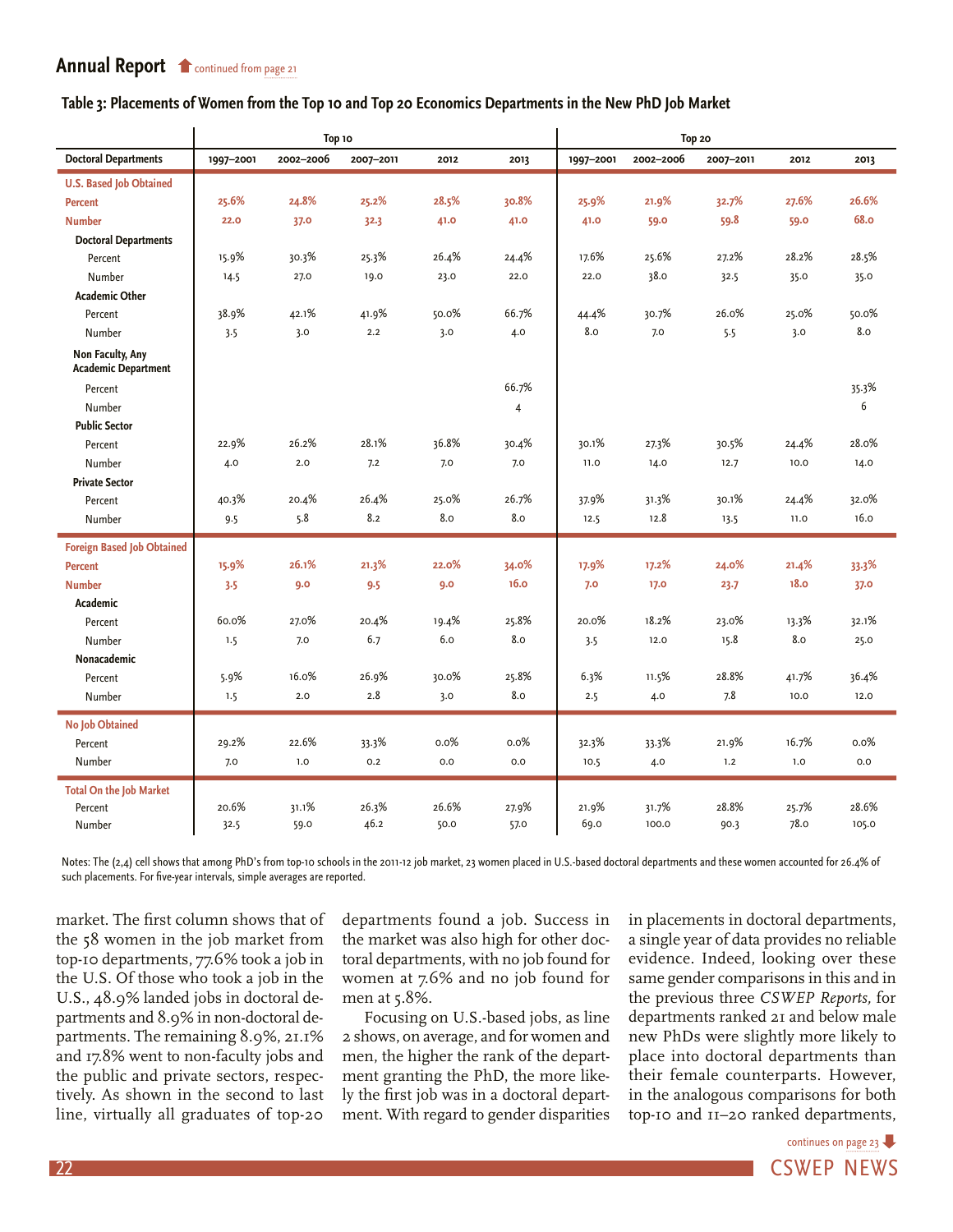<span id="page-22-0"></span>

| Top 10 |       |                |       | All Others         |       |  |
|--------|-------|----------------|-------|--------------------|-------|--|
| Women  | Men   | Women          | Men   | Women              | Men   |  |
| 77.6%  |       | 58.6%          | 62.6% | 67.8%              | 61.4% |  |
| 48.9%  | 61.8% | 38.2%          | 29.9% | 22.4%              | 23.6% |  |
| 8.9%   | 1.8%  | 11.8%          | 9.0%  | 25.2%              | 31.6% |  |
| 8.9%   | 1.8%  | 5.9%           | 13.4% | 7.7%               | 12.7% |  |
| 15.6%  | 14.5% | 20.6%          | 29.9% | 14.7%              | 13.7% |  |
| 17.8%  | 20.0% | 23.5%          | 17.9% | 30.1%              | 18.4% |  |
|        |       |                |       |                    |       |  |
|        |       |                |       |                    | 32.8% |  |
| 61.5%  | 67.6% | 70.8%          | 75.0% | 75.0%              | 72.6% |  |
| 38.5%  | 32.4% | 29.2%          | 25.0% | 25.0%              | 27.4% |  |
|        |       |                |       |                    |       |  |
| 0.0%   | 1.4%  | 0.0%           | 0.0%  | 7.6%               | 5.8%  |  |
| 58     | 146   | 58             | 107   | 211                | 345   |  |
|        | 22.4% | 75.3%<br>23.3% | 41.4% | Top 11-20<br>37.4% | 24.6% |  |

#### **[Table 5: Gender Composition of Faculty and Students: Economics](#page-21-0)  Departments with Doctoral Programs**

| <b>Faculty Composition (Fall 2013)</b>   | Women        | Men  | Percent<br>Female |
|------------------------------------------|--------------|------|-------------------|
| <b>Assistant Professor</b>               | 196          | 515  | 27.6%             |
| Untenured                                | 185          | 481  | 27.8%             |
| Tenured                                  | 11           | 34   | 24.4%             |
| <b>Associate Professor</b>               | 142          | 436  | 24.6%             |
| Untenured                                | 7            | 20   | 25.9%             |
| Tenured                                  | 135          | 416  | 24.5%             |
| <b>Full Professor</b>                    | 175          | 1288 | 12.0%             |
| Untenured                                | $\mathbf{I}$ | 14   | 6.7%              |
| Tenured                                  | 174          | 1274 | 12.0%             |
| All Tenured/Tenure Track                 | 513          | 2239 | 18.6%             |
| <b>Other (Non-tenure Track)</b>          | 125          | 228  | 35.4%             |
| <b>All Other Full Time</b>               | 52           | 85   | 38.0%             |
| <b>All Faculty</b>                       | 690          | 2552 | 21.3%             |
| <b>Students and Job Market</b>           |              |      |                   |
| <b>Students</b>                          |              |      |                   |
| Undergraduate Senior Majors (2011-12 AY) | 4175         | 9234 | 31.1%             |
| First-year PhD students (Fall 2012)      | 468          | 963  | 32.7%             |
| ABD Students (Fall 2012)                 | 1179         | 2514 | 31.9%             |
| PhD Granted (2011-2012 Academic Year)    | 370          | 687  | 35.0%             |
| Job Market (2011-2012 Academic Year)     |              |      |                   |
| U.S. Based Job                           | 222          | 389  | 36.3%             |
| <b>Doctoral Departments</b>              | 67           | 138  | 32.7%             |
| Academic, Other                          | 44           | 75   | 37.0%             |
| Non Faculty                              | 17           | 38   | 30.9%             |
| <b>Public Sector</b>                     | 35           | 65   | 35.0%             |
| <b>Private Sector</b>                    | 59           | 73   | 44.7%             |
| Foreign Job Obtained                     | 89           | 187  | 32.2%             |
| Academic                                 | 64           | 135  | 32.2%             |
| Nonacademic                              | 25           | 52   | 32.5%             |
| No Job Found                             | 16           | 22   | 42.1%             |
| Number on Job Market                     | 327          | 598  | 35.4%             |

about half of the comparisons show a male bias and the other half show a female bias. The only caveat here is that the CSWEP data on placements of new PhDs into doctoral departments likely includes placements into non-tenure track teaching positions.

Turning to other types of placements, as lines four and five show, the representation of women among new PhDs landing in the public as opposed to the private sector varies with departmental rank. With regard to foreign placements, overall, those who take jobs outside the U.S. tend to take academic jobs. In previous years, regardless of the rank of her graduate school, a woman was more likely to take a job in the U.S. than her male counterpart. Table 4, lines I and 7 show an exception in 2013—women graduates from departments ranked 11- 20 were four percentage points more likely than their male counterparts to take jobs outside of the U.S. This pattern, as well as others exhibited by the data on foreign placements, is difficult to interpret. As incomes and the quality of economics departments in foreign countries improve, so too may the representation of women both amongst foreign students in U.S. graduate schools and amongst new doctorates obtaining jobs in foreign countries. However, with no data on the prevalence of foreign students in the CSWEP survey, meaningful interpretations of gender differences in foreign placements are simply not possible.

On the whole the evidence from the 2013 Survey indicates that our profession is doing well, finding jobs for nearly 96% of its new PhDs and with men and women having an equal chance at a first job in a doctoral department.

#### 2013 Survey Details

Tables 5 and 6 contain more details from the 2013 surveys of doctoral and non-doctoral departments, respectively. This is the fifth year that CSWEP has asked departments to report their numbers of male and female senior economics majors. Here we simply note that the combined total of seniors in the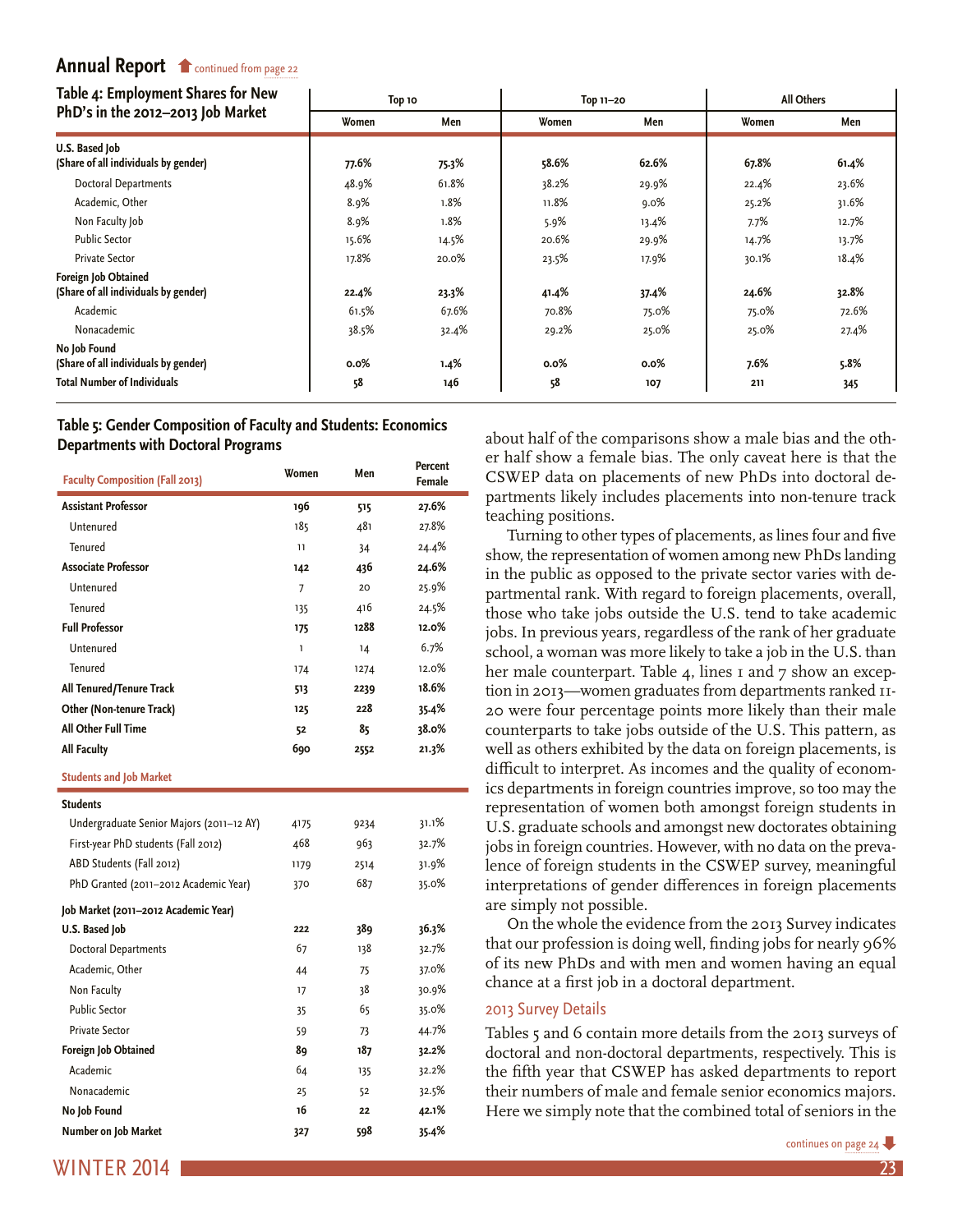<span id="page-23-0"></span>**[Table 6: Gender Composition of Faculty and S](#page-22-0)tudents: Economics Departments without Doctoral Programs**

| <b>Faculty Composition (Fall 2013)</b>        | Women | Men  | Percent<br>Female |
|-----------------------------------------------|-------|------|-------------------|
| <b>Assistant Professor</b>                    | 97    | 145  | 40.1%             |
| Untenured                                     | 89    | 129  | 40.8%             |
| <b>Tenured</b>                                | 8     | 16   | 33.3%             |
| <b>Associate Professor</b>                    | 87    | 152  | 36.4%             |
| Untenured                                     | 3     | 6    | 33.3%             |
| Tenured                                       | 84    | 146  | 36.5%             |
| <b>Full Professor</b>                         | 92    | 322  | 22.2%             |
| Untenured                                     | 5     | 13   | 27.8%             |
| Tenured                                       | 87    | 309  | 22.0%             |
| All Tenured/Tenure Track                      | 276   | 619  | 30.8%             |
| <b>Other (Non-tenure Track)</b>               | 54    | 86   | 38.6%             |
| <b>All Faculty</b>                            | 330   | 705  | 31.9%             |
| Student Information (2012-2013 Academic Year) |       |      |                   |
| <b>Student Majors</b>                         | 1504  | 2835 | 34.7%             |
| <b>Completed Masters</b>                      | 60    | 98   | 38.0%             |
| .                                             |       |      |                   |

Notes: N Departments: 108

major for all departments responding to the 2013 CSWEP survey was 17,748, of which 32% were women.

# **Acknowledgements**

The terms of Board members **Shelly White-Means** and **Terra McKinnish** ended in January 2014. Both have made outstanding contributions. Terra McKinnish must be singled out for her major contributions to greatly advancing CSWEP's mentoring programs, including directing the National CeMENT Workshops in 2012 and 2014 and conceiving (jointly with **Linda Goldberg**) the highly successful mentoring breakfasts at the AEA Meetings.

Thanks are also due to new Board members **Bevin Ashenmiller** (our new Western Representative) and **Amalia Miller**  (our new Eastern Representative). Both have already assumed important committee roles. Finally, the quality of the ideas and the work of the continuing board members are remarkable. Some of their contributions were noted above in Section I of this report, but it is impossible to report anything close to all of their contributions. They enthusiastically advanced the mission of CSWEP and it is my joy to work with them.

I thank **Jennifer Socey,** my Administrative Assistant. She has embraced the mission of CSWEP, using her skills as organizer, writer, editor, communicator and web-user to do the mundane with precision and to take welcome initiatives to advance the mission of CSWEP and make my role as chair enjoyable. I also thank **Diadelfa O'Campo** who produced the figures and tables for this report *gratis* from her home in Mexico City under a tight deadline.

CSWEP is fully funded by the American Economic Association. We are especially grateful to **Peter Rousseau,** Secretary-Treasurer and his excellent staff: **Regina H. Montgomery, Barbara H. Fiser** and **Susan B. Houston** as well as **Michael P. Albert, Jenna Kensey, Gwyn Loftis, Linda Hardin** and **Julia Merry.**

The Committee is indebted to Duke University for the administrative support of CSWEP's activities, office space, IT support, supplies and other resources.

# **What is CSWEP?**

CSWEP (the Committee on the Status of Women in the Economics Profession) is a standing committee of the American Economic Association charged with serving professional women economists in academia, government agencies and elsewhere by promoting their careers and monitoring their progress.

CSWEP activities endeavor to raise the awareness among men and women of the challenges that are unique to women's careers and can be addressed with a wide variety of actions, from inclusive searches to formal and informal mentoring activities. CSWEP freely disseminates information on how the profession works as well as advice to junior economists. We intend this information to be of value to all economists, male or female, minority or not.

#### **Annually, CSWEP**

- • Organizes mentoring workshops, paper presentations sessions at the annual AEA Meetings, and professional development sessions at the annual meetings of the four regional economics associations (the Eastern, Mid-Western, Southern and Western);
- Conducts a survey and compiles a report on the gender composition of faculty and students in academic economics departments in the United States;
- • Publishes three editions of the *CSWEP News,* containing a feature section written by senior economists that highlights career advice or other topics of interest to the economics profession; and
- Awards the Carolyn Shaw Bell Award, given to a person for their outstanding work to promote the careers of women economists as well as the Elaine Bennett Research Prize, given biennially to a young woman economist for fundamental contributions to academic economics.

Our business meeting is held during the annual AEA Meetings and is open to all economists. It is a time for us to recognize our award recipients, present the Annual Report on Women in the Economics Profession and to hear your input on CSWEP's activities. The CSWEP Board meets three times yearly and we encourage you to attend our business meeting or contact a Board Member directly to convey your ideas for furthering CSWEP's mission.

Visit **[cswep.org](http://www.aeaweb.org/committees/cswep/)** for more information.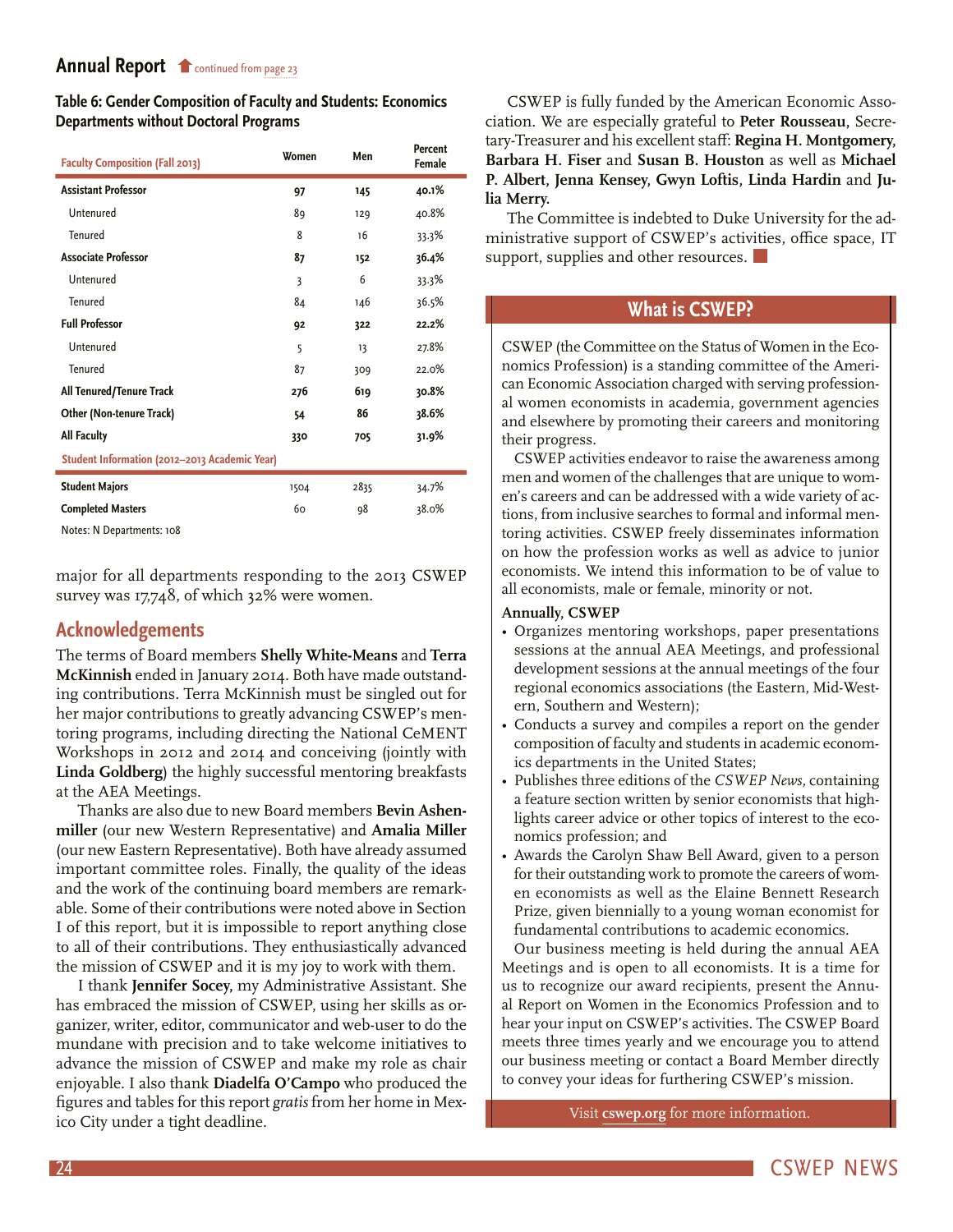# <span id="page-24-0"></span>Remembering Marianne A. Ferber

# **Francine D. Blau and Anne E. Winkler**

Marianne Ferber, a collaborator, mentor, and friend to so many, passed away in May 2013. She was born in the former Czechoslovakia in 1923, and in 1938 she and her family fled to Canada to escape the Nazis. After graduating from McMaster University, she went on to the economics PhD program at University of Chicago, where she met her beloved husband, Bob Ferber. Marianne and Bob spent their academic careers at the University of Illinois (Bob, until his untimely death in 1981). At first unable to find employment at all, from 1956– 1971, Marianne was relegated to the position of lecturer. In 1971, she became an assistant professor. She was promoted to full professor in 1979. She began a prolific research career at an age when many others were slowing down and remained an active researcher until nearly the end of her life.

Marianne had a long relationship with CSWEP, including serving on the Board from 1978 to 1980. In 2001, she (and co-recipient Francine Blau) received CSWEP's Carolyn Shaw Bell Award in recognition of a lifelong commitment to improving the status of women through research and mentoring. Among her many other professional recognitions, she received the Distinguished Alumna Award from McMaster University in 1996 and served as president of the International Association for Feminist Economics (IAFFE) and the Midwest Economics Association.

Marianne was a leading scholar in the economics of gender. One hallmark of her research was its sheer breadth, from a study on workers' preferences for male bosses to the rise of the nonstandard workforce. Some of her research was on topics very close to her heart, such as work on academic couples and women's status in the Czech Republic. In the early 1980s, Marianne and Francine Blau collaborated on *The Economics of Women, Men, and Work,* the

first-ever textbook on this topic. Anne Winkler joined with the 3rd edition, and the book is now in its 7th edition. Marianne was clear to say that she was not a neoclassical economist, and her research reflects this. With Bonnie Birnbaum, she offered a critique of Becker's model of the household in their 1977 paper, "The New Home Economics: Retrospects and Prospects." With Julie Nelson, she co-edited two seminal volumes on feminist economics, both published by University of Chicago Press: *Beyond Economic Man: Feminist Theory and Economics* (1993) and *Feminist Economics Today: Beyond Economic Man* (2003). Indeed, she was one of the founders of IAFFE.

Marianne Ferber was a very special person. Her career was marked by many fruitful collaborations, and it was our privilege to work with her and share ideas. An added bonus was that, although not a native speaker, she wrote beautifully and eloquently in English. She had strong views and didn't hesitate to express them forcefully. However, while people savored her wit and intelligence, her views were never expressed at the expense of others. Her positive outlook and enormous persistence in the face of obstacles were an inspiration to all who knew her. She also never failed to offer sage advice, such as, "[Young women] need to think very carefully whether they are willing to give up doing the work they are really interested in, speaking up when they feel strongly about a subject and, in general, feeling free to be themselves, in order to enhance their chances of achieving greater status and more recognition in the profession," (Fall 2002 *CSWEP Newsletter*).



Marianne Ferber, December 1978. Courtesy of the University of Illinois Archives.

*"[Young women] need to think very carefully whether they are willing to give up doing the work they are really interested in, speaking up when they feel strongly about a subject and, in general, feeling free to be themselves, in order to enhance their chances of achieving greater status and more recognition in the profession"*

#### Related CSWEP Articles

"An Interview with Marianne Ferber, 2001 Carolyn Shaw Bell Co-Recipient," Fall 2002 *CSWEP Newsletter,* **[http://www.aeaweb.org/committees/](http://www.aeaweb.org/committees/cswep/newsletters/CSWEP_nsltr_FALL2002.pdf) [cswep/newsletters/CSWEP\\_nsltr\\_FALL2002.pdf](http://www.aeaweb.org/committees/cswep/newsletters/CSWEP_nsltr_FALL2002.pdf)**.

"CSWEP Session Honoring Ferber a Huge Success!" Spring/Summer 2011 *CSWEP Newsletter,* **[http://www.aeaweb.org/committees/cswep/](http://www.aeaweb.org/committees/cswep/newsletters/CSWEP_nsltr_SprSum_2011.pdf) [newsletters/CSWEP\\_nsltr\\_SprSum\\_2011.pdf](http://www.aeaweb.org/committees/cswep/newsletters/CSWEP_nsltr_SprSum_2011.pdf)**.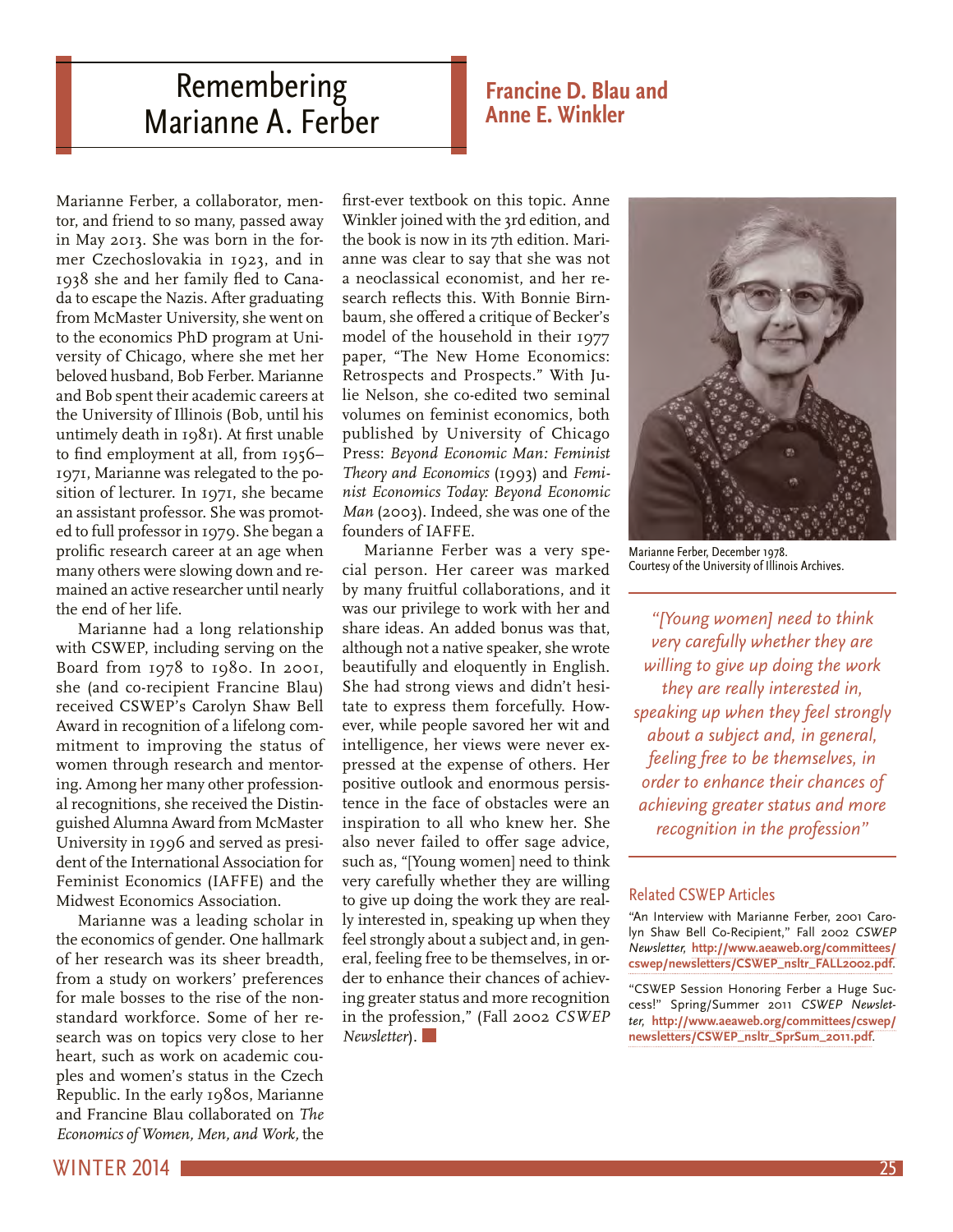# <span id="page-25-0"></span>**CSWEP Celebrates f** continued from [page 1](#page-0-0)

Nancy Rose introduced Anna Mikusheva, the Castle-Krob [Associate Professor of Economics at the Massachusetts](#page-0-0) Institute of Technology (MIT). She noted that the Bennett Committee found that Mikusheva's research combined a powerful command of econometric theory with a keen interest in developing tools that will be useful for tackling problems in applied econometric practice—significantly advancing econometric inference in time series and dynamic stochastic general equilibrium models. Rose also noted Mikusheva's awards for outstanding teaching. A sizable contingent of the MIT economics department was present to show their appreciation of Mikusheva's work. The winner gave a brief, intuitive overview of some of her research on *Econometric Inference in Non-Standard Models;* see her slides at **[http://economics.mit.](http://economics.mit.edu/faculty/amikushe/papers) [edu/faculty/amikushe/papers](http://economics.mit.edu/faculty/amikushe/papers)**.

Linda Goldberg introduced Professor Rachel McCulloch, the Rosen Family Professor Emerita of International Finance in the Department of Economics and International Business School at Brandeis University. Speaking for the Bell Committee, Goldberg noted the many testimonials from mentees and colleagues that demonstrated how, over a 40-year career as a leader in international trade and economic policy, McCulloch folded mentoring into all aspects of her of scholarship, teaching and service to the economics profession. It is clear that she caused many to see the excitement in economics and she served as an inspiring role model for many women, and also for many men. McCulloch's talk was a delightful stroll down memory lane depicting what it was like to be a woman when she went to graduate school and beyond. The audience responded to her droll-humored stories with laughter and heartfelt applause.

Marjorie McElroy concluded the meeting with a brief presentation of CSWEP's 2013 Annual Report.

# In Gratitude

CSWEP thanks the following senior mentors for their dedicated service at CeMENT workshops at the 2013 SEA meetings or the 2014 AEA meetings.

**Susan Averett**, Lafayette College **Aimee Chin**, University of Houston **Lisa Daniels**, Washington College **Linda Goldberg**, Federal Reserve Bank of New York **Brit Grosskopf**, University of Exeter **Justine Hastings**, Brown University **Judy Hellerstein**, University of Maryland **Betsy Jensen**, Hamilton College **Melissa Kearney**, University of Maryland **Adriana Kugler**, Georgetown University **Adriana Lleras-Muney**, University of California, Los Angeles **Amalia Miller**, University of Virginia **Muriele Niederle**, Stanford University **Laura Schechter**, University of Wisconsin **Lucie Schmidt**, Williams College **Amy Schwartz**, New York University **Nicole Simpson**, Colgate University **Sarah Stafford**, College of William and Mary **Linda Tesar**, University of Michigan **Petra Todd**, University of Pennsylvania **Tara Watson**, Williams College **Catherine Wolfram**, University of California, Berkeley

CSWEP also thanks the following special guests at the CeMENT workshops.

**Nancy Lutz**, National Science Foundation **Jenny Minier**, University of Kentucky

# **Elaine Bennett Research Prize**

Established in 1998 to recognize and honor outstanding research in any field of economics by a woman at the beginning of her career, the Elaine Bennett Research Prize has been awarded to:

**Erica Field** (2010) **Amy Finkelstein** (2008) **Monika Piazzesi** (2006) **Marianne Bertrand** (2004) **Esther Duflo** (2002) **Susan Athey** (2000) and **Judith Chevalier** (1998).

# **Carolyn Shaw Bell Award**

Named after the first Chair of CSWEP, the Carolyn Shaw Bell Award was created in January 1998 as part of the 25th Anniversary celebration of CSWEP's founding and is given annually to an individual who has furthered the status of women in the economics profession through example, achievements, increasing our understanding of how women can advance in the economics profession and mentoring others. Prior recipients were:

- **Catherine C. Eckel** (2012) **Sharon Oster** (2011) **Elizabeth Hoffman** (2010) **Elizabeth E. Bailey** (2009) **Anne Carter** (2008) **Olivia S. Mitchell** (2007) **Barbara Fraumeni** (2006) **Claudia Goldin** (2005)
- **Barbara Bergmann** (2004) **Robin L. Bartlett** (2003) **Margaret Garritsen de Vries** (2002) **Francine Blau** (2001) **Marianne Ferber** (2001) **Eva Mueller** (2000) **Sandra Ohrn Moose** (1999) and **Alice M. Rivlin** (1998).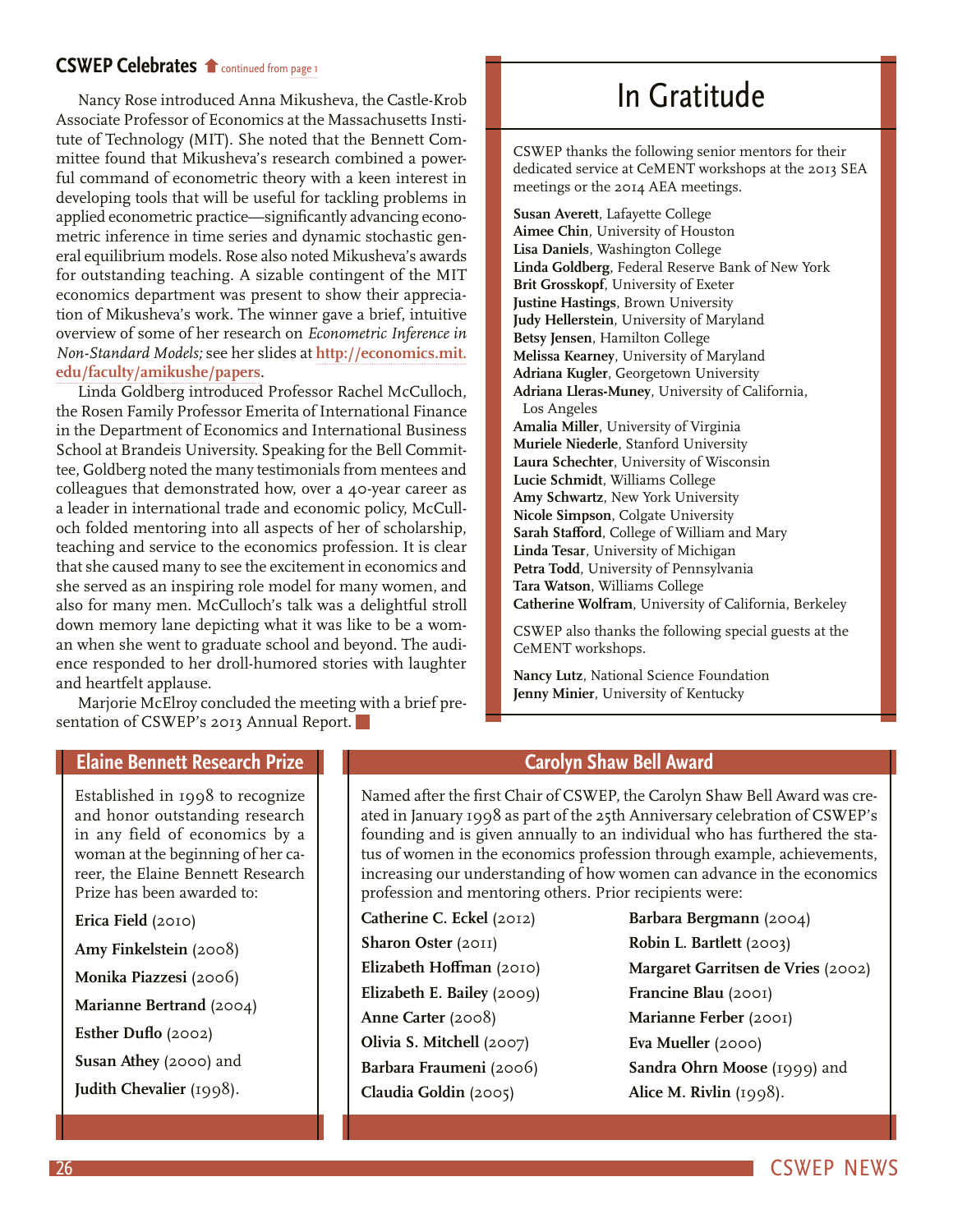# Calls & Announcements

<span id="page-26-0"></span>**Visit [cswep.org](http://www.aeaweb.org/committees/cswep/) for full details on each of the below opportunities including submission guidelines for paper and application calls; as well as participant, panelist and paper titles for currently scheduled sessions.**

# **CSWEP Call for Papers @ 2014 Southern Economic Association Meeting**

### **November 22–24, 2014, Atlanta, GA**

*Individual papers or entire sessions or professional development panel submissions in gender or any area of economics are welcome.* 

**Deadline: April 1, 2014.**

# **CSWEP Call for Nominations for the 2014 Elaine Bennett Research Prize**

*The Elaine Bennett Research Prize is awarded every other year to recognize, support, and encourage outstanding contributions by young women in the economics profession. Nominees have demonstrated exemplary research contributions in their field at the beginning of their career and within seven years of completing their dissertation. Nominations should contain the candidate's CV, relevant publications, a letter of nomination and two supporting letters. The letters of the nomination and supporting letters should describe the candidate's research and its significance.*

**Deadline: September 22, 2014.** 

# **CSWEP Call for Nominations for the 2014 Carolyn Shaw Bell Award**

*The Carolyn Shaw Bell Award is given annually to an individual (male or female) who has furthered the status of women in the economics profession, through example, achievements, increasing our understanding of how women can advance in the economics profession, and mentoring others. Nominations should include a nomination* 

*letter, updated CV and three or more supporting letters, with preferably at least two from mentees. As this award celebrates mentoring, nomination letters should be geared toward that activity, rather than toward academic achievements. All nominations are automatically kept alive for consideration by the Award Committee for a period of three years.* 

**Deadline: September 29, 2014.** 

# **CSWEP Call for Applications for the Joan Haworth Mentoring Fund**

*CSWEP welcomes applications to the Joan Haworth Mentoring Fund, which was established to encourage senior mentoring women and institutions to incorporate mentoring of junior professionals into their programs. The fund provides small grants (typically less than \$1K) to permit mentors to either extend a visit to an institution for the purpose of mentoring or to visit an institution for that purpose alone. Applications for funds may be submitted by the institution, junior women or the mentor herself. The application must include costsharing with the home institution and the mentoring must benefit more than an individual faculty member. Mentoring does not need to be field specific and can also include professional development advice. Successful applicants will be asked to write a summary of what they have gained from the mentoring effort.*

**Deadline: Ongoing.** 

# **CSWEP Sessions @ 2014 Eastern Economic Association Conference**

**Boton, MA. Organizer: Amalia Miller, University of Virginia**

### **Friday, March 7, 2014**

*10:00am–11:30am Factors Affecting Healthcare Utilization*

*12:30pm–2:00pm CareerFamily Conflict*

### **Saturday, March 8, 2014**

*8:15am–9:45am CSWEP Networking Breakfast*

*1:00pm–2:30pm Effects of US Policies on LowIncome Populations*

*2:45pm–4:15pm Effects of US Industrial Regulation and Policy*

#### **Sunday, March 9, 2014**

*8:00am–9:30am Child Health*

*9:45am–11:15am Risky Behavior and Health*

*11:30am–1:00pm Public Policy Effects on Labor and Health in Developing Countries*

# **CSWEP Sessions @ 2014 Midwest Economics Association Meeting**

**Evanston, IL. Chair: Anne E. Winkler, University of Missouri-St. Louis**

**Friday, March 21, 2014**

*10:00am–11:45am Advice for Job Seekers*

*Panelists: Maria Canon, Federal Reserve Bank of St. Louis, Working for the Fed; Marta Lachowska, Upjohn Institute, What Policy Institutes are Looking For; Amanda Felkey, Lake Forest College, A View from a Liberal Arts Institution; and Patricia Smith, University of Michigan-Dearborn, Teaching and Doing Research at a Branch Campus of a Public University.*

*11:45am–1:15pm CSWEP Networking Luncheon*

*1:15pm–3:00pm Academic Careers*

*Panelists: Debra Israel, Indiana State University, Children and the Tenure Clock; Lonnie Golden, Penn State University Abington, Being Proactive in Your Career; Andrea Ziegert, Denison University, Facing Administrative Overload; and Anne Winkler, University of Missouri-St. Louis, Moving Up the Academic Ladder.*

#### **Questions?**

**Contact [cswep@econ.duke.edu](mailto:cswep%40econ.duke.edu?subject=).**